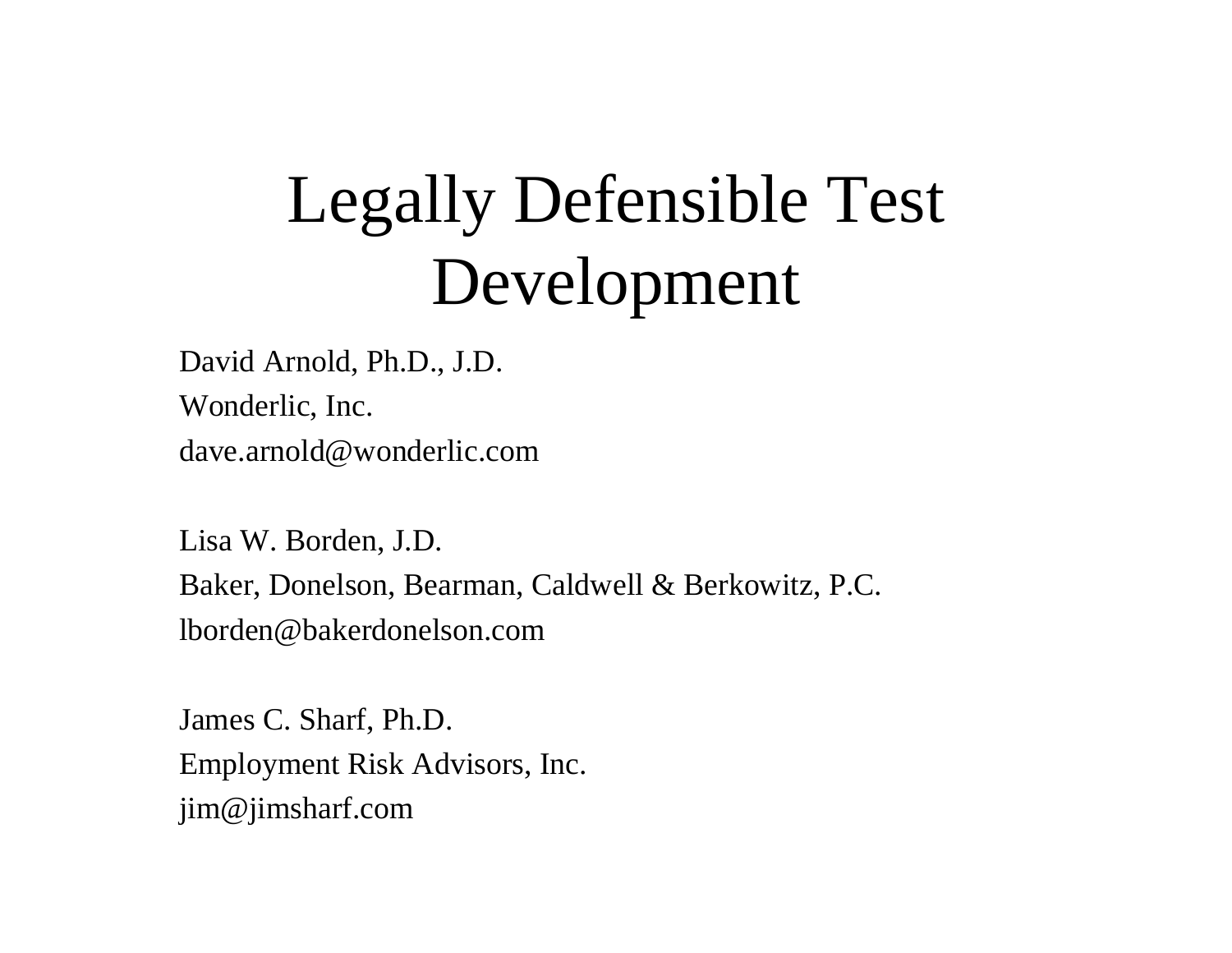Uniform Guidelines on Employee Selection Procedures, Sec.2(B).

• Employment decisions. "These guidelines apply to tests and other selection procedures which are used as a basis for any employment decision. Employment decisions include but are not limited to hiring, promotion, demotion, membership (for example, in a labor organization), referral, retention, and licensing and certification, to the extent that licensing and certification may be covered by Federal equal employment opportunity law (emphasis added)…"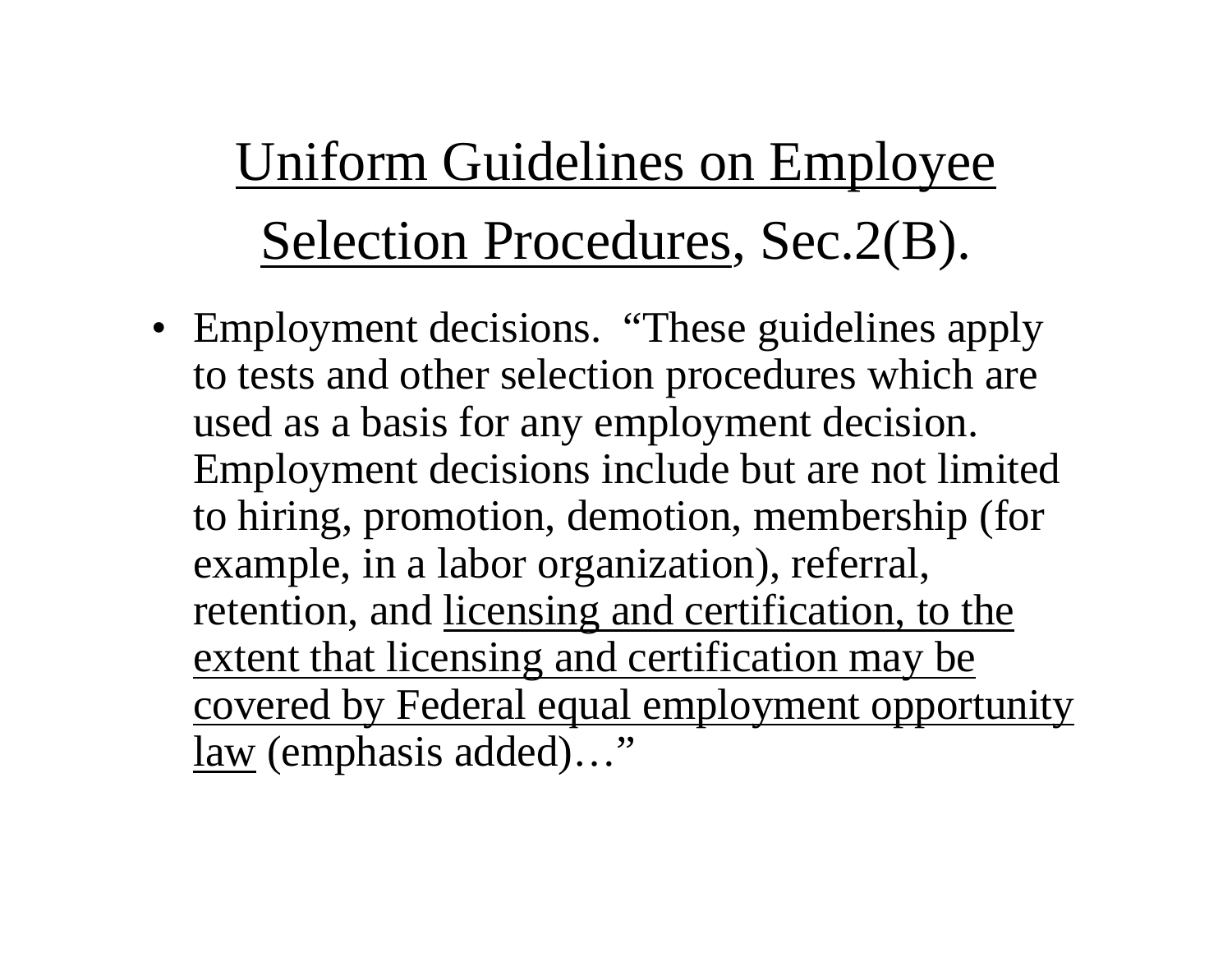# Uniform Guidelines on Employee Selection Procedures

- Uniform Guidelines' focus: "job performance," not "necessary prerequisite" knowledge:
	- "The fundamental principle underlying the guidelines is that employer policies or practices which have an adverse impact on the opportunities of any race, sex, or ethnic group are illegal under Title VII and the Executive Order unless justified by business necessity… If adverse impact exists, it must be justified on grounds of business necessity. Normally this means by validation which demonstrates the relation between the selection procedure and performance on the job" (emphasis added).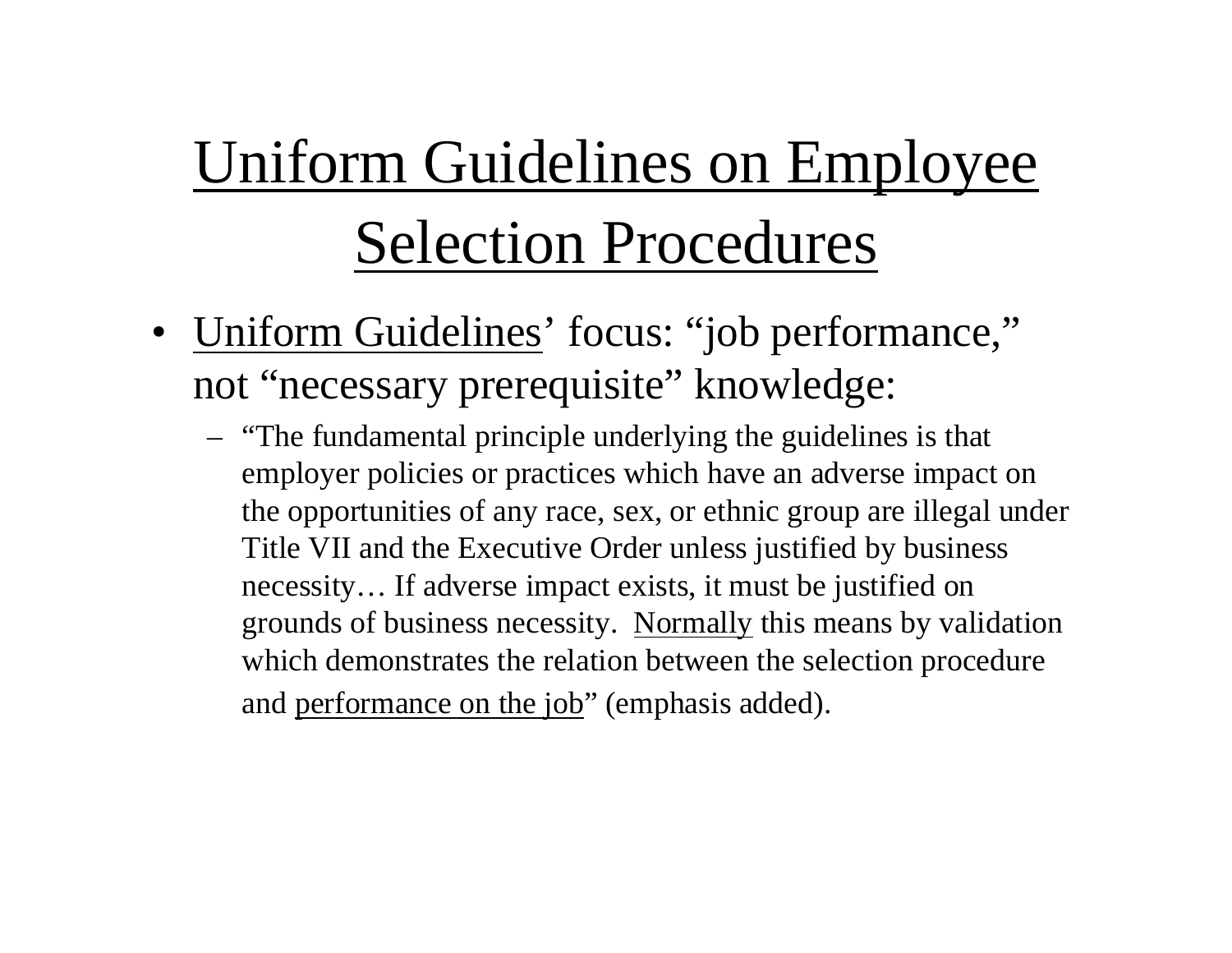## Uniform Guidelines Q&A#7

- "Q: Do the Guidelines apply to the licensing and certification functions of state and local governments?
- A: The Guidelines apply to such functions to the extent that they are covered by Federal law. The courts are divided on the issue of such coverage. The Government has taken the position that at least some kinds of licensing and certification which deny persons access to employment opportunity may be enjoined in an action brought pursuant to Sec. 707 of the Civil Rights Act of 1964, as amended."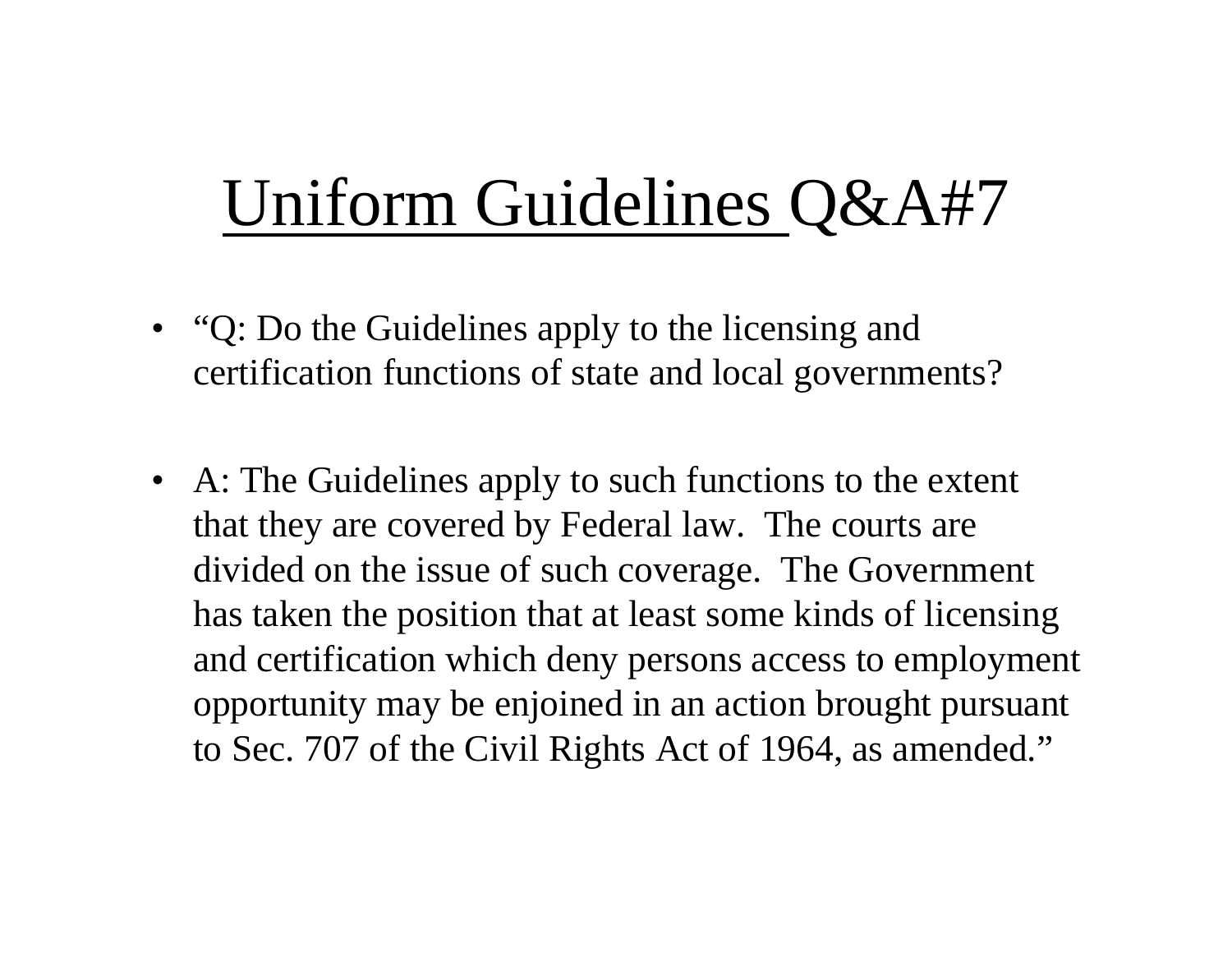# Uniform Guidelines on Employee Selection Procedures

- Uniform Guidelines do allow for sampling "necessary prerequisite" knowledge
- "In the case of a selection procedure measuring a knowledge, the knowledge being measured should be operationally defined as that body of learned information which is used in and is a necessary prerequisite for observable aspects of work behavior of the job" (emphasis added).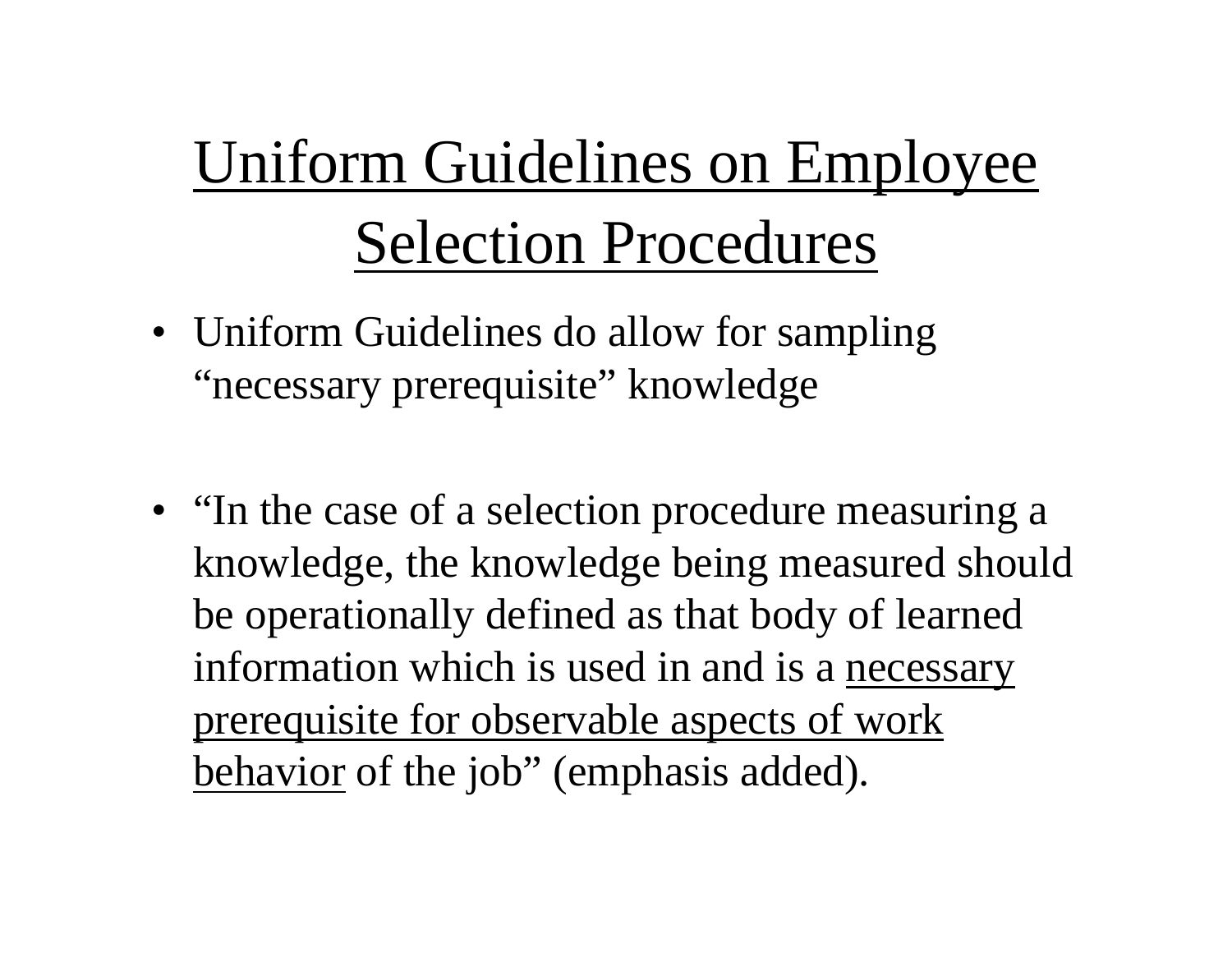### "Applicant" Defined by OFCCP (1979)

• "The precise definition of the term 'applicant' depends upon the user's recruitment and selection procedures. The concept of an applicant is that of a person who has indicated an interest in being considered for hiring, promotion or other employment opportunities." Federal Register (March 2, 1979), 44(43).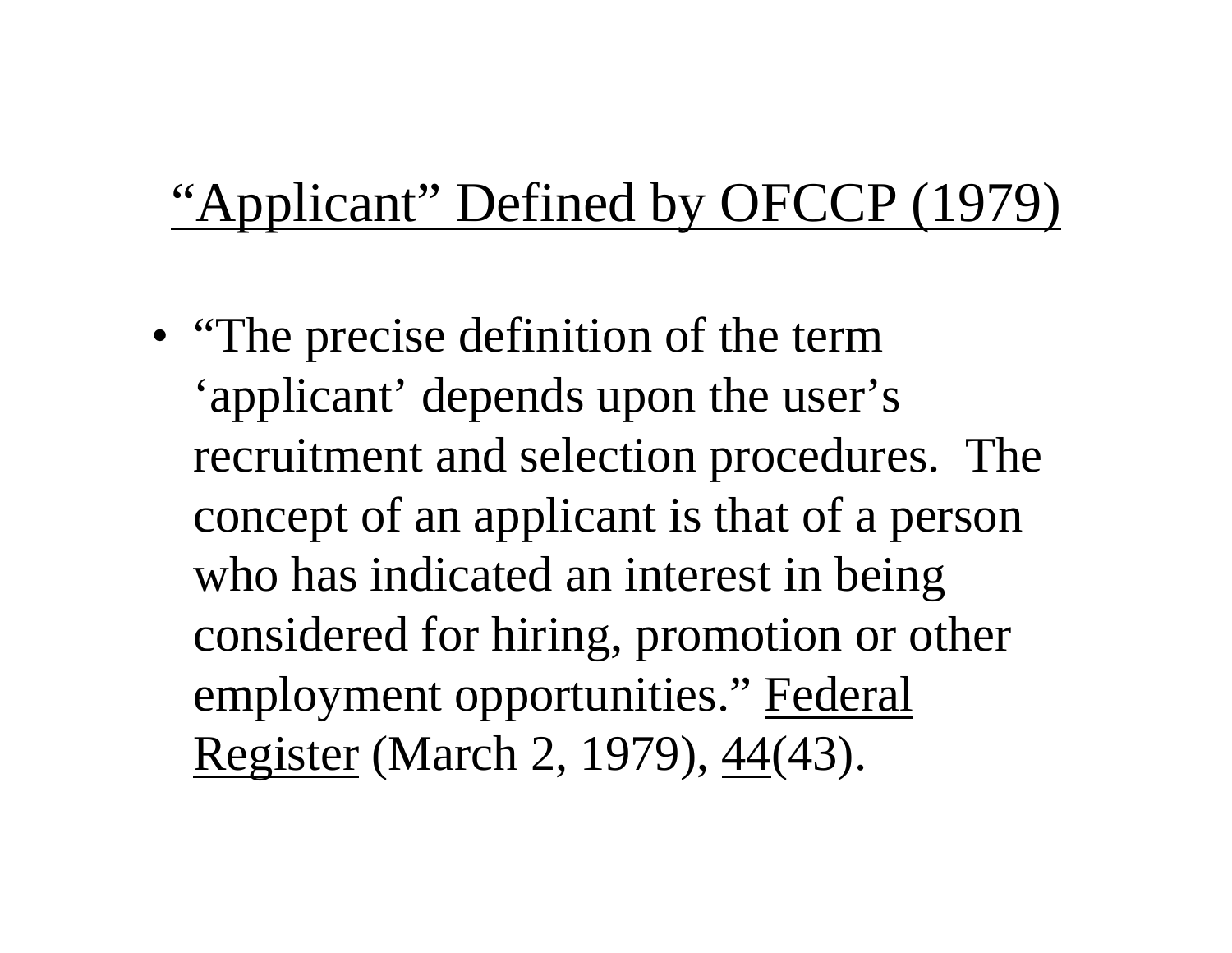• In March 2004, the Equal Employment Opportunity Commission (EEOC) and the Department of Labor's Office of Federal Contract Compliance Programs (OFCCP) SEPARATELY proposed the Adoption of Additional Questions and Answers to Clarify and Provide a Common Interpretation of the Uniform Guidelines on Employee Selection Procedures as They Relate to the Internet and Related Technologies.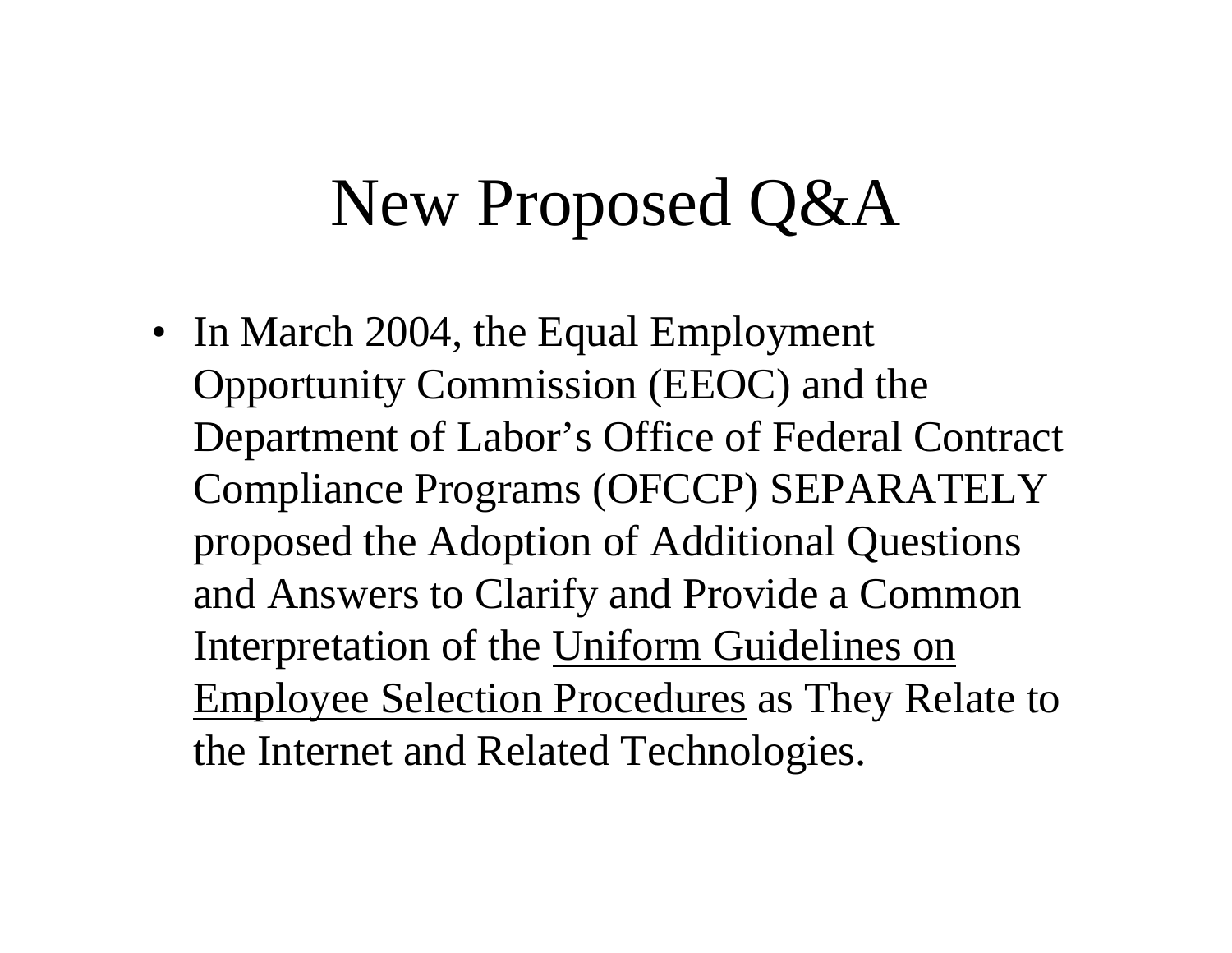• The intent of the proposed Qs & As was to guide employers in their efforts "to comply with requirements of Federal law prohibiting employment practices which discriminate on grounds of race, color, religion, sex, and national origin" 29 C.F.R.¶ 1607.1(B).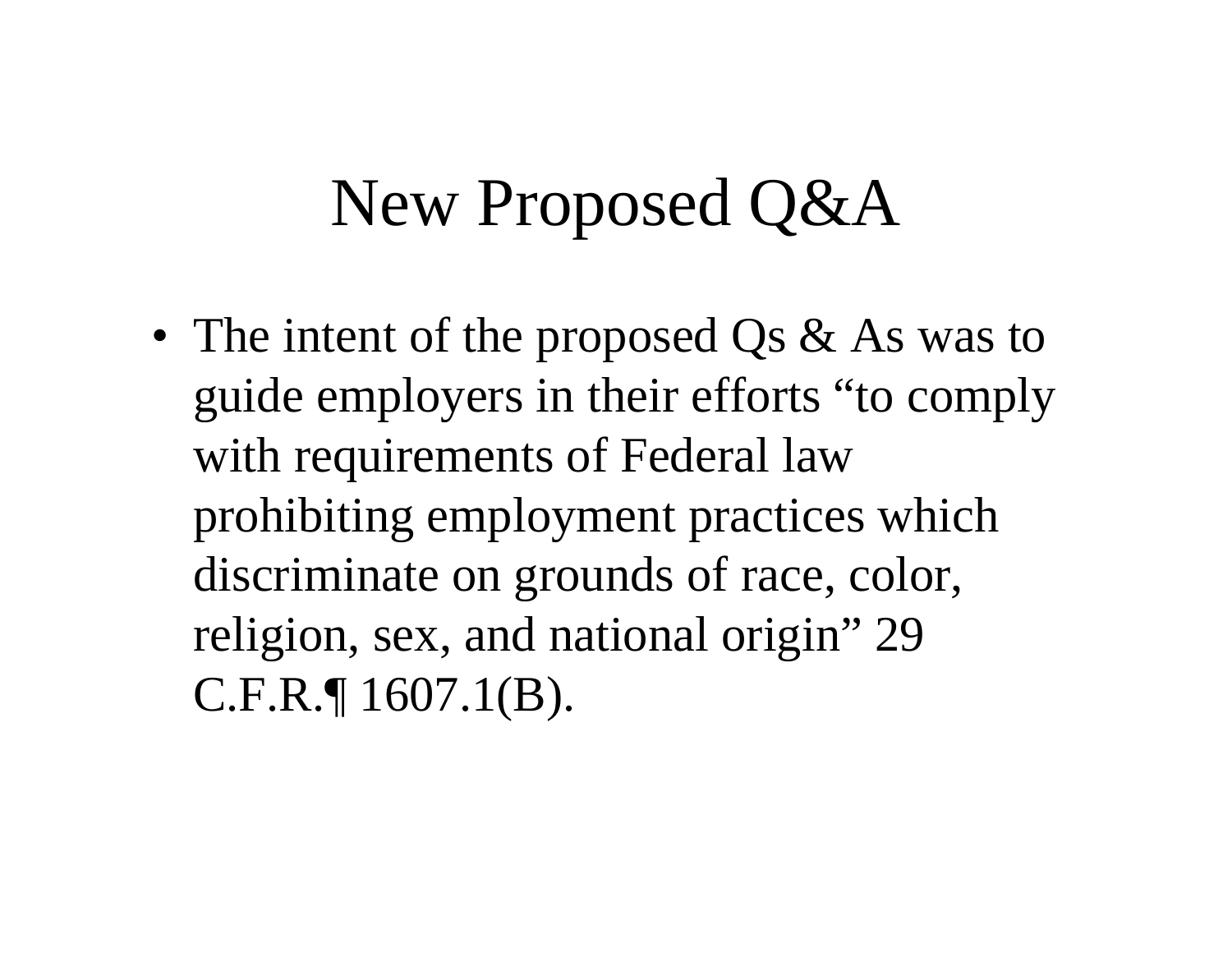• "OFCCP requires covered federal contractors to obtain, where possible, gender, race and ethnicity data on applicants and employees." "OFCCP 'selects' contractors for compliance audits based on statistical analyses of gender, race and ethnicity dtata contractors submit to OFCCP." Federal Register, 69(60), Mar.29, 2004, 16446.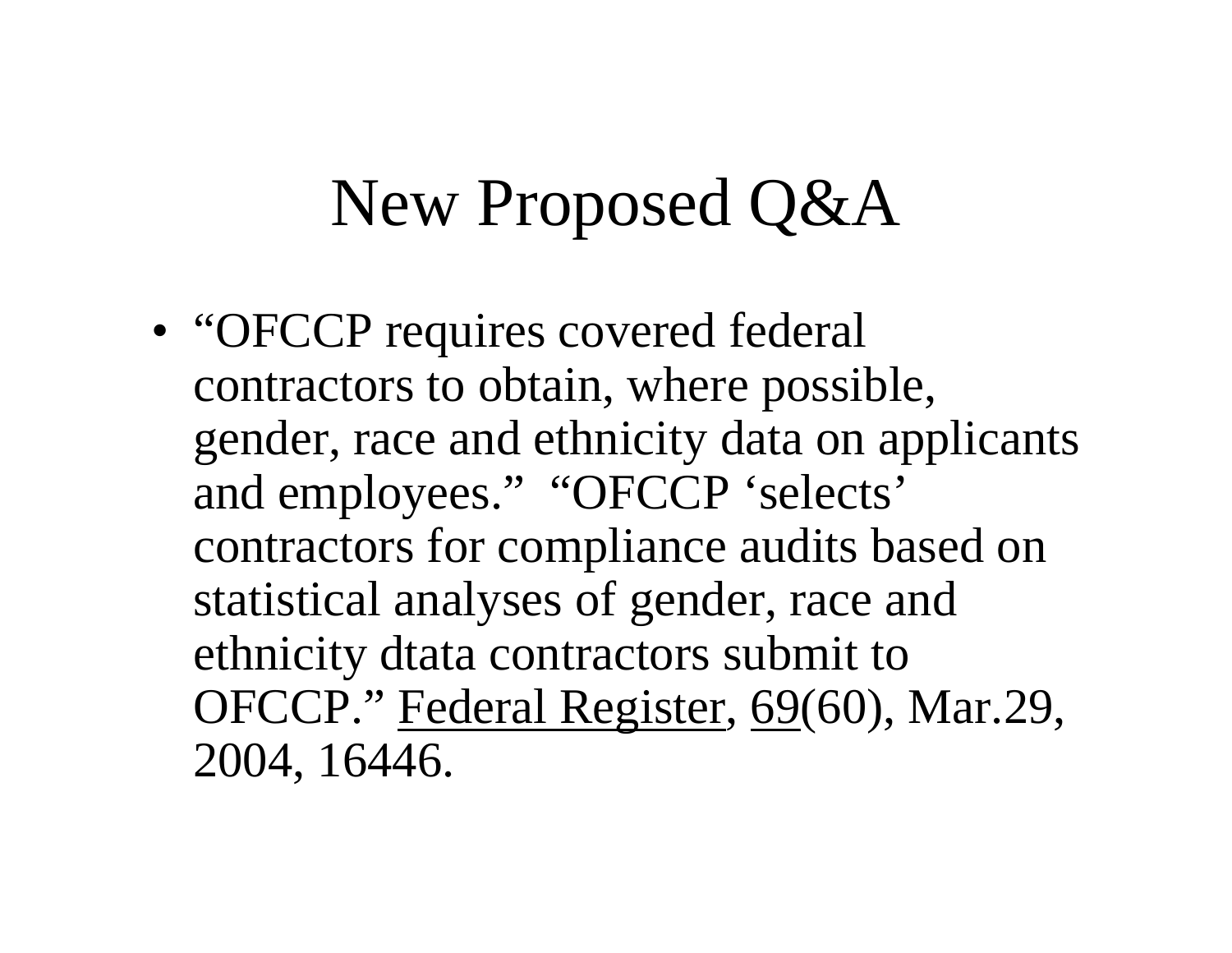• EEOC: "These Additional Questions and Answers are intended to clarify how the Uniform Guidelines on Employee Selection Procedures apply in the context of the Internet and related technologies." Federal Register, 69(43), Mar.4, 2004, 10152.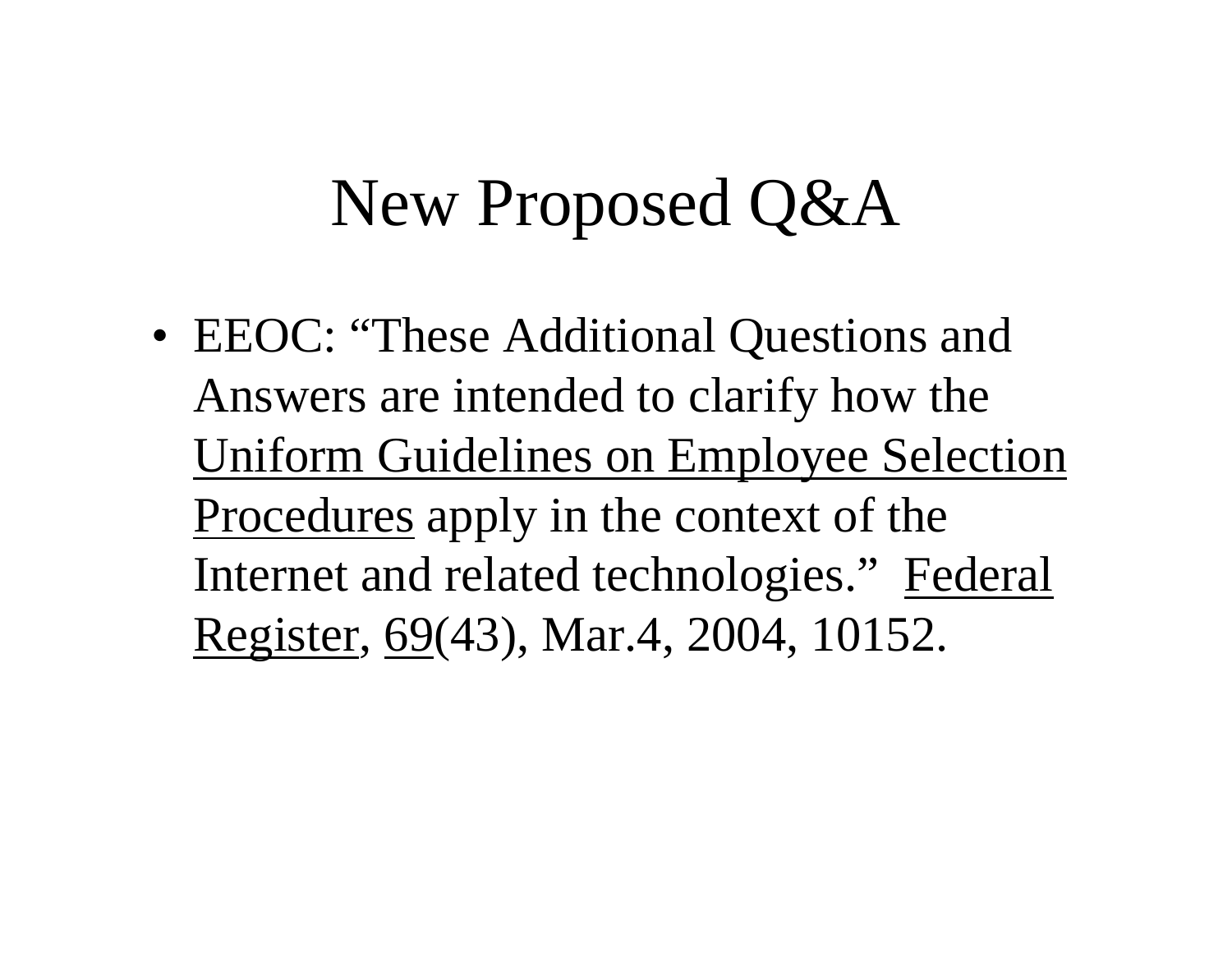• OFCCP: "The proposed rule would.... incorporate the new category of 'Internet Applicant'… to distinguish between 'applicants,' i.e., submissions of interest that are not submitted through the Internet and related electronic technologies, and 'Internet Applicants'."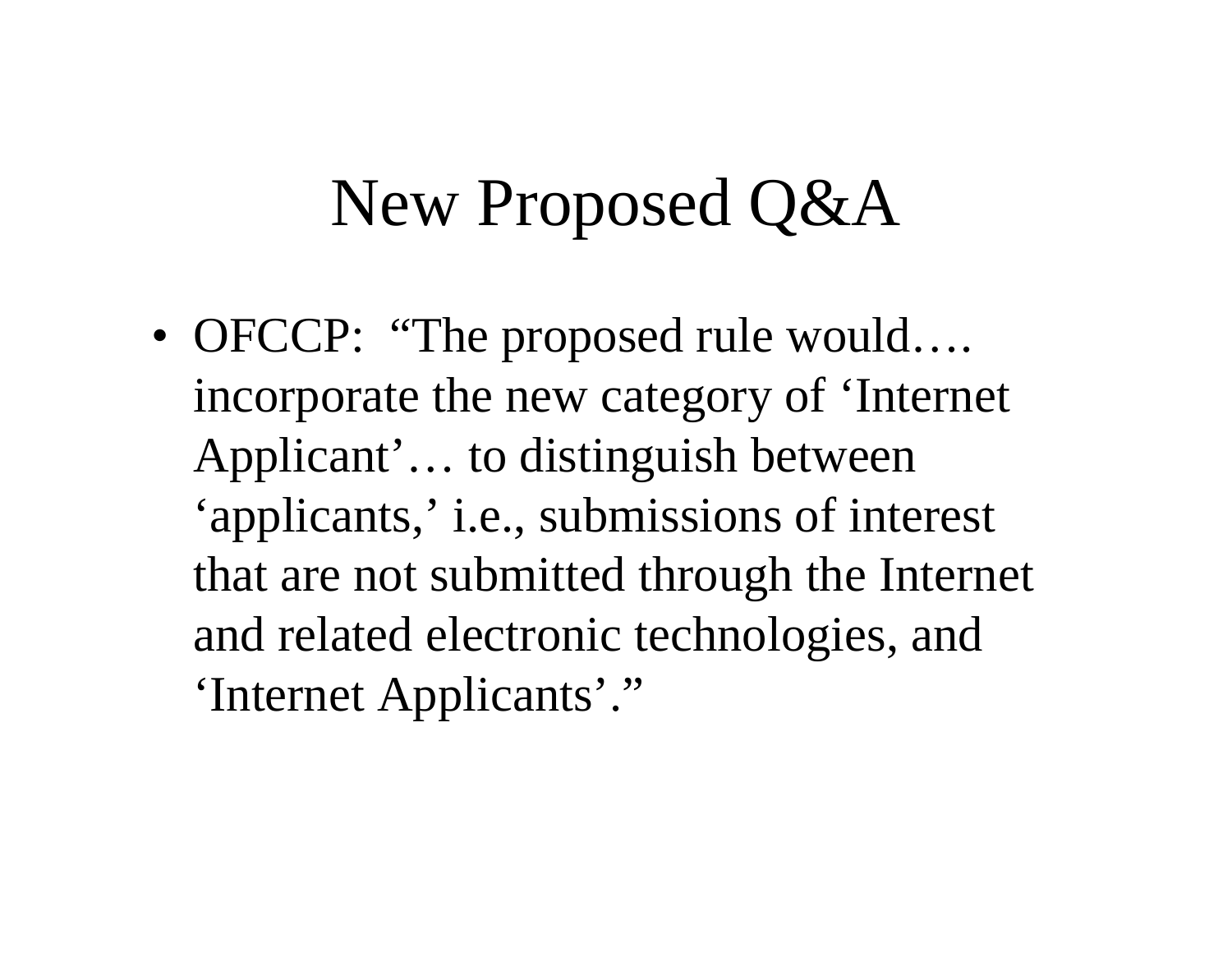• OFCCP: "The proposed rule creates differing standards for data collection for traditional applicants versus Internet Applicants for the same job. Accordingly, if an employer's recruitment processes for a particular job involve both electronic data technologies, such as the Internet, and traditional want ads and mailed, paper submissions, the proposed rule would treat these submissions differently for that particular job."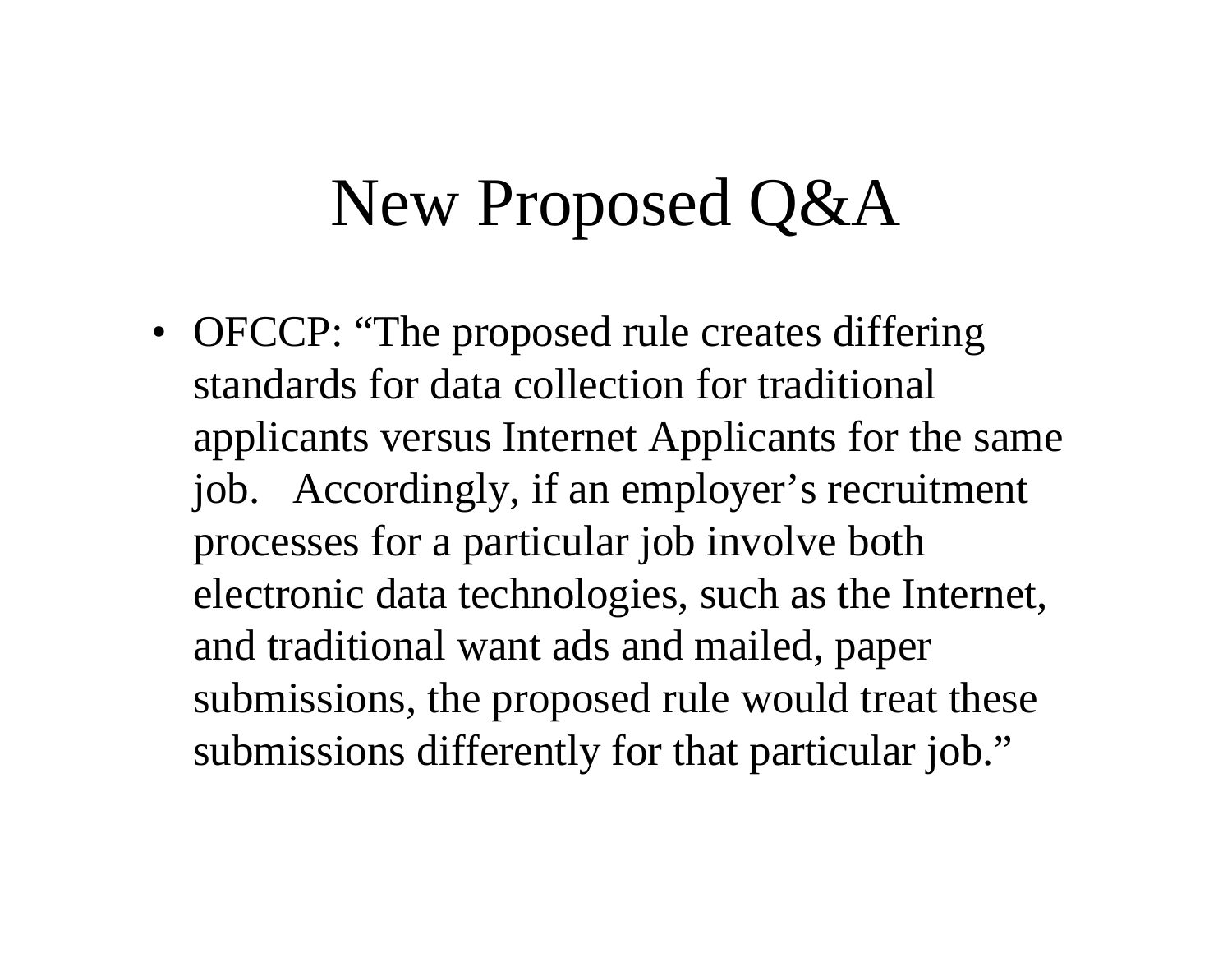• OFCCP: "Under the proposed rule, the agency will rely on labor force statistics or other relevant data for enforcing E.O. 11246 with respect to recruitment processes that occur prior to collection of gender, race and ethnicity data. This approach is consistent with the longstanding approval of such statistics in hiring discrimination litigation and is especially appropriate because the proposed definition of 'Internet Applicant' relates to 'advertised basic qualifications'."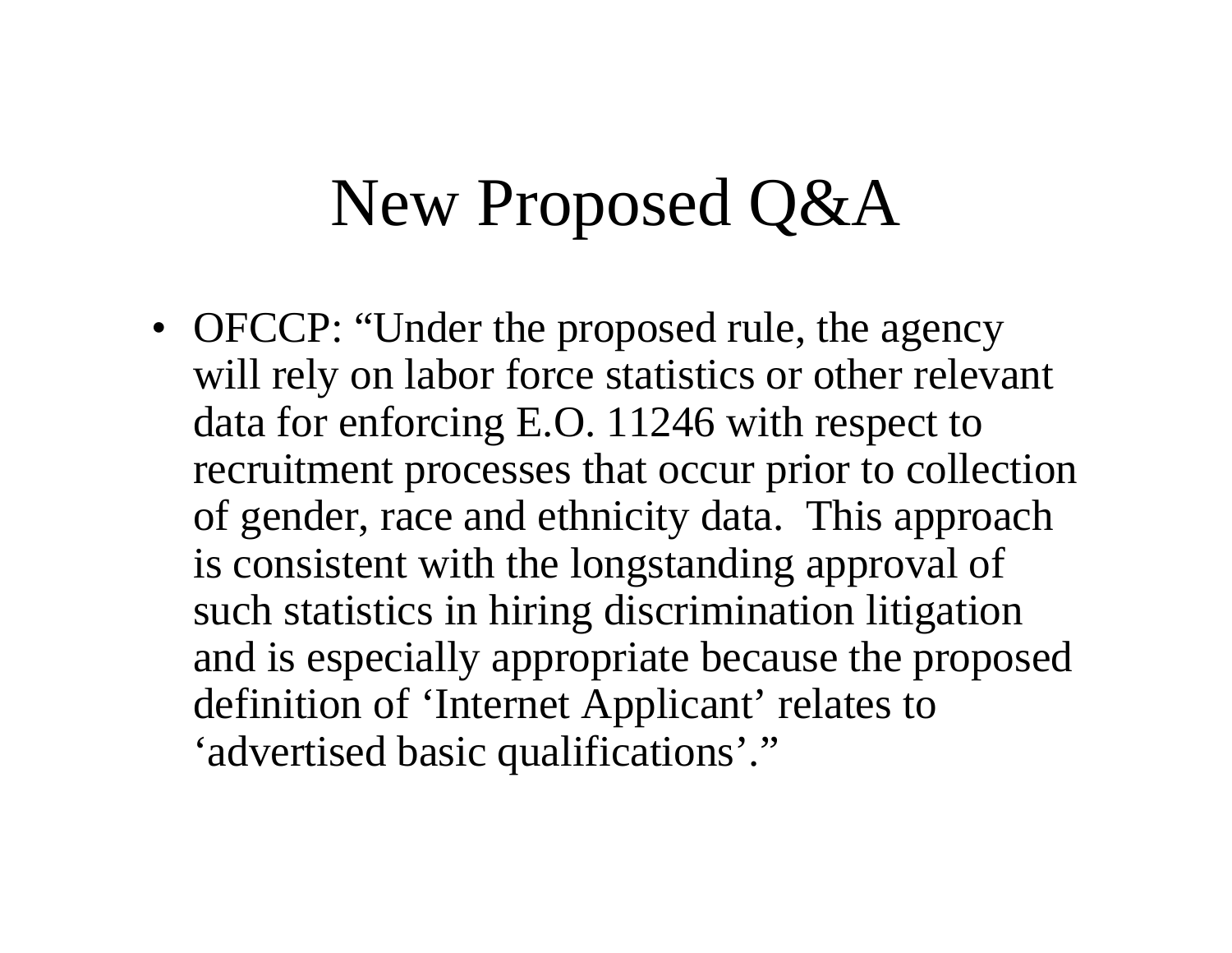• EEOC: "While the Internet and related technology has transformed recruitment and job hunting in recent years, our country's employment nondiscrimination laws, such as Title VII of the Civil Rights Act of 1964 and Executive Order 11246 continue to apply to all aspects of employment including recruitment."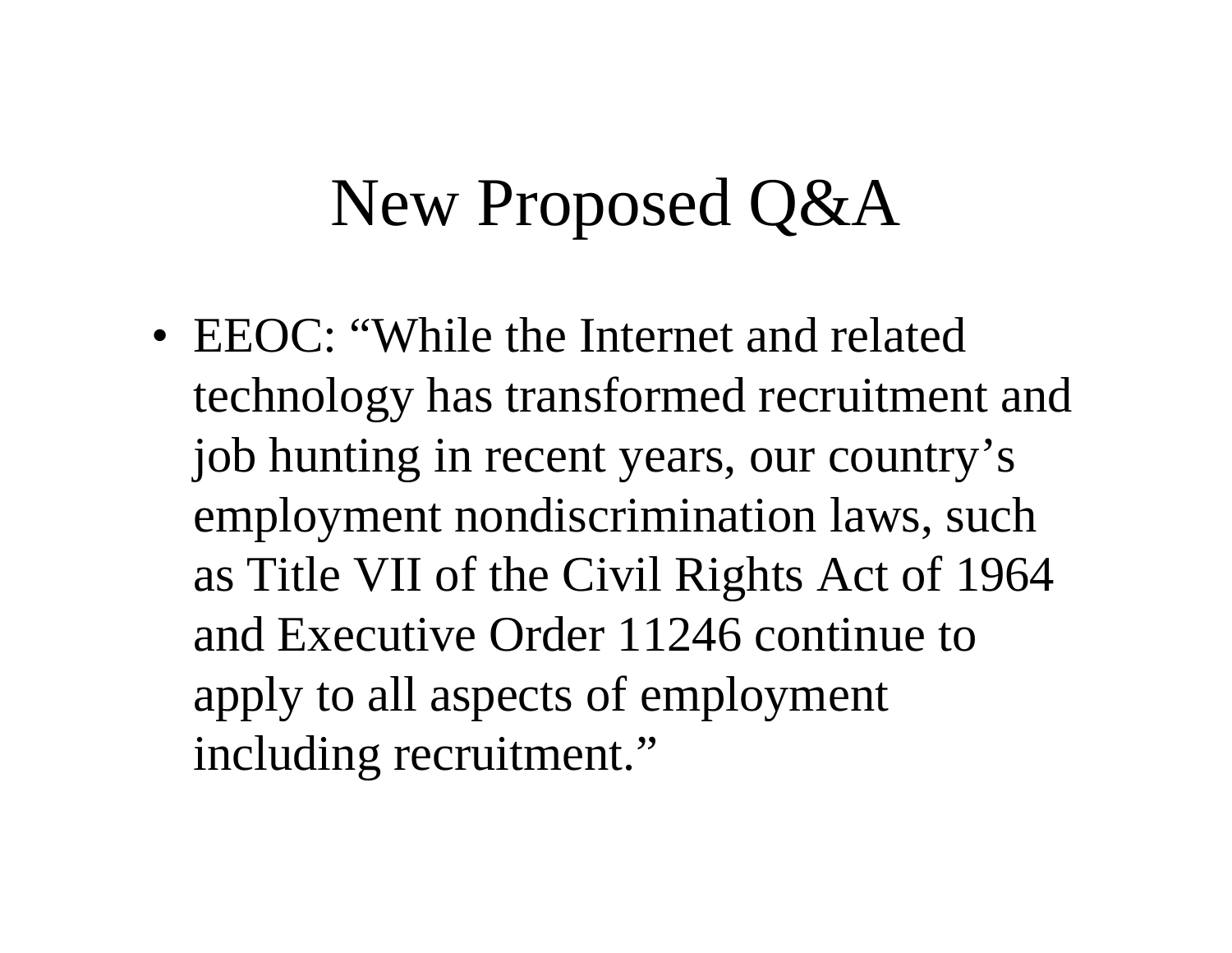• EEOC: "The Uniform Guidelines on Employee Selection Procedures were issued in 1978 by the EEOC, the Department of Labor, the Department of Justice, and the Office of Personnel Management… serv(ing) two major purposes:...1) recordkeepng, and … 2)detail(ed) methods for validating tests and selection procedures that are found to have a disparate impact."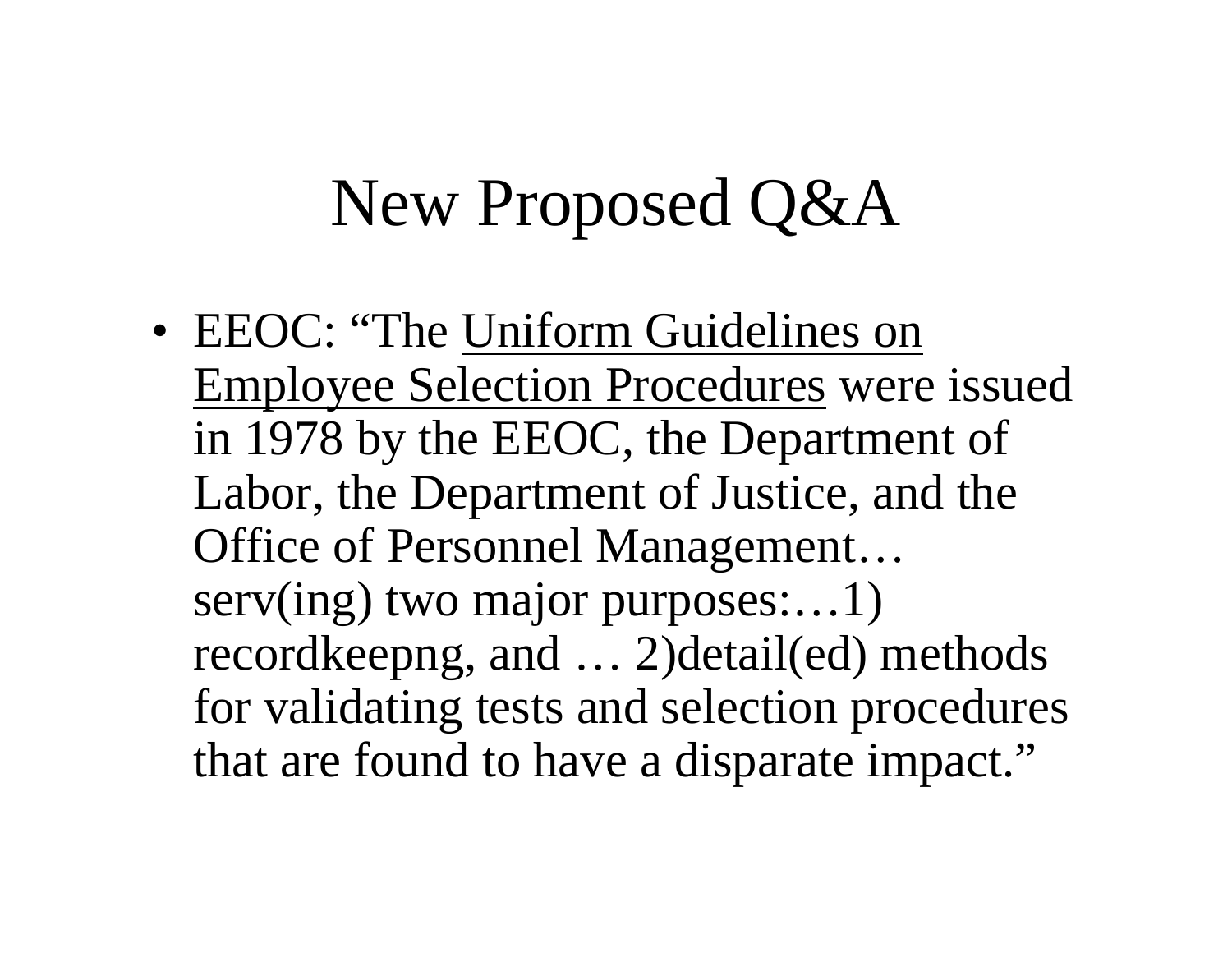• EEOC: "Disparate impact is when <u>an employer</u> uses a practice or standard, like a hiring or promotion requirement or an employment test, that has a statistically significant disproportionate negative effect on a protected group, even though the standard or test is not intentionally discriminatory. Such a practice or standard is unlawful under Title VII if it is not job-related and consistent with business necessity" (emphasis added).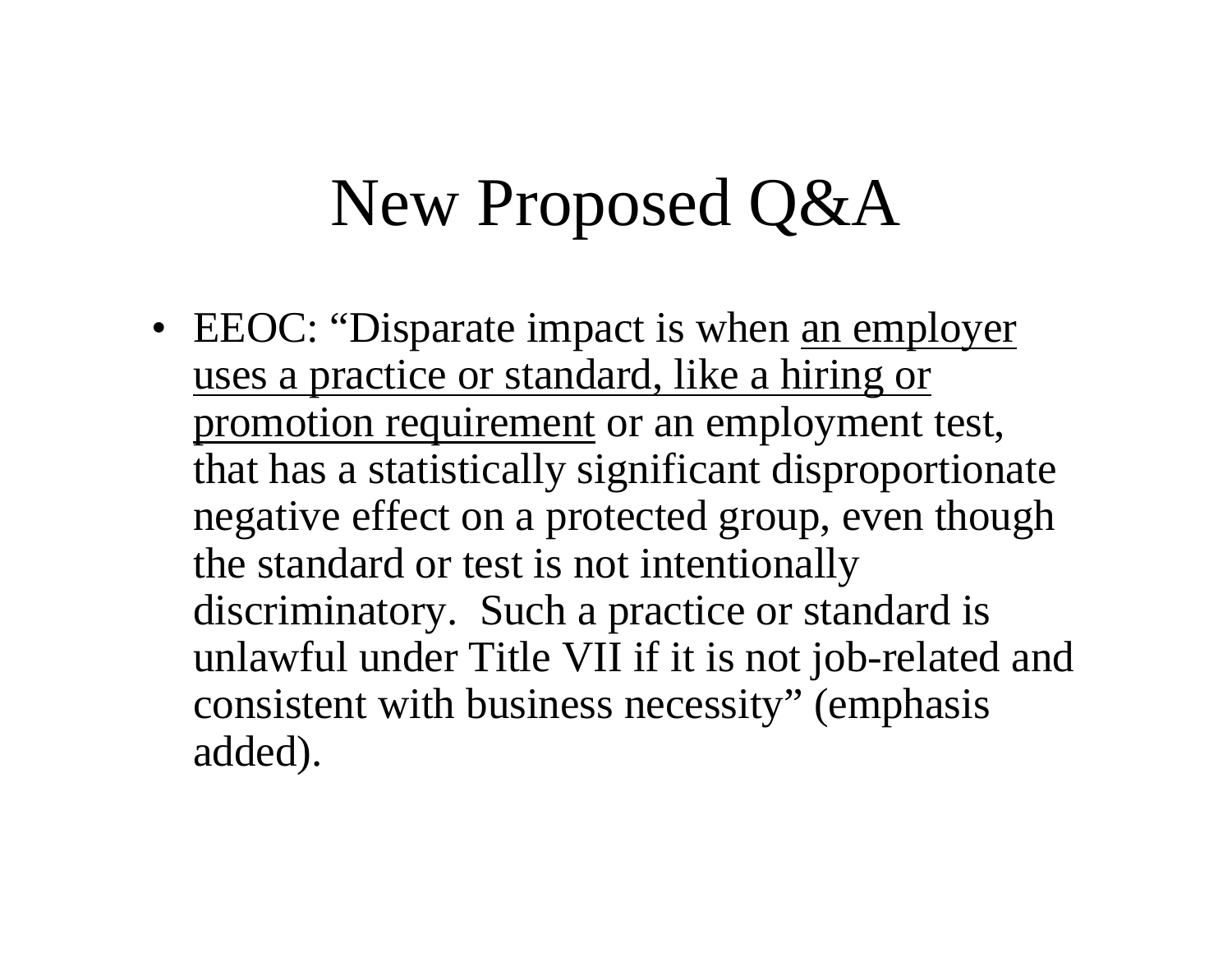• EEOC: "Interpreting the definition of 'applicant' in the context of the Internet and related electronic processing technology is the focus of this document. With this interpretation, the UGEST agencies are providing guidance about when employers should identify the race, gender, and ethnicity of their applicant pool when the use the Internet and related technologies."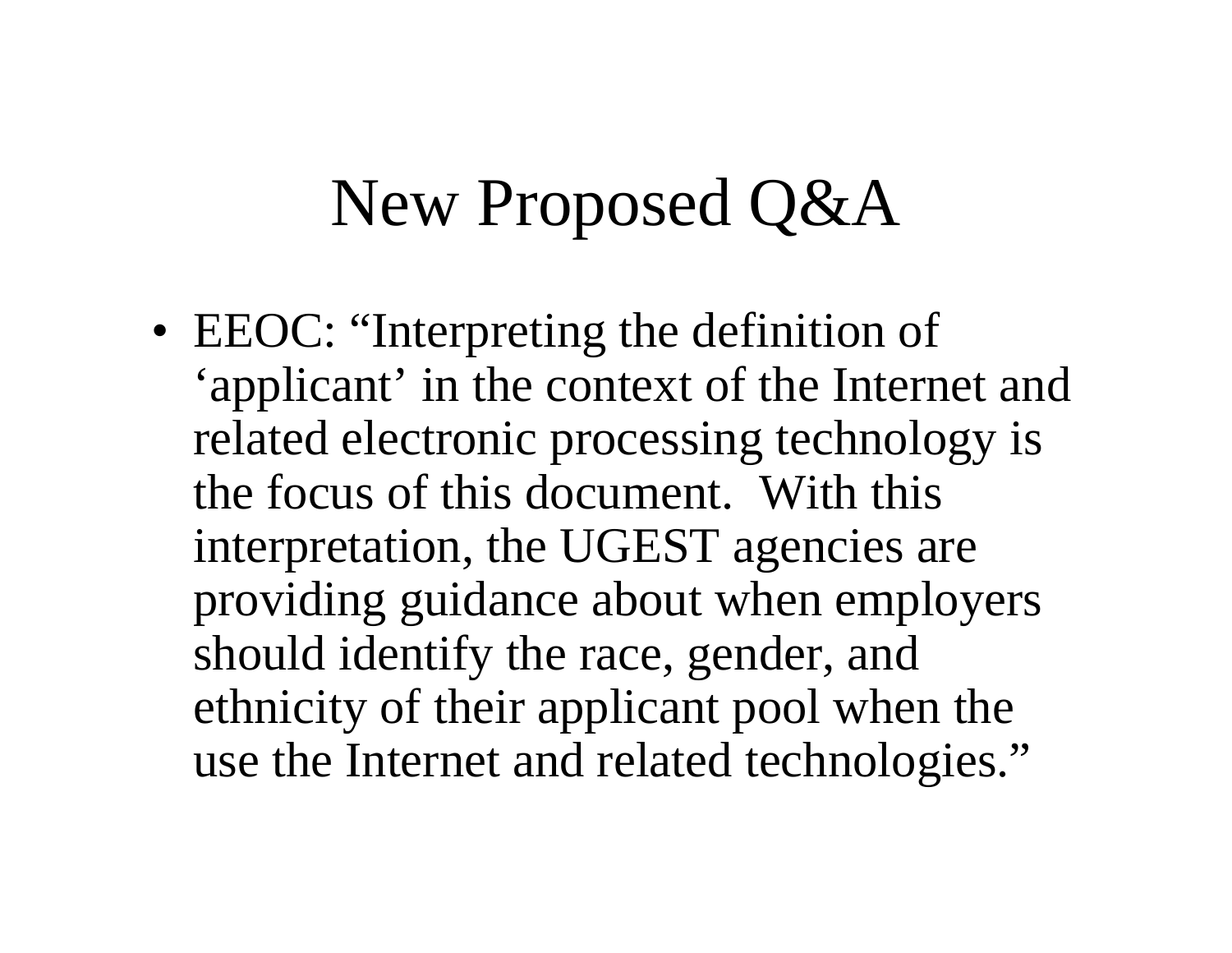• OFCCP: "See, e.g. Griggs v. Duke Power (relying on Census data about the general population to find that a high school degree requirement had a disparate impact on African Americans); Dothard v. Rawlinson ('The application process itself might not adequately reflect the actual potential applicant pool, since otherwise qualified people might be discouraged from applying because of a self-recognized inability to meet the very standards challenged as being discriminatory.')…"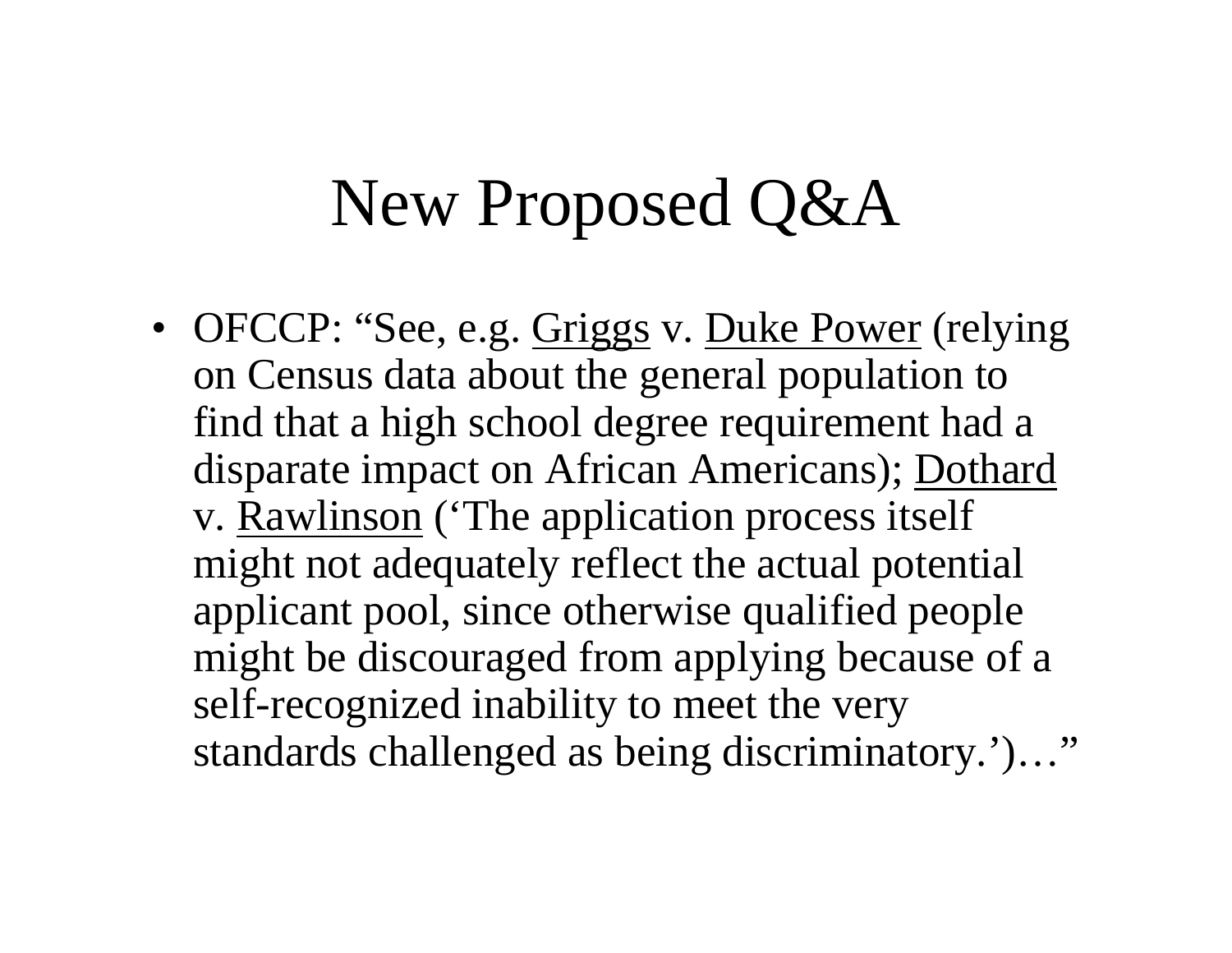• In proposing to define who is a bona fide "e-Applicant," however, the enforcement agencies blurred the previous distinction between recruitment practices which were not burdened under the Uniform Guidelines and selection practices which were.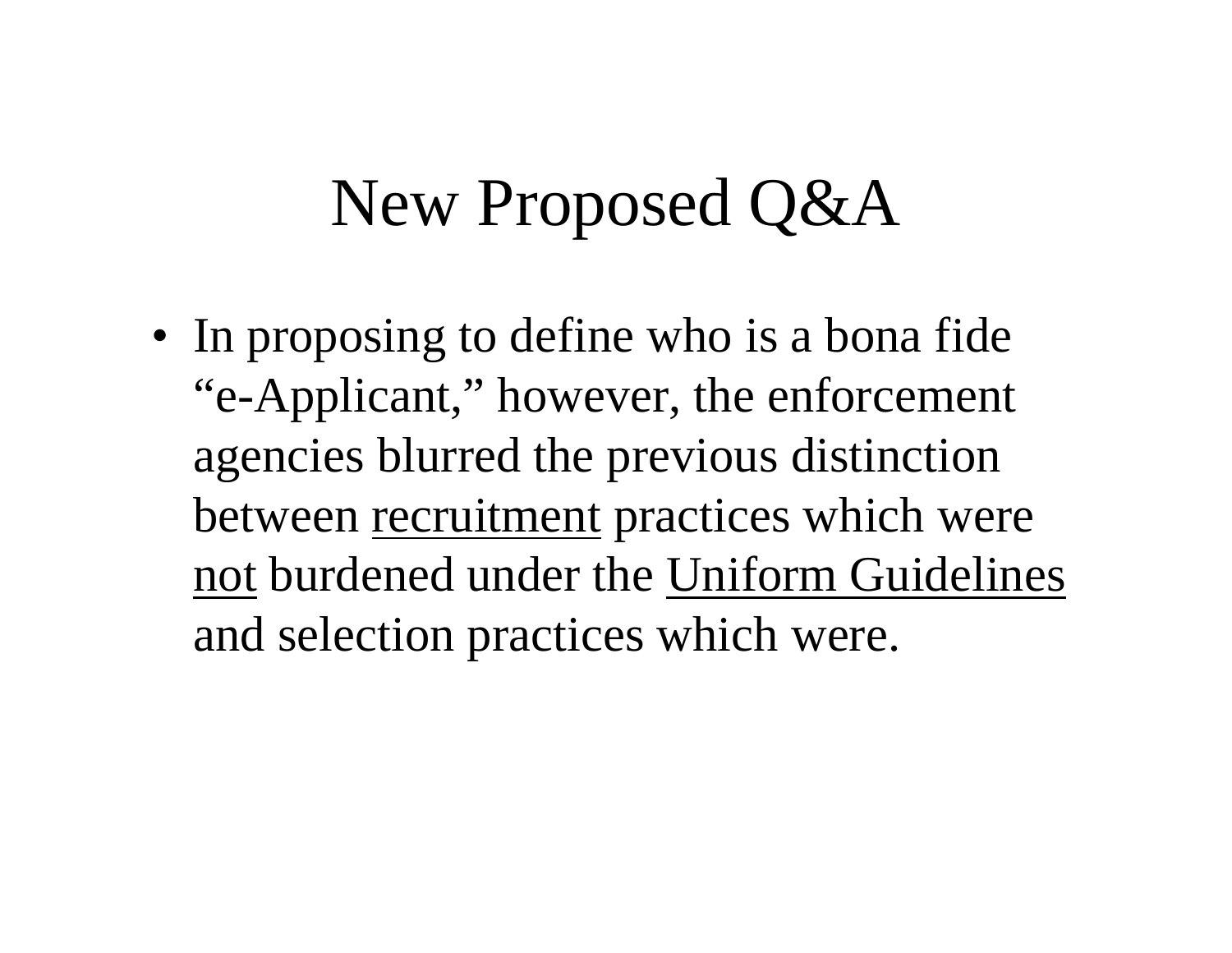• "Thus, OFCCP will compare the proportion of women and minorities in the contractor's relevant applicant pool with labor statistics or other data on the percentage of women and minorities in the relevant labor force. If there is a significant difference between these figures, OFCCP will investigate further as to whether the contractor's recruitment and hiring practices conform with E.O. 11246 standards."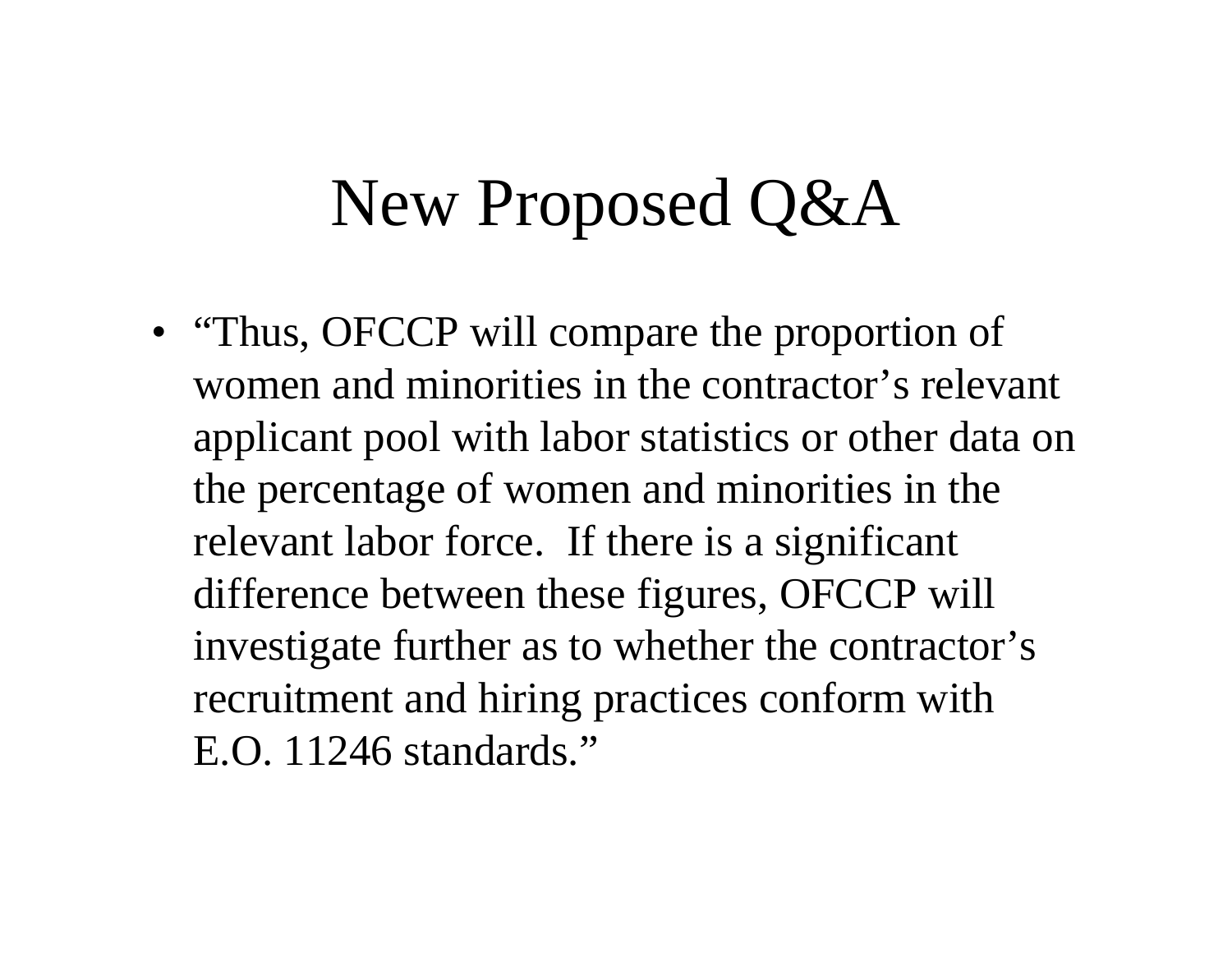• Among other issues are: 1) whether an employer is obligated when merely announcing that they are hiring (i.e. "broadcast" recruitment) or obligated only under the more restrictive, "position specific" announcement; and 2) what the obligation of a third party web site (e.g., Monster) is with regard to the collection, retention and sharing of RSN data.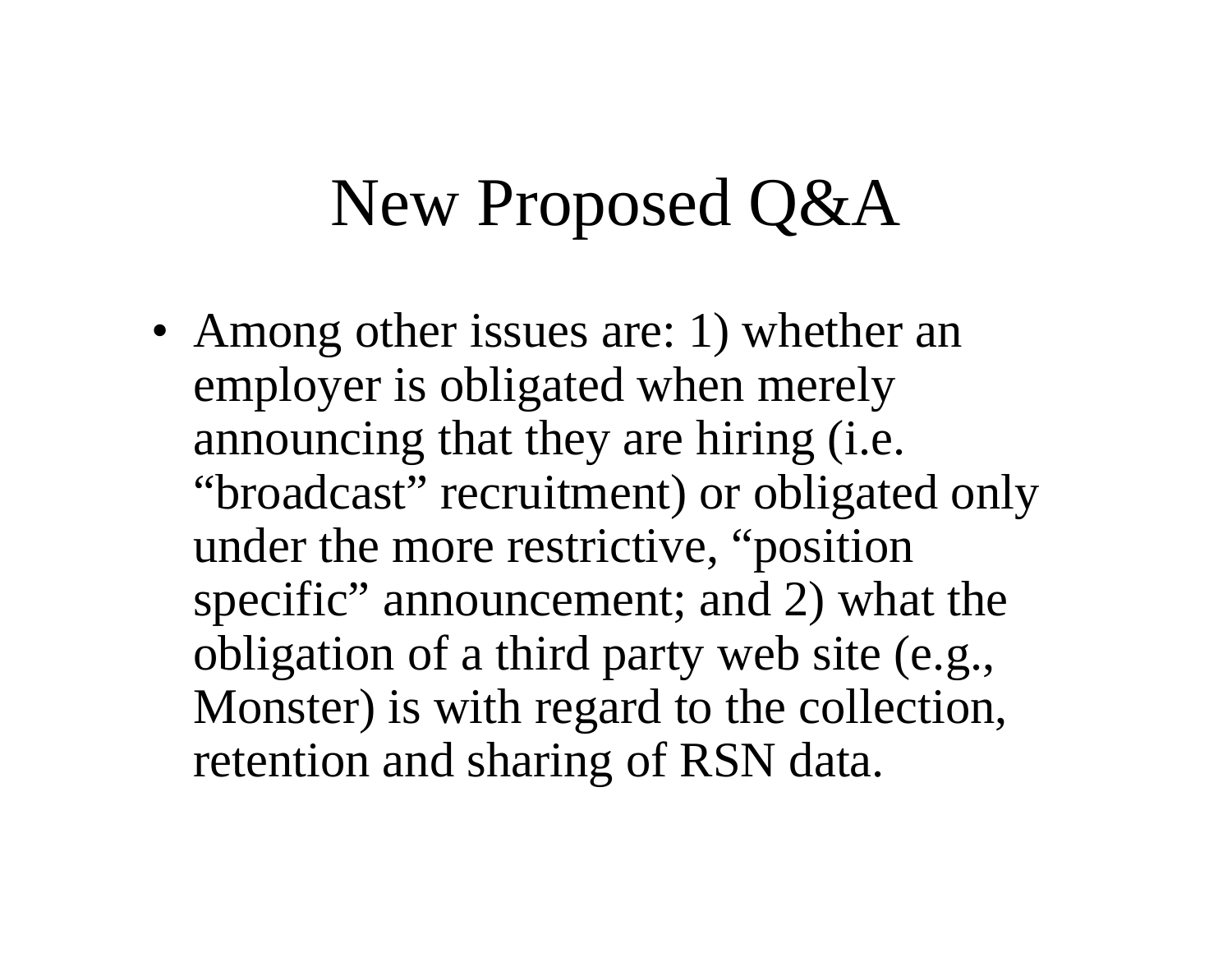• The thrust of the proposed Q&As is to clarify that recruiting announcements used to develop their pool of qualified applicants (licensed / certified) are to be newly subjected to disparate impact analysis and that such analysis "can be based on Census or workforce data."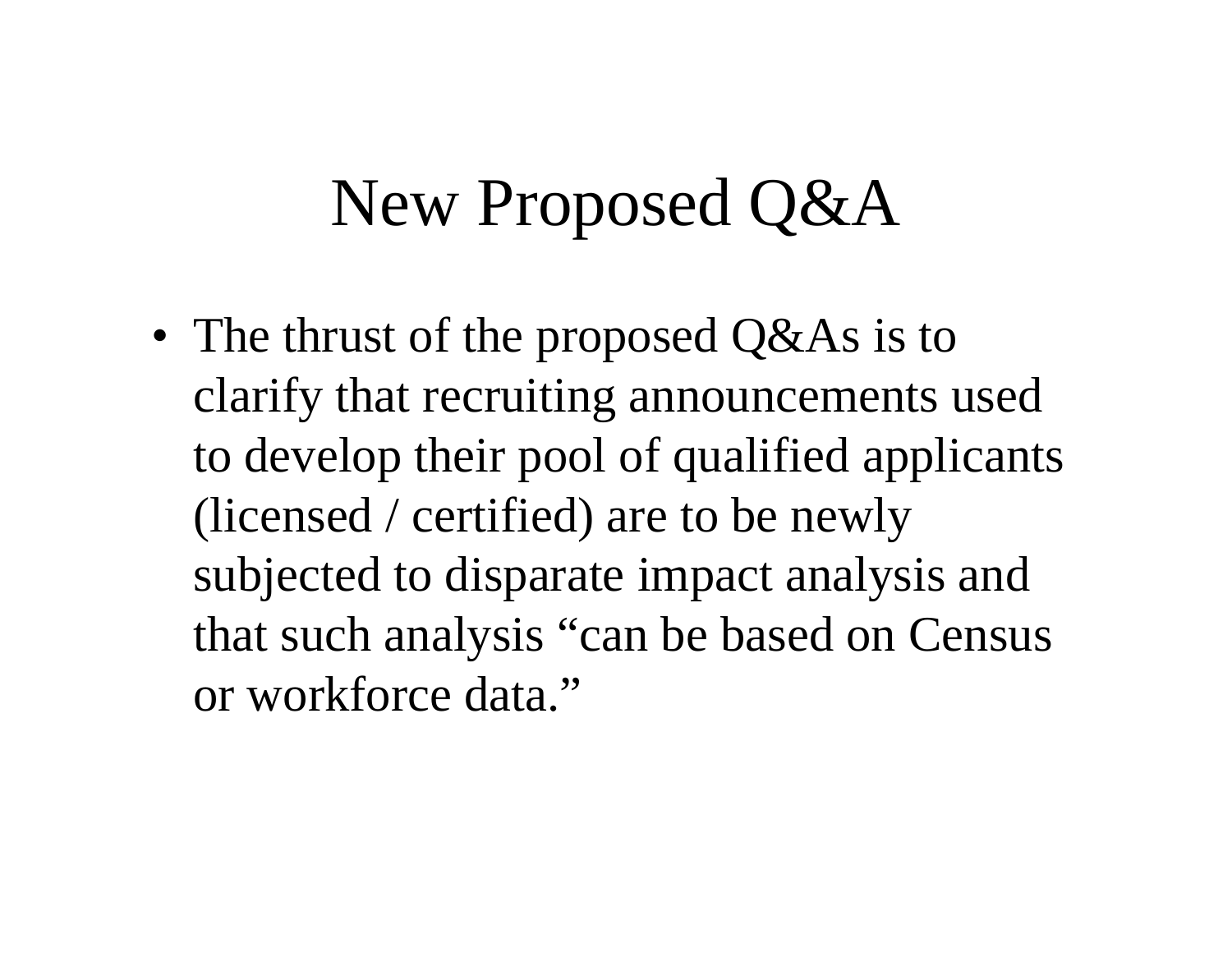• In other words, the enforcement agencies are licensing themselves to generalize an inference of adverse impact based on their presumption of what an employer's internet applicant flow should resemble in terms of RSN composition rather than who actually applied. Census occupational classification codes will likely be the possibly over-broad benchmarks against which internet candidate or applicant pools will be compared.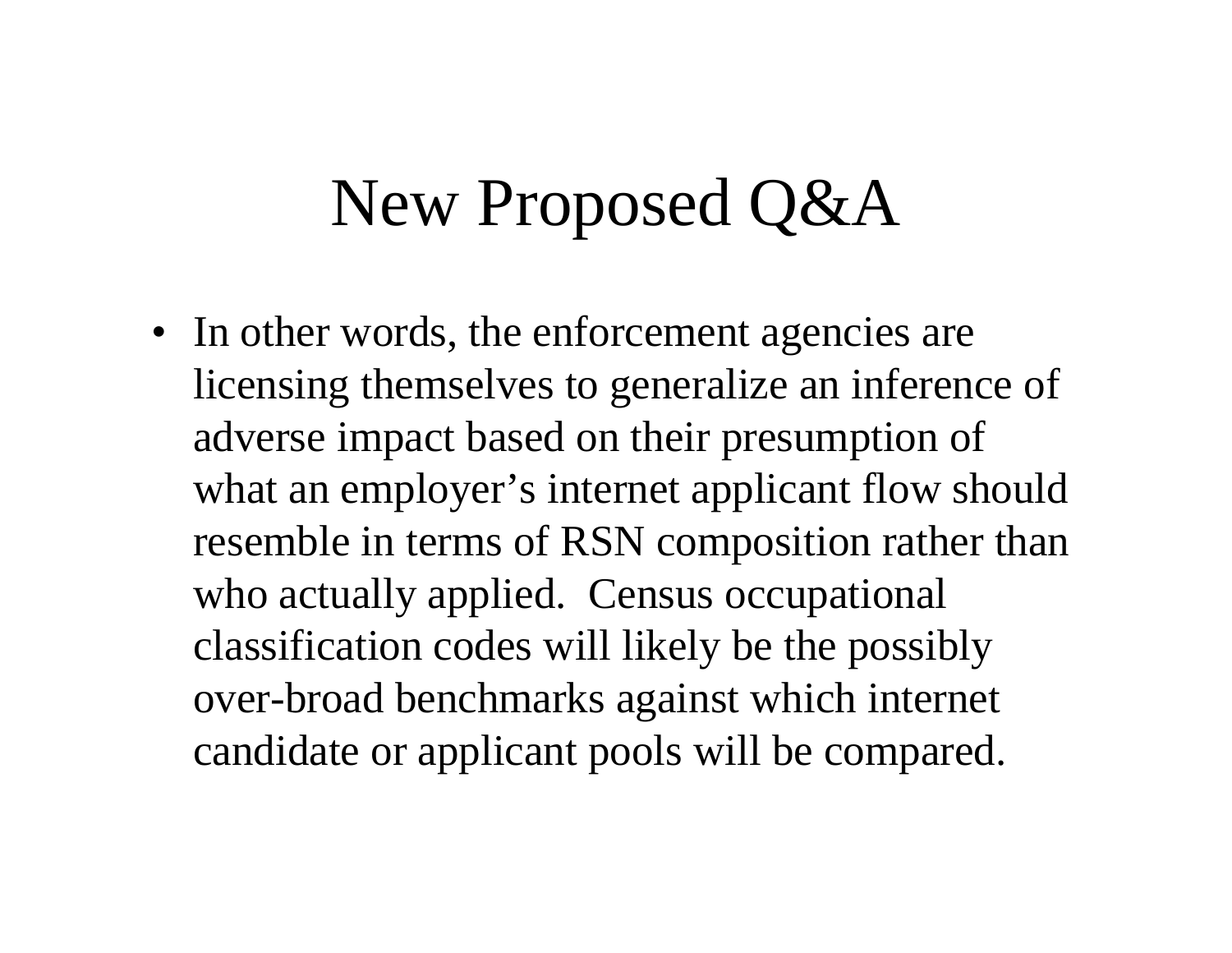• Unresolved also is whether pencil & paper applicant selection procedures will be similarly analyzed. As one labor economist opined, "The proposed Q & As are my retirement annuity."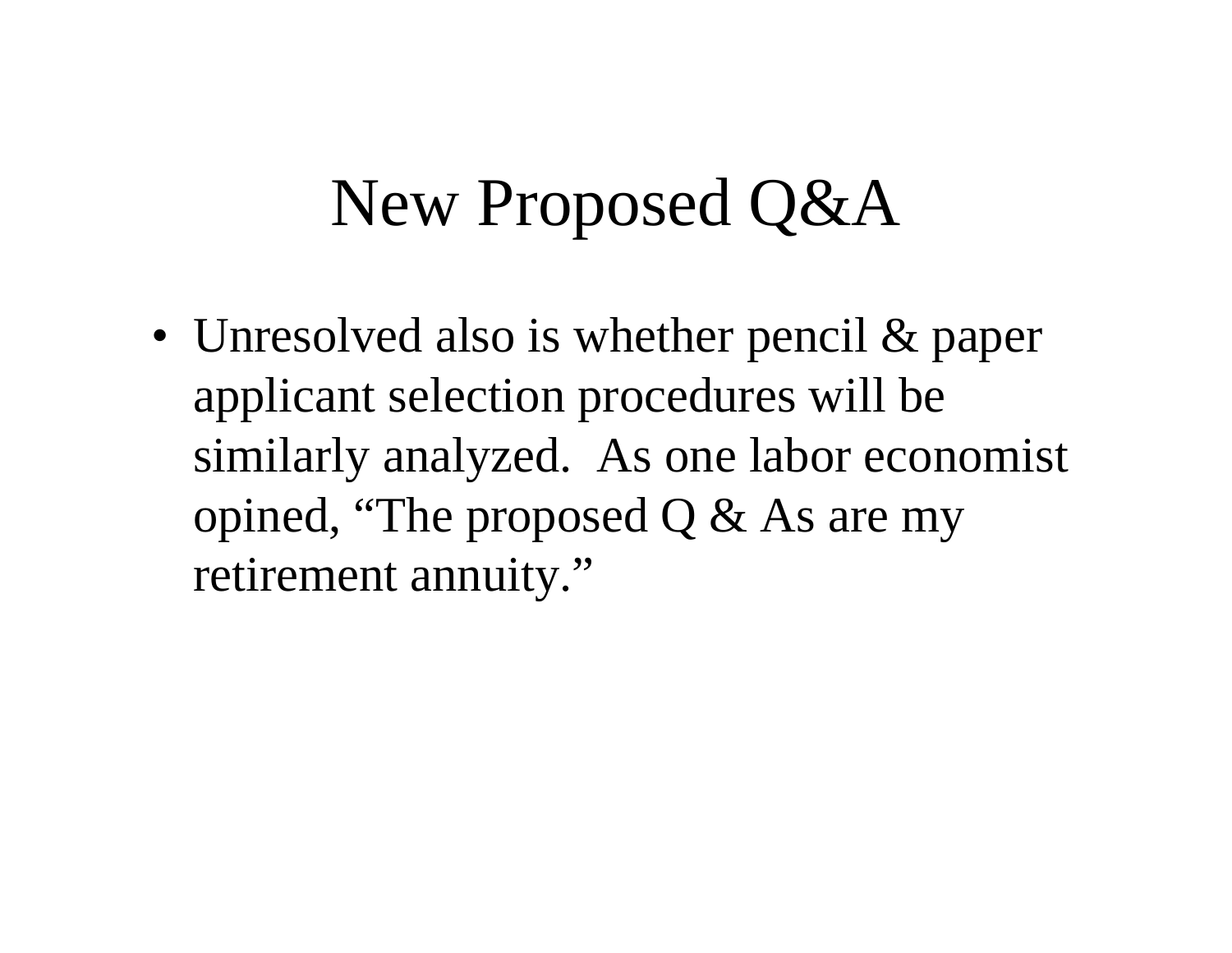# US Department of Commerce: "Falling Through the Net"

- People with a college degree are eight times more likely to have a PC at home and 16 times more likely to have Internet access at home than those with an elementary school education.
- A high-income household in an urban area is 20 times more likely to have Internet access than a rural, lowincome household.
- A child in a low-income white family is three times more likely to have Internet access than a child in a comparable black family, and four times more likely than if he were Hispanic. The Economist (24 June, 2000). Government and the Internet. p.24.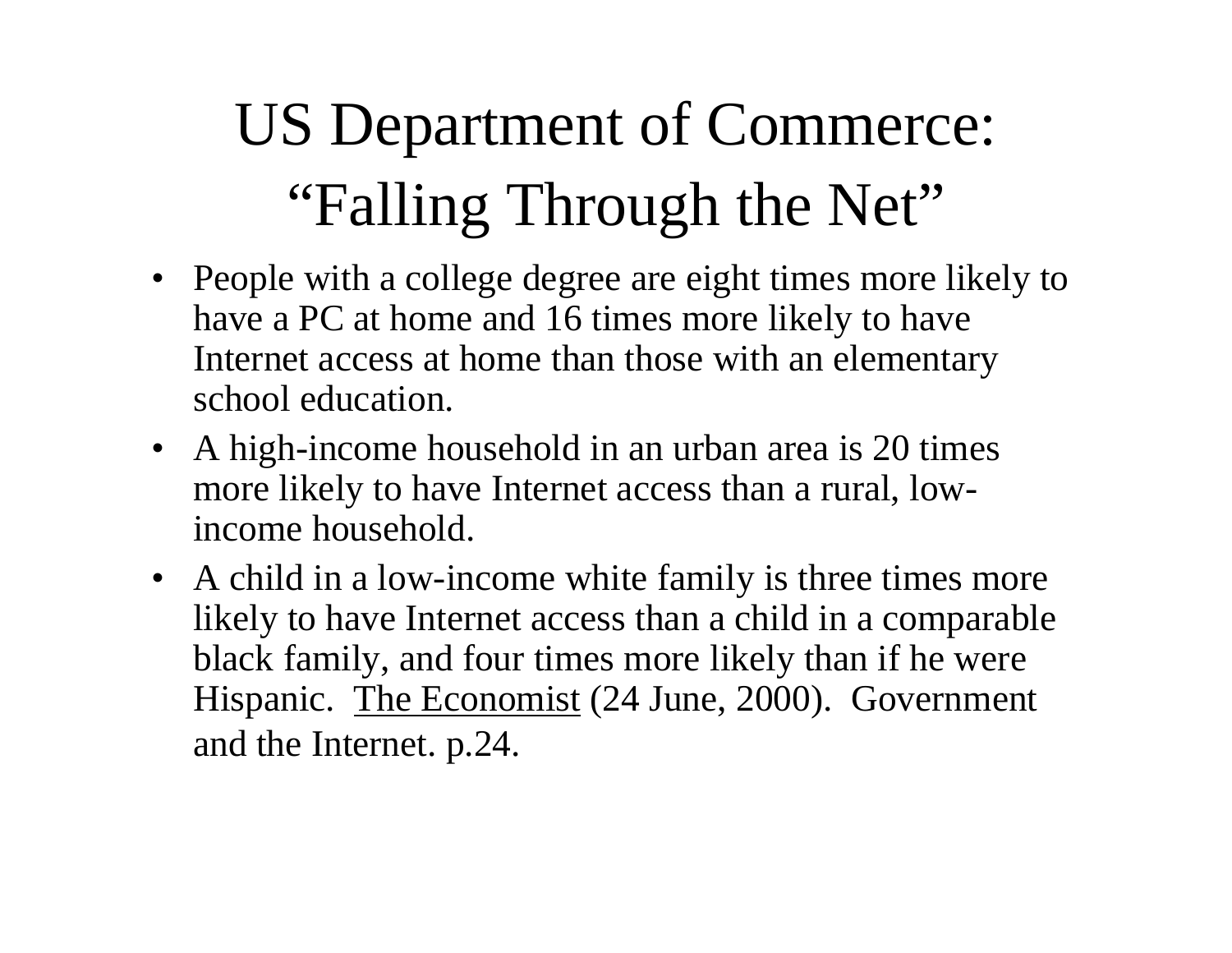### US Department of Commerce: "Falling Through the Net"

- A wealthy household of Asian descent is 34 times more likely to have Internet access than a poor black household.
- A child in a two-parent white household is twice as likely to have Internet access as a child in a single-parent household. If the child is black, he is four times more likely to have Internet access than his single-parent counterpart.
- $\bullet$  Disabled people are nearly three times less likely to have home access to the Internet than people without disabilities.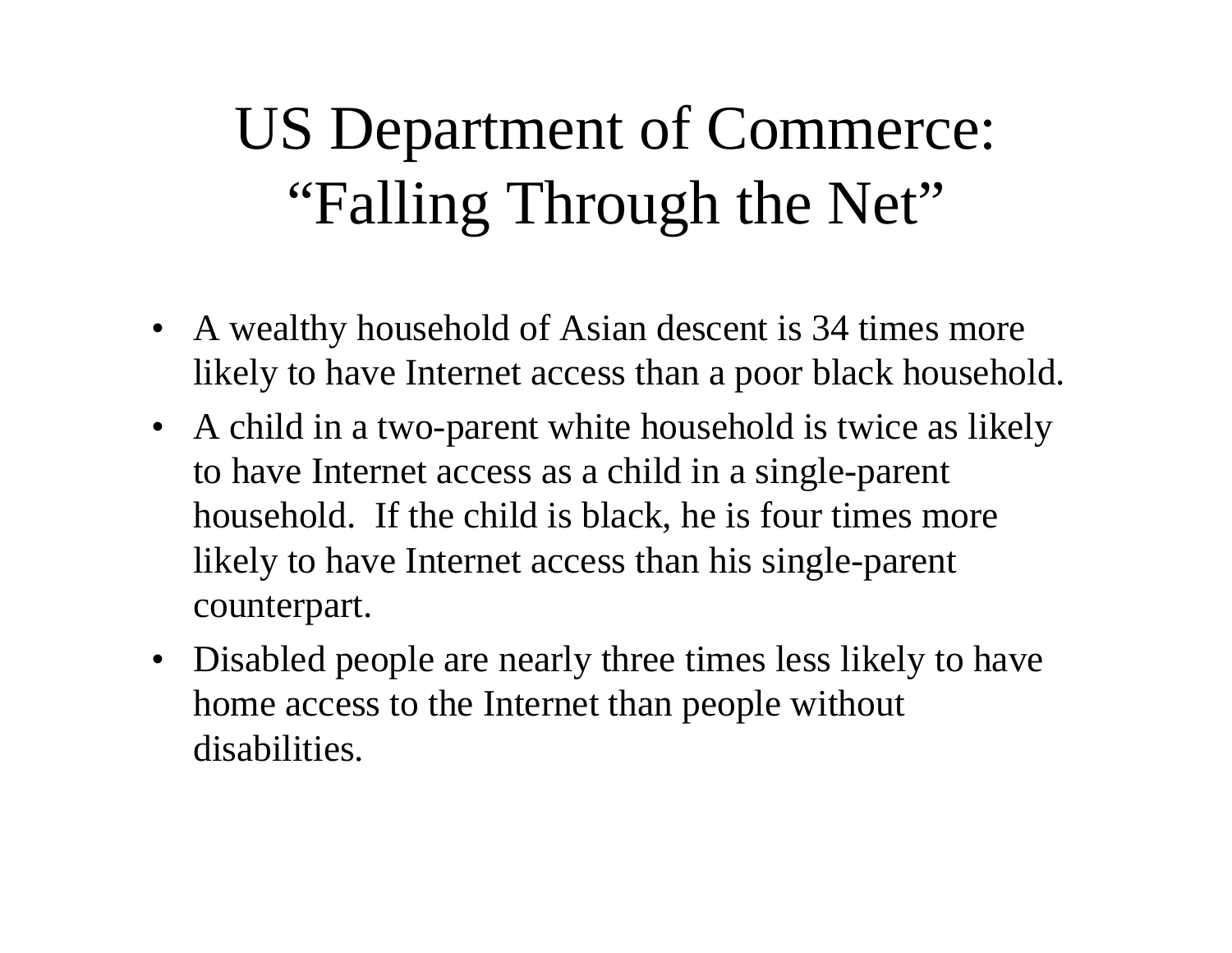### Implications for the Future

• If adopted as proposed, recruitment practices including meeting minimum qualifications ("MQs") such as educational diplomas and passing licensing and certification exams will be newly challenged under the Uniform Guidelines.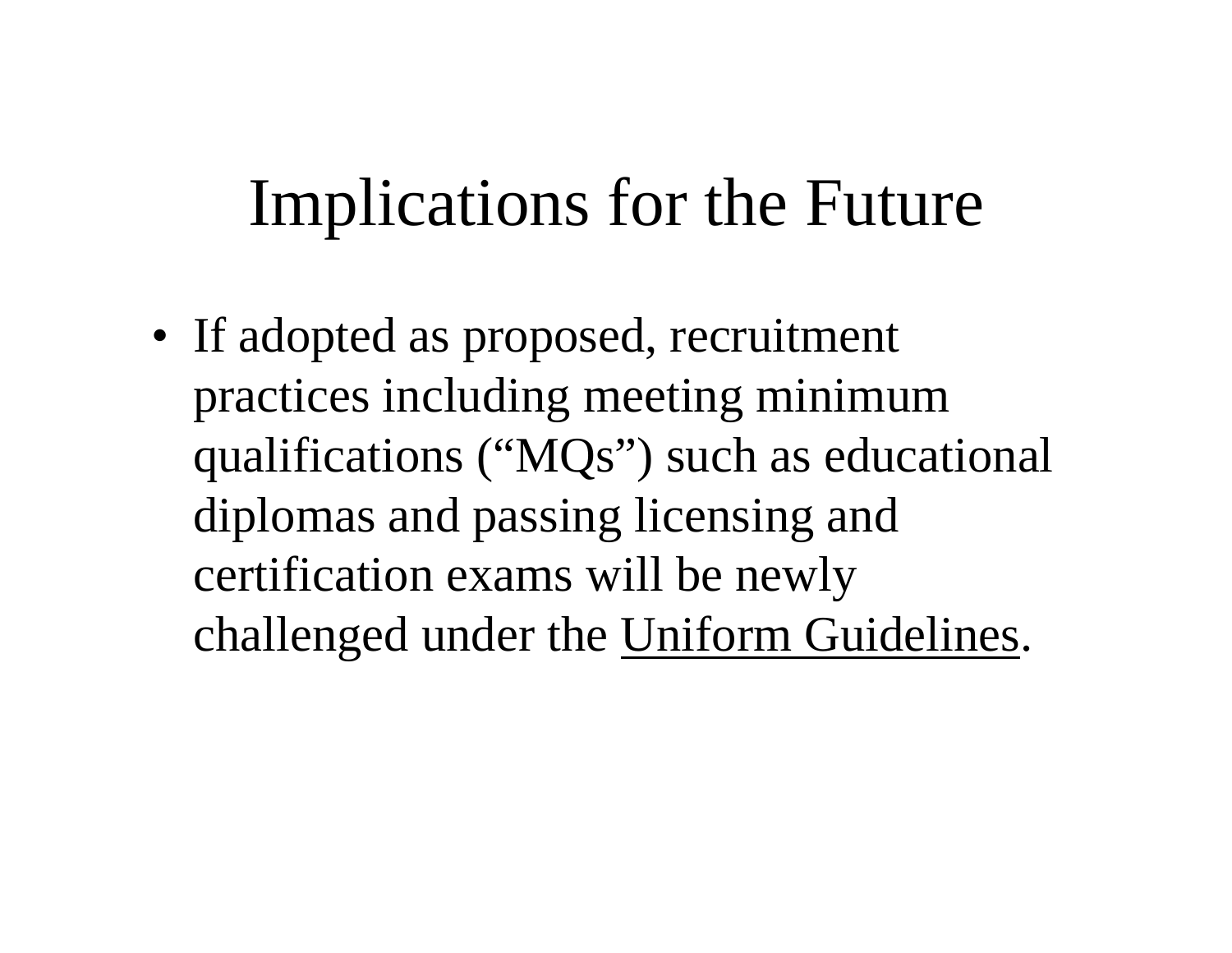### Implications for the Future

• As a practical matter, minimum qualifications (e.g., diploma requirements, certification exams) resulting in adverse impact (i.e., not representatively attained by each RSN subgroup in the labor market) must be "job related for the position in question and consistent with business necessity" as defined in the Civil Rights Act of 1991.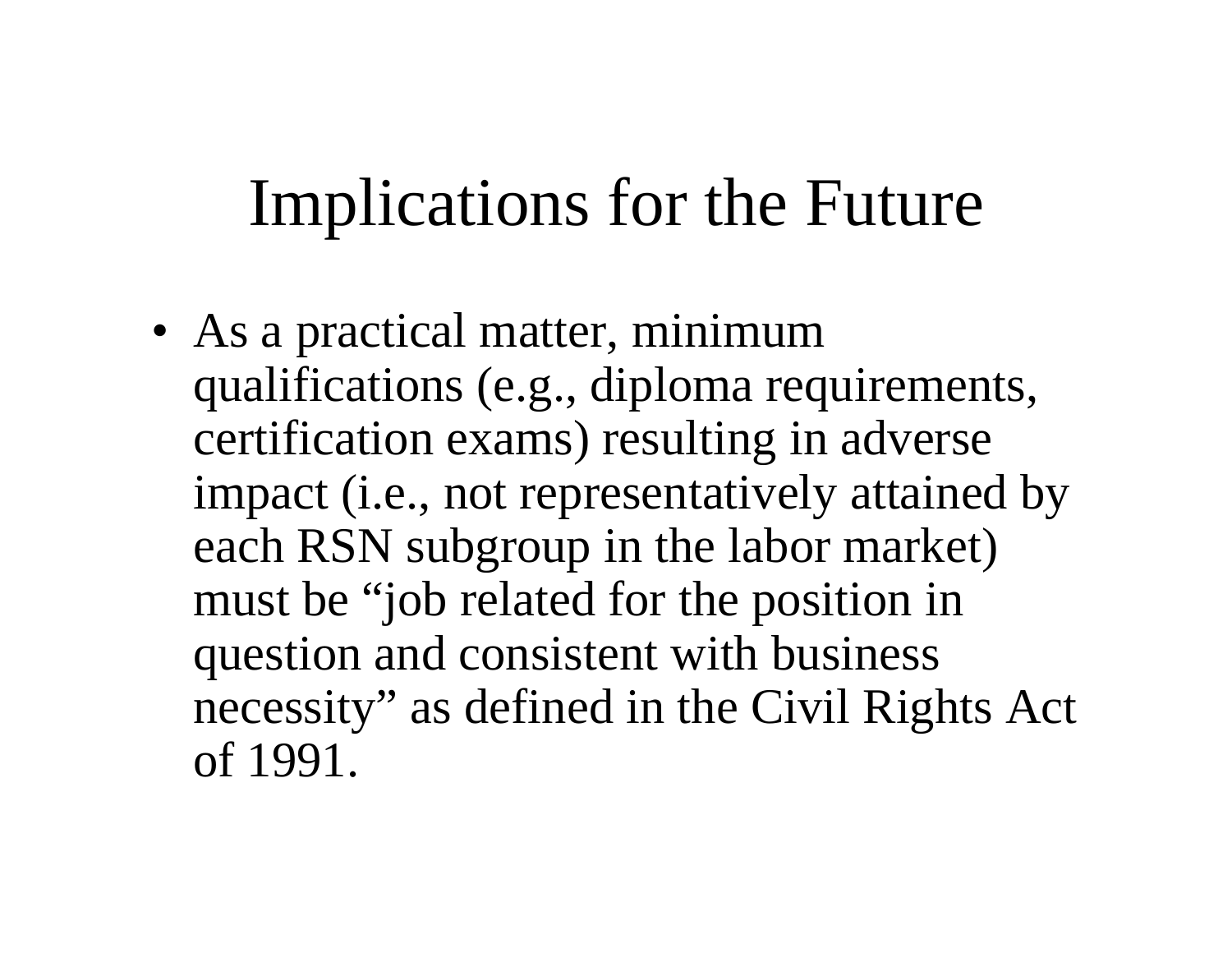### Implications for the Future

• Wholly aside from burdening occupational licensing and certification, imagine the psychometric defense ("psychomagician"?) of the content validity of a high school diploma for an hourly position or BS in liberal arts prerequisite for a salaried position.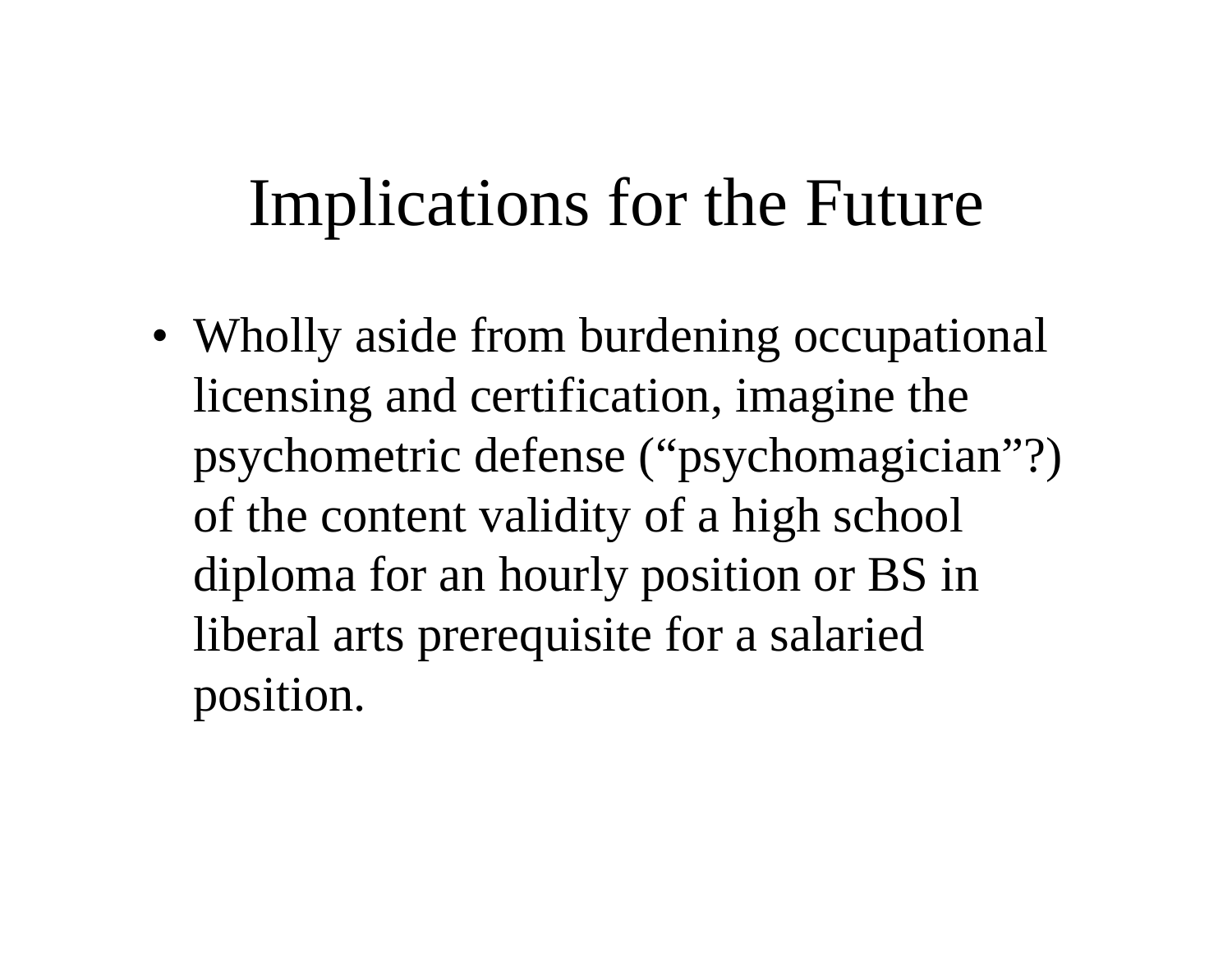- Gulino v. The Board of Education of the City School District of the City of New York & the New York State Education Dept
- New York State Board of Regents Certification Requirements
- The New York State Board of Regents has statutory authority to define educational policy for state-supported schools from kindergarten through graduate school.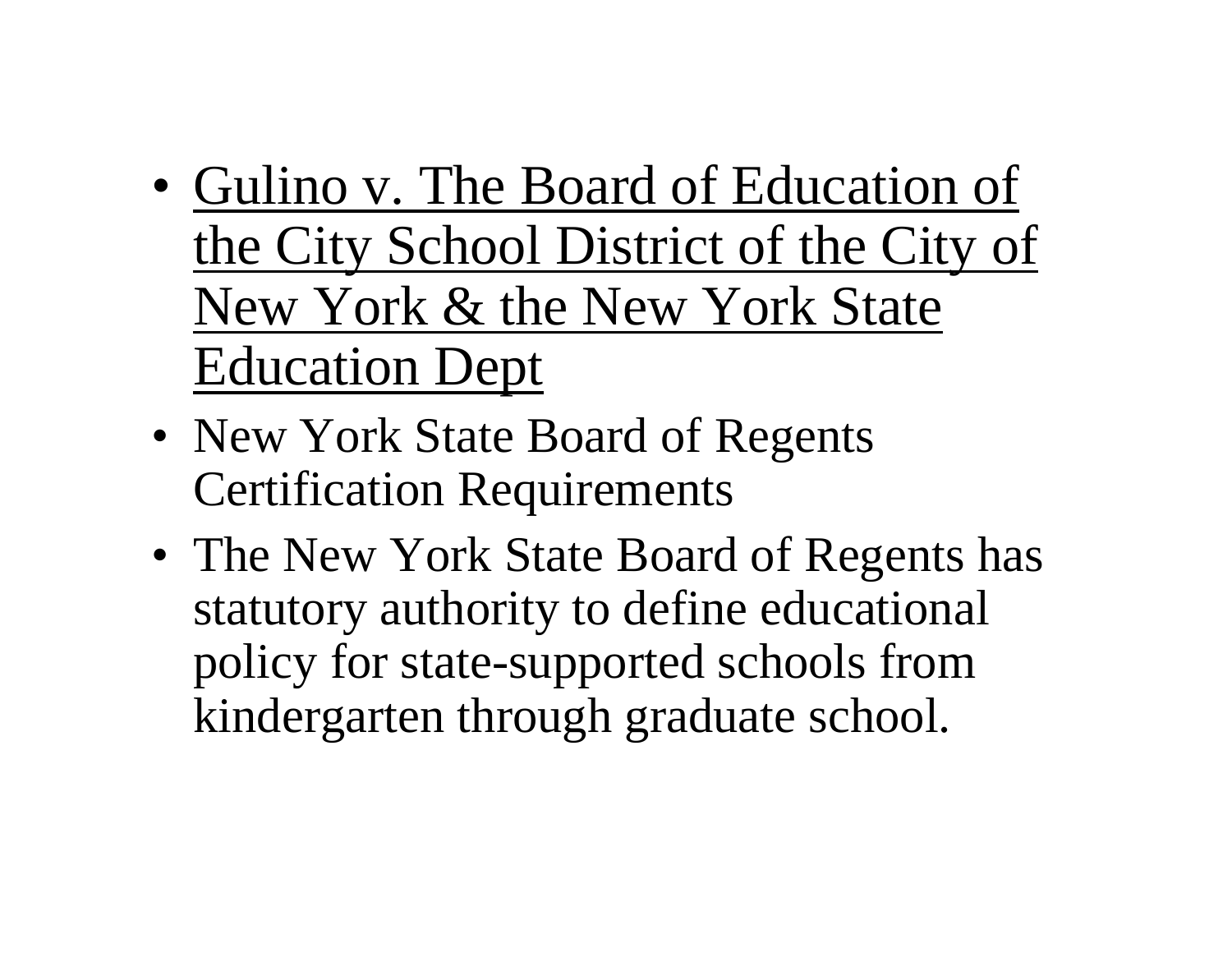• The Board of Regents appoints the Commissioner of the State Education Department (SED) who is accountable to the legislature for: overseeing curricula, developing and administering state-wide Board of Regents' examinations, and certifying the competence of prospective teachers. A certified prospective teacher is awarded a provisional teaching certificate (State certificate) which good for five years.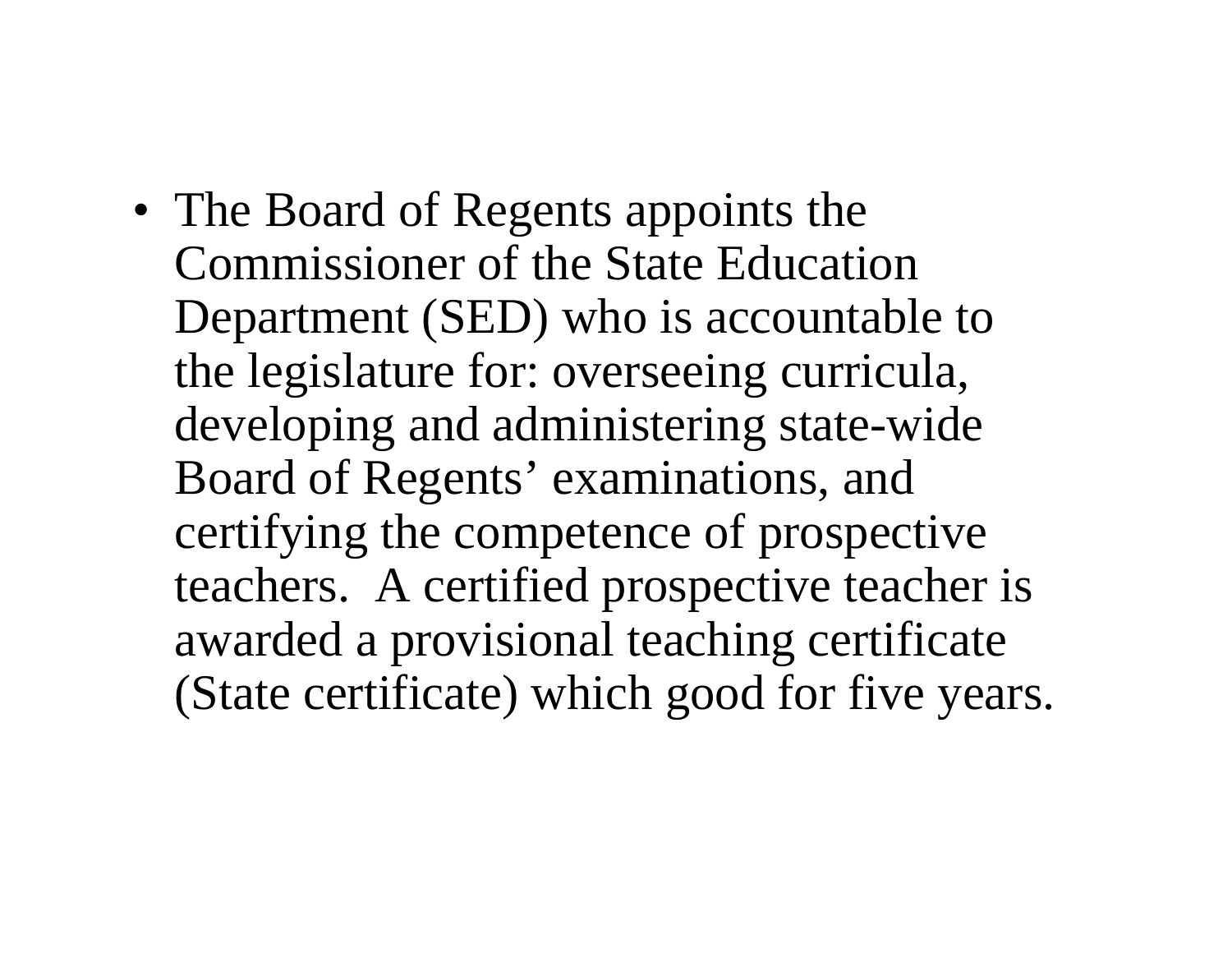• In 1987, the Ambach Commission's Blueprint for Learning recommended that the Board of Regents examine teacher candidates statewide to certify each person's grounding in the liberal arts and sciences. In 1990, the Board of Regents amended examination regulations for provisional State certification to require a candidate's demonstrating minimum competency in the liberal arts and sciences.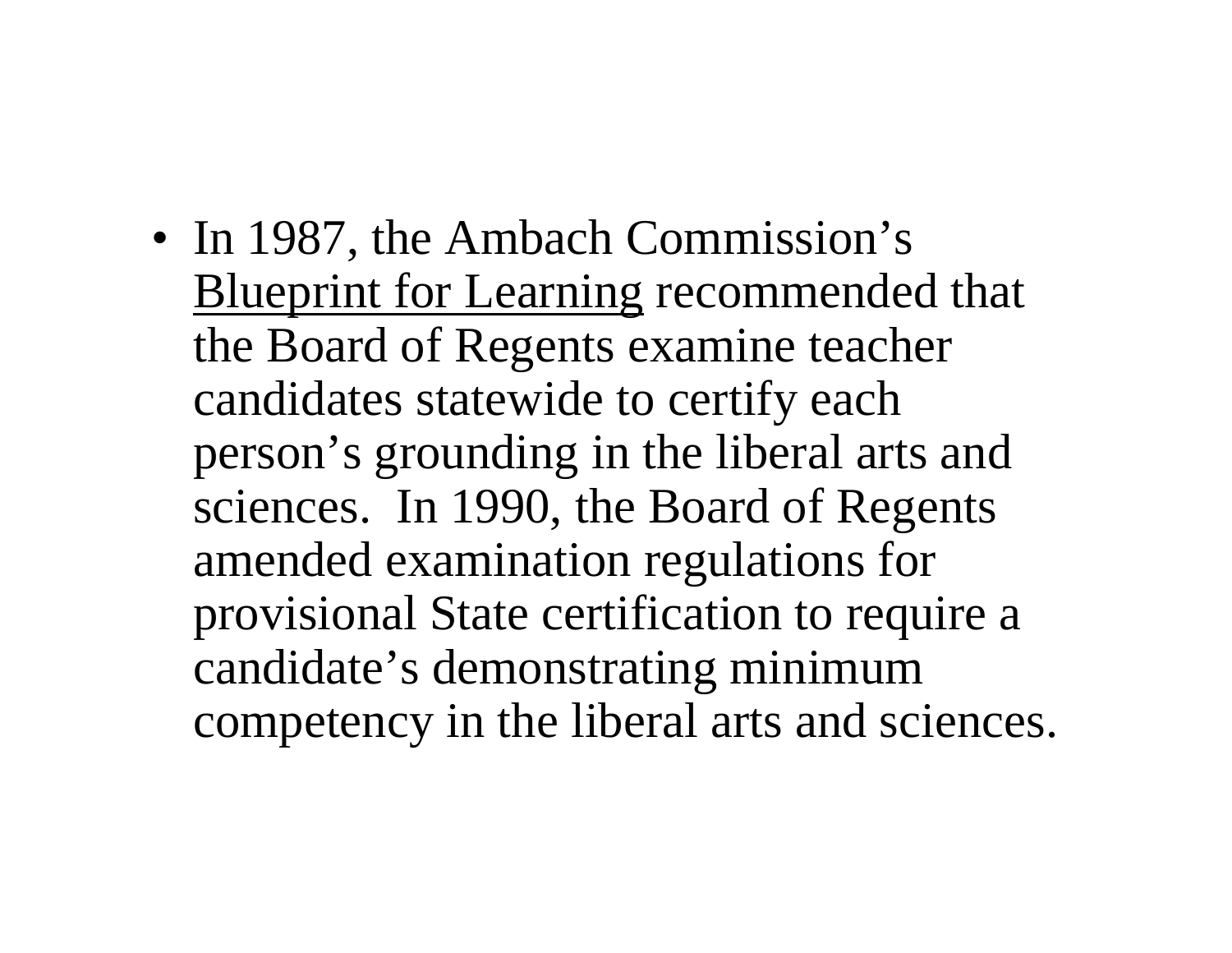### NES: Liberal Arts and Sciences Test (1993 – present)

• First administered in 1993, the Liberal Arts and Sciences Test (LAST) was designed to be a valid sample of those competencies: "The LAST consists of multiple-choice test questions and a written assignment. Candidates taking the LAST are asked to demonstrate conceptual and analytical skills, critical-thinking and communications skills, and multicultural awareness. The test covers scientific and mathematical processes, historical and social scientific awareness, artistic expression and the humanities, communication skills, and written analysis and expression."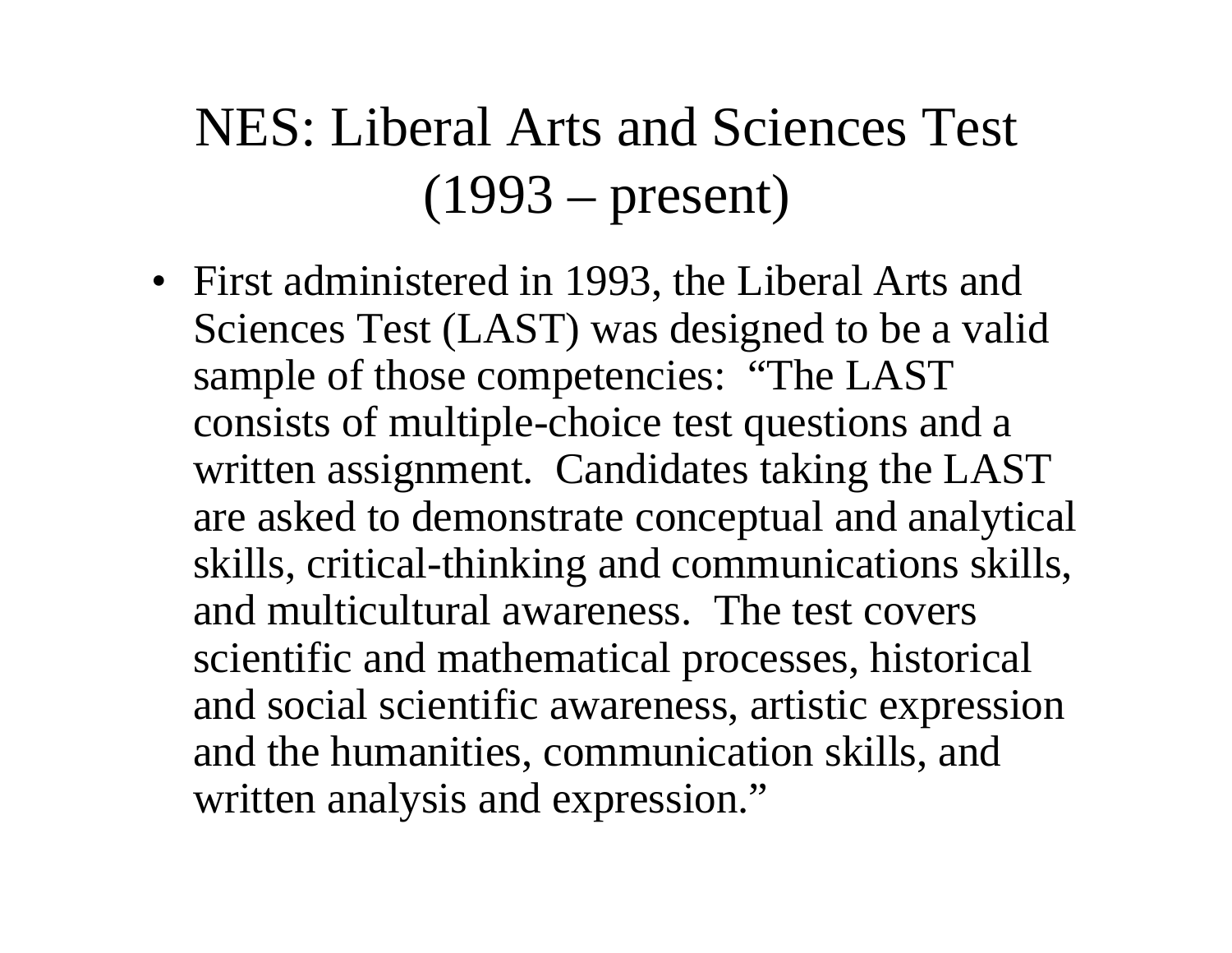### ETS: National Teacher Exam Core Battery Tests (1984 – 1993)

• Between 1984 and 1993, candidates were required to demonstrate minimum competency on the National Teacher Exam (NTE) Core Battery Tests.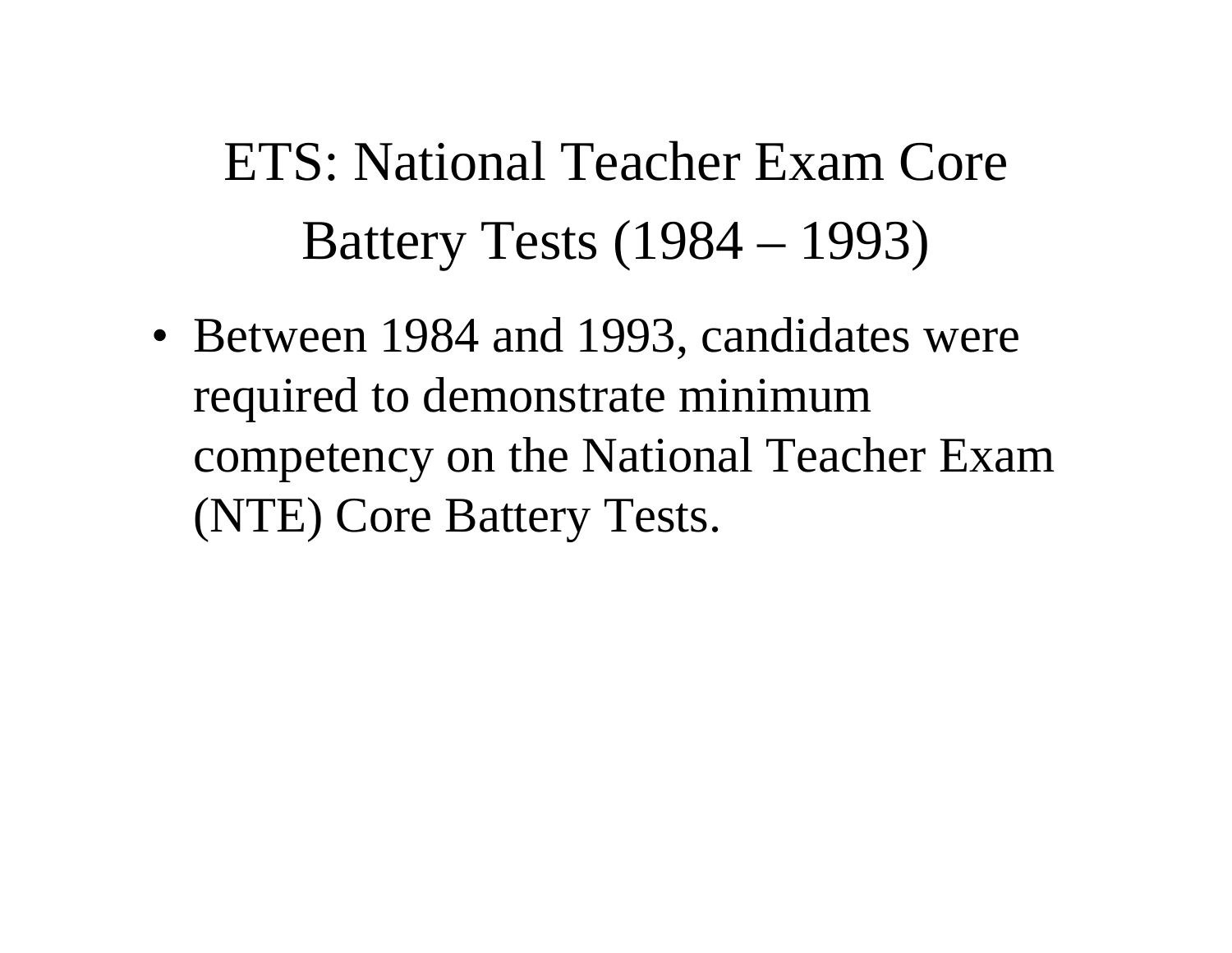# NTE Core Battery

- Professional knowledge: factors affecting the learning environment.
- General Knowledge:
	- – Social Sciences: both knowledge and interpreting and analyzing data,
	- Science: principles, theories, facts, and the scientific method,
		- » continued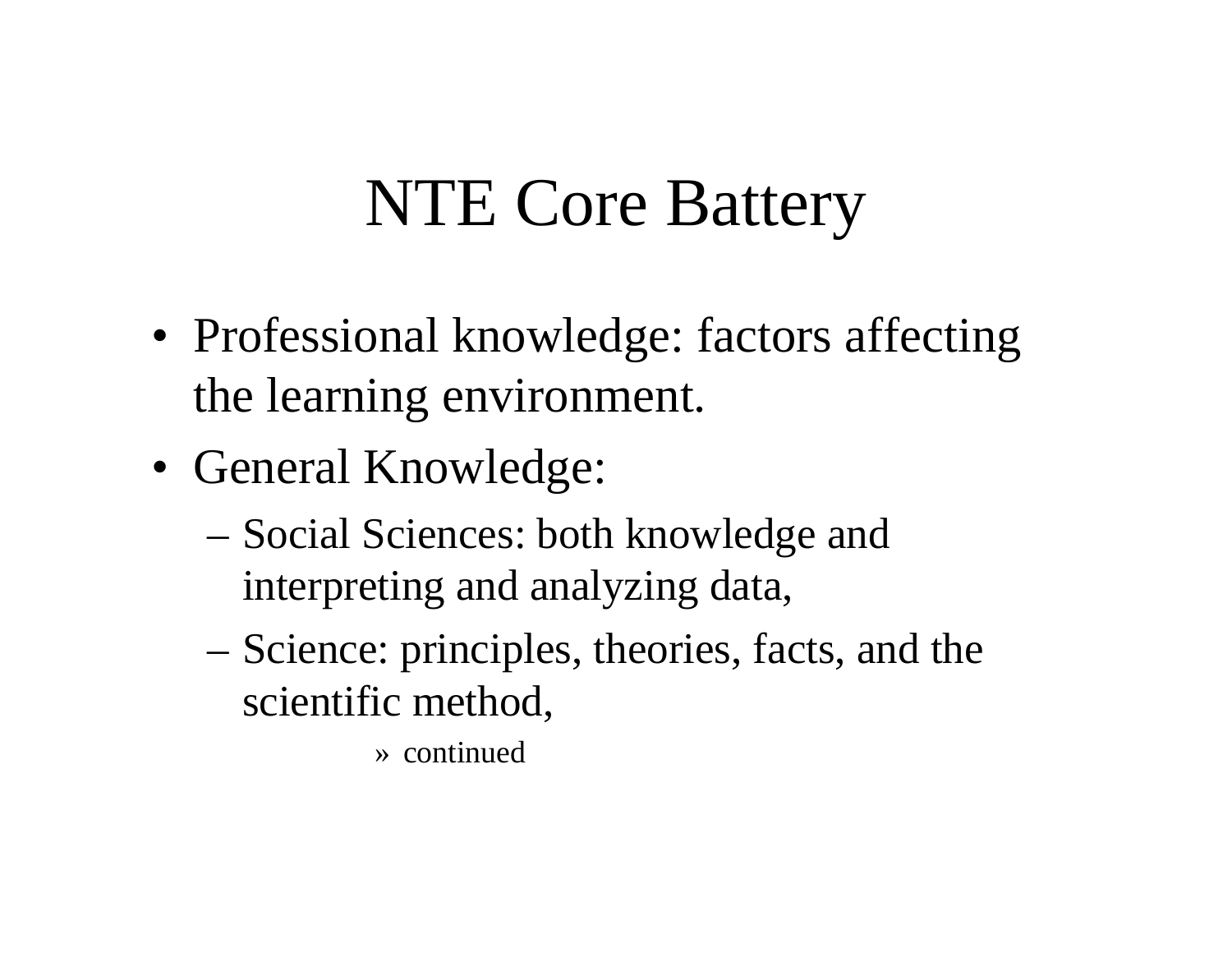# NTE Core Battery

- – Literature and Fine Arts: recognition of the basic elements of literature and art,
- – Mathematics: skills essential to explaining quantitative data, and
- Communication skills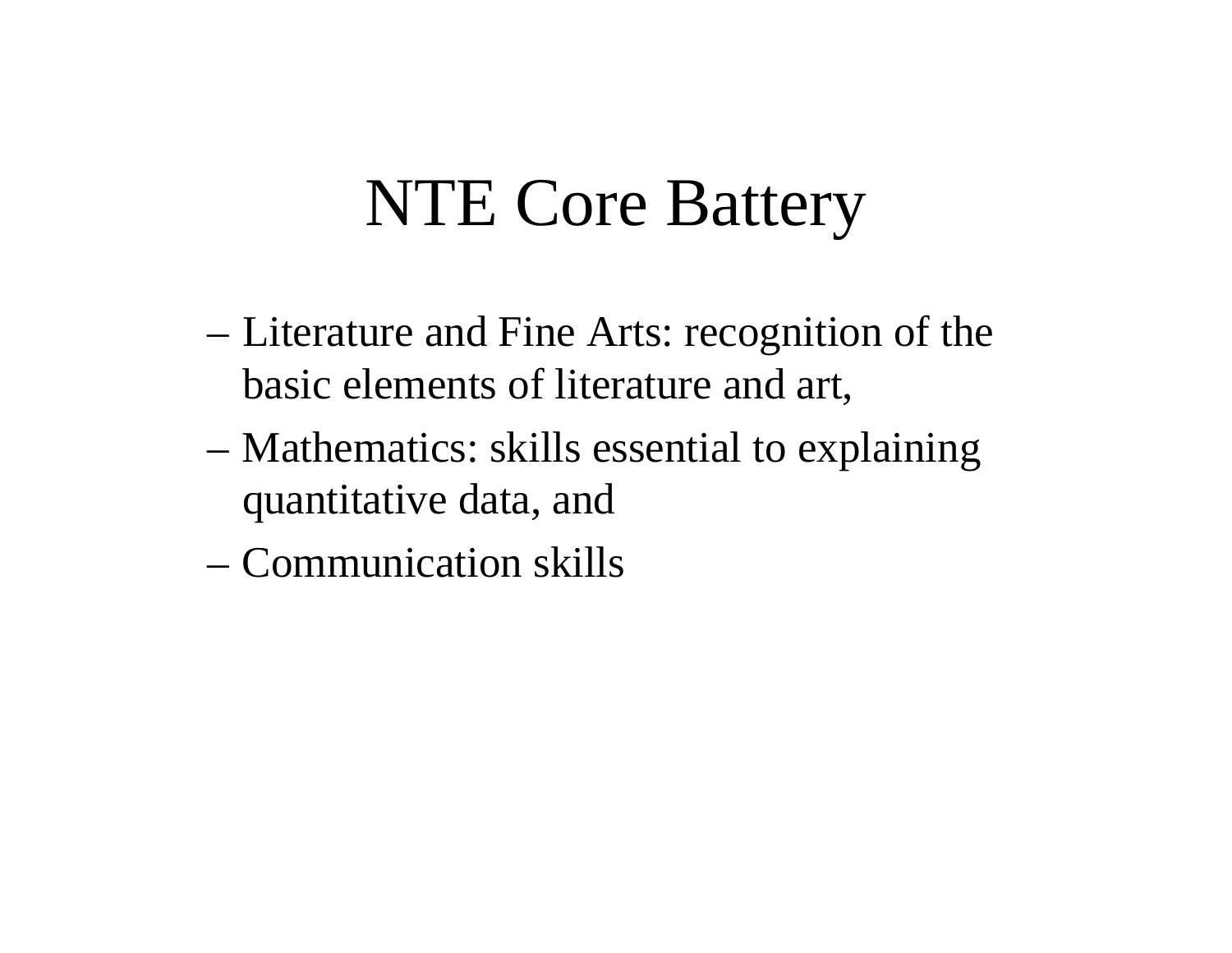### Teacher Certification Examinations

- In addition to LAST, the Board of Regents' requirements for lifetime teaching licensure include:
	- An MS degree, completion of teacher preparation coursework, passing a written Content Specialty Test (CST),
	- passing a written Assessment of Teaching Skills Written (ATS-W), and
	- passing an Assessment of Teaching Skills Performance (ATS-P) which is a video sample of classroom teaching.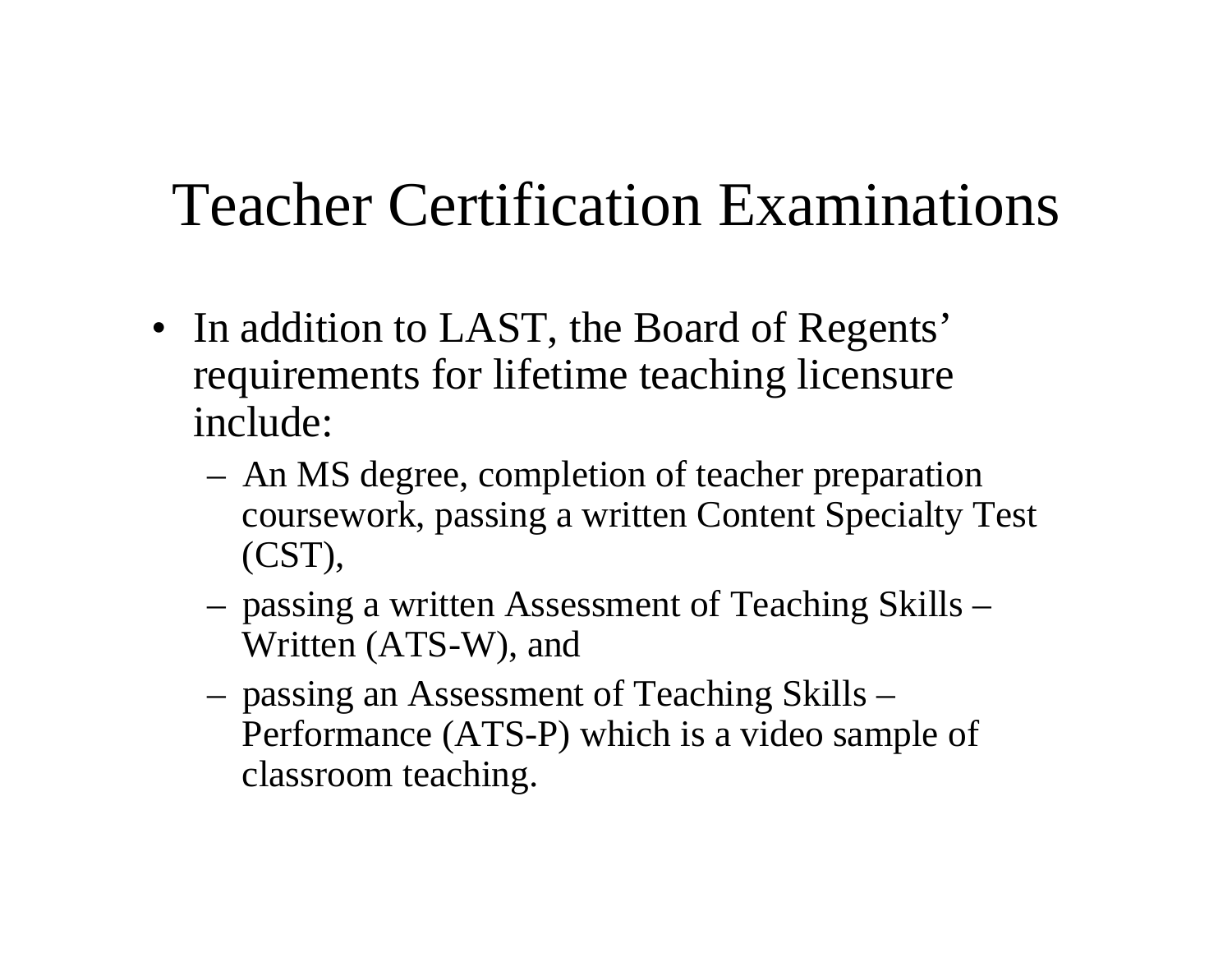### Teacher Certification Examinations

These comprehensive written and performance exams are known as the New York State Teacher Certification Examinations (NYSTCE) the purpose of which "is to help identify candidates for teacher certification who have demonstrated the level of knowledge and skills that are important for performing the job of a teacher in New York State public schools."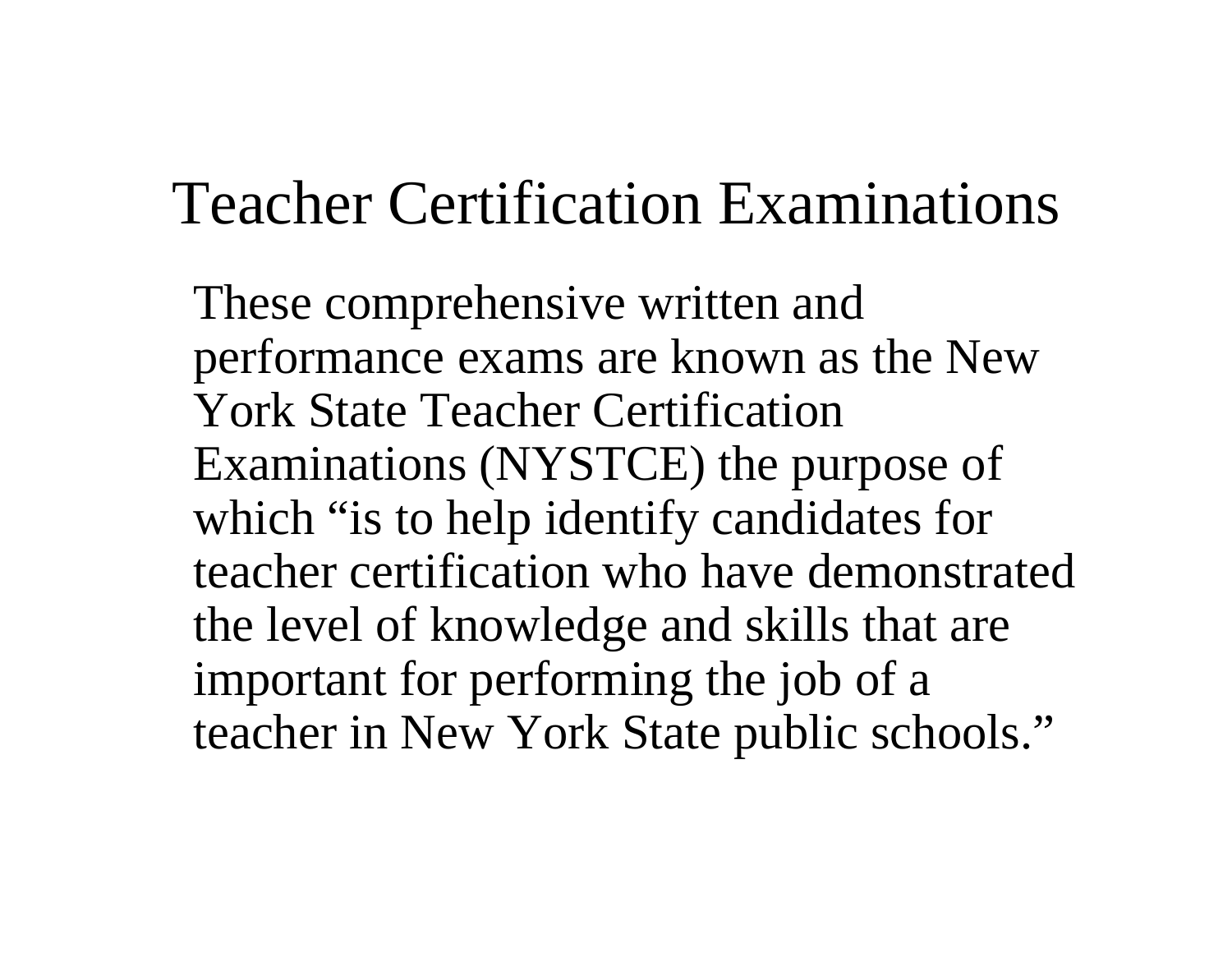#### CERTIFICATION = EMPLOYMENT DECISION ?

• In carrying out their legislated mandate to certify the minimum liberal arts and sciences competency of each prospective teacher candidate, the Board of Regents makes no employment decision and is therefore not legally considered to be an employer.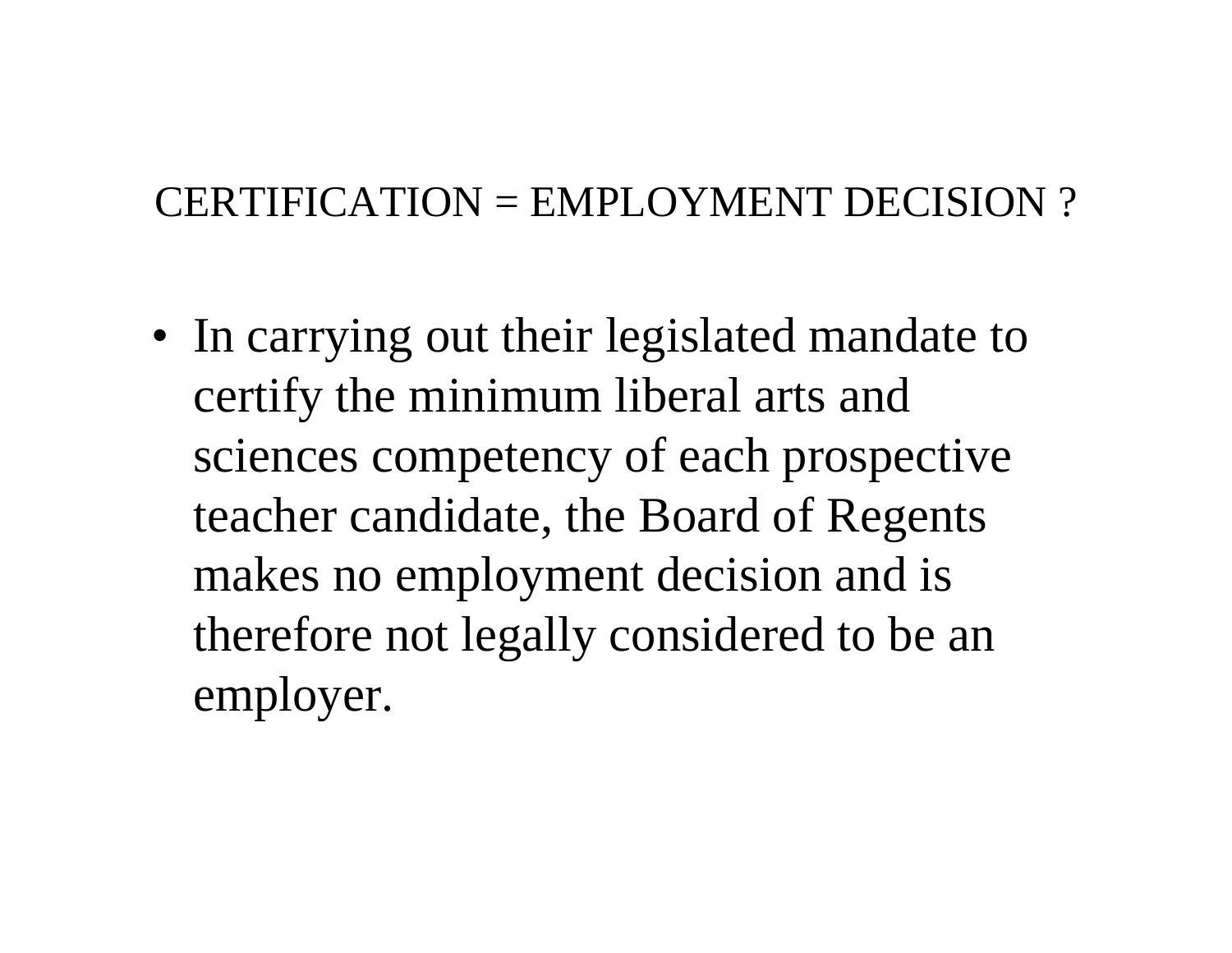### According to the National Research Council:

• "Licensure is a state function. It is aimed, above all, at protecting the public. As defined by the federal government, licensure is 'the process by which an agency of government grants permission to persons to engage in a given profession or occupation by certifying that those licensed have attained the minimal degree of competency necessary to ensure that the public health, safety, and welfare will be reasonably well protected' (U.S. Department of Health, Education, and Welfare, 1971)…"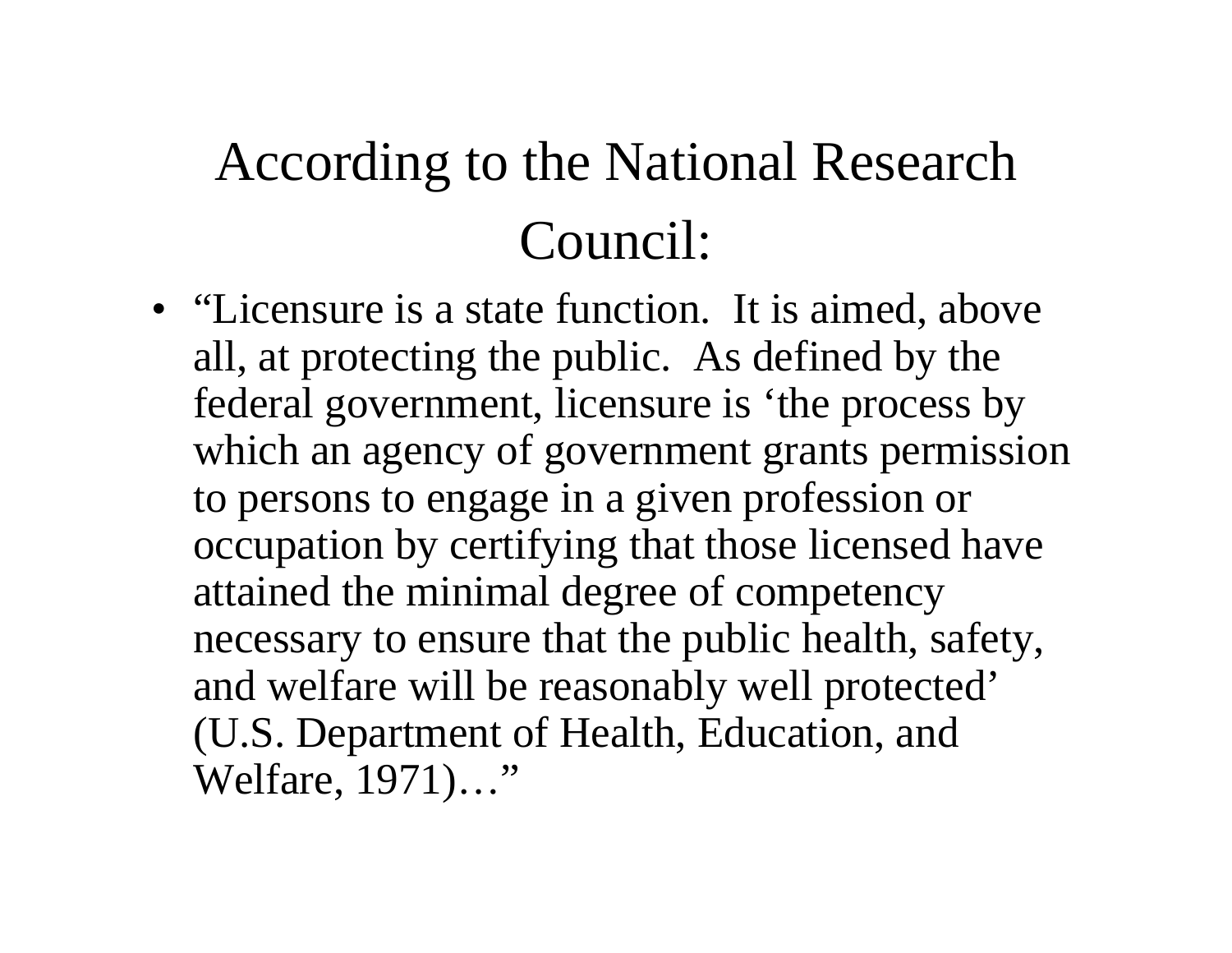### According to the National Research Council:

• "Licensure is distinct from hiring. Although state licenses grant permission for teachers to teach in public schools, local agencies – school districts and, in many cases, schools – actually hire the teachers and so determine who will teach and what they will teach. The districts and schools that hire teachers may decide to use criteria in addition to the holding of a license in deciding which teachers to hire."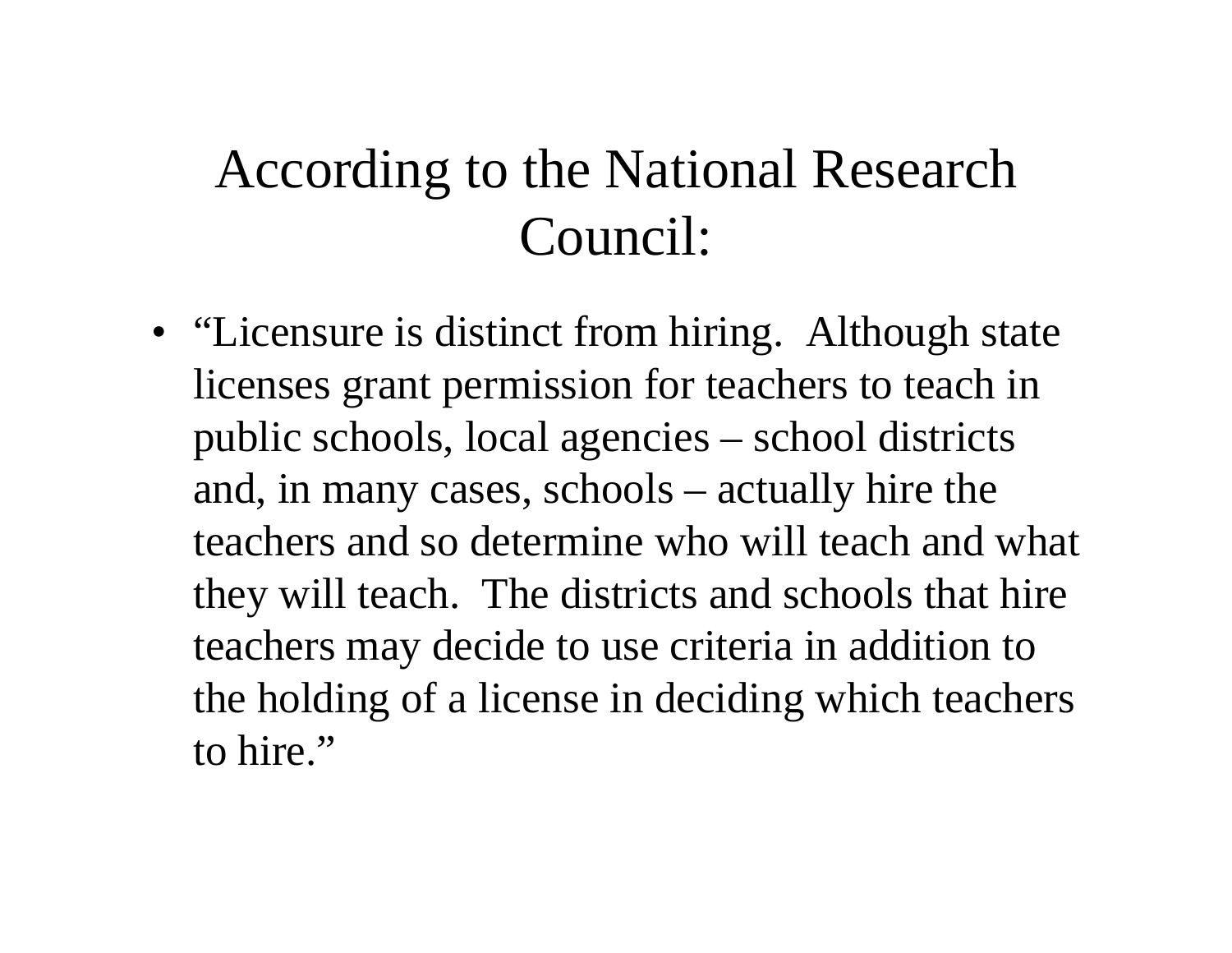# New York City Board of Education Licensure Requirements

• The Board of Education of the City School District of the City of New York (Board of Education) sets educational policy for public schools in 31 school districts across 5 boroughs. The Board of Education is accountable for making employment decisions that are in compliance with the State Board of Regents' regulations. The Board of Education has the authority to hire by granting a provisional teaching license and to fire those who fail to fulfill additional licensure requirements within five years.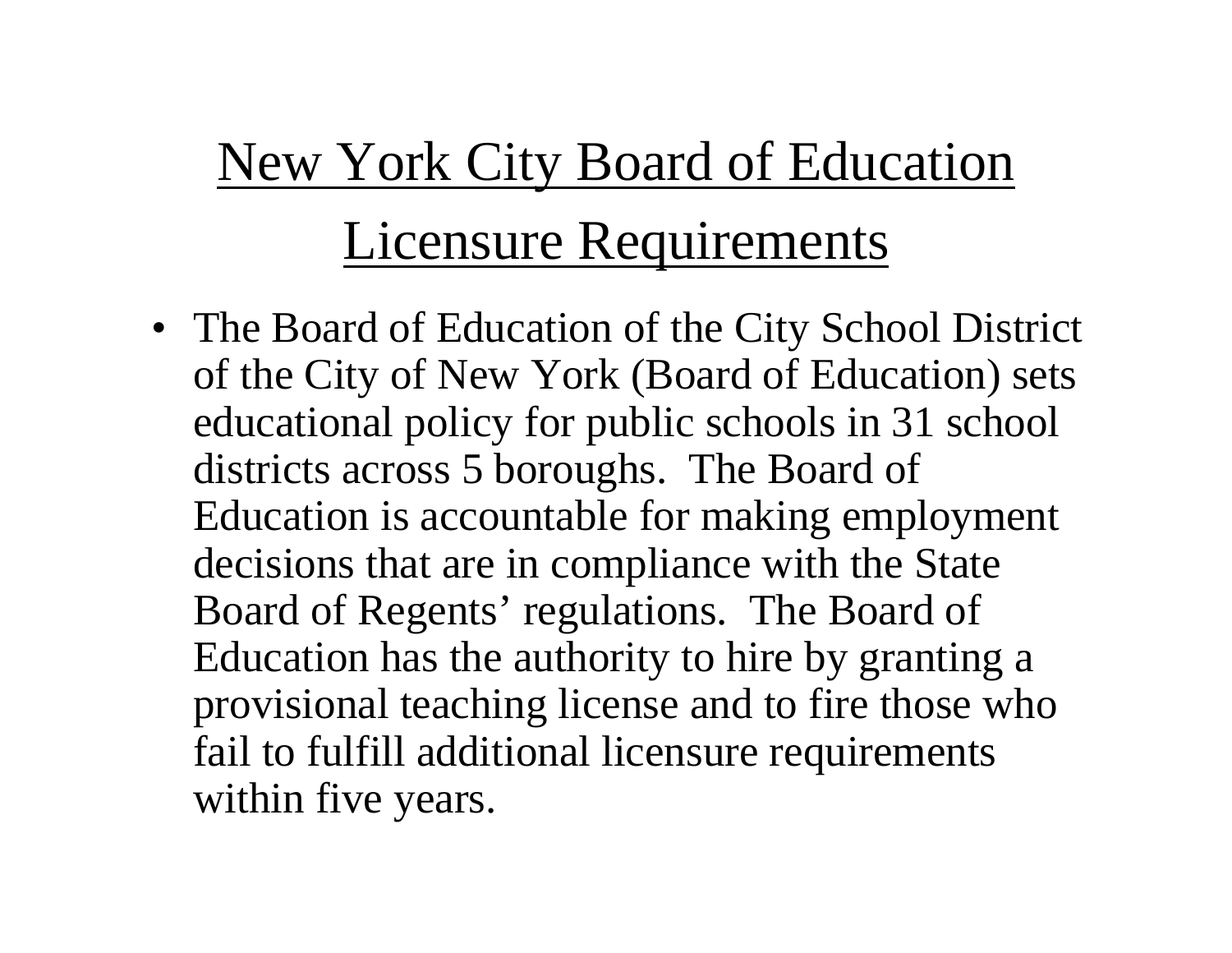### New York City Board of Education Licensure Requirements

- Beginning in 1991, the School Board required a prospective teacher candidate to possess a State certificate in addition to meeting the City-imposed licensure requirements.
- The New York City Board of Education is an employer in that it has the statutory authority to examine a teacher candidate with a State certificate using its own employment examinations, to grant a lifetime teaching license to those who pass, and to make the hire / no hire employment decision for those who are licensed.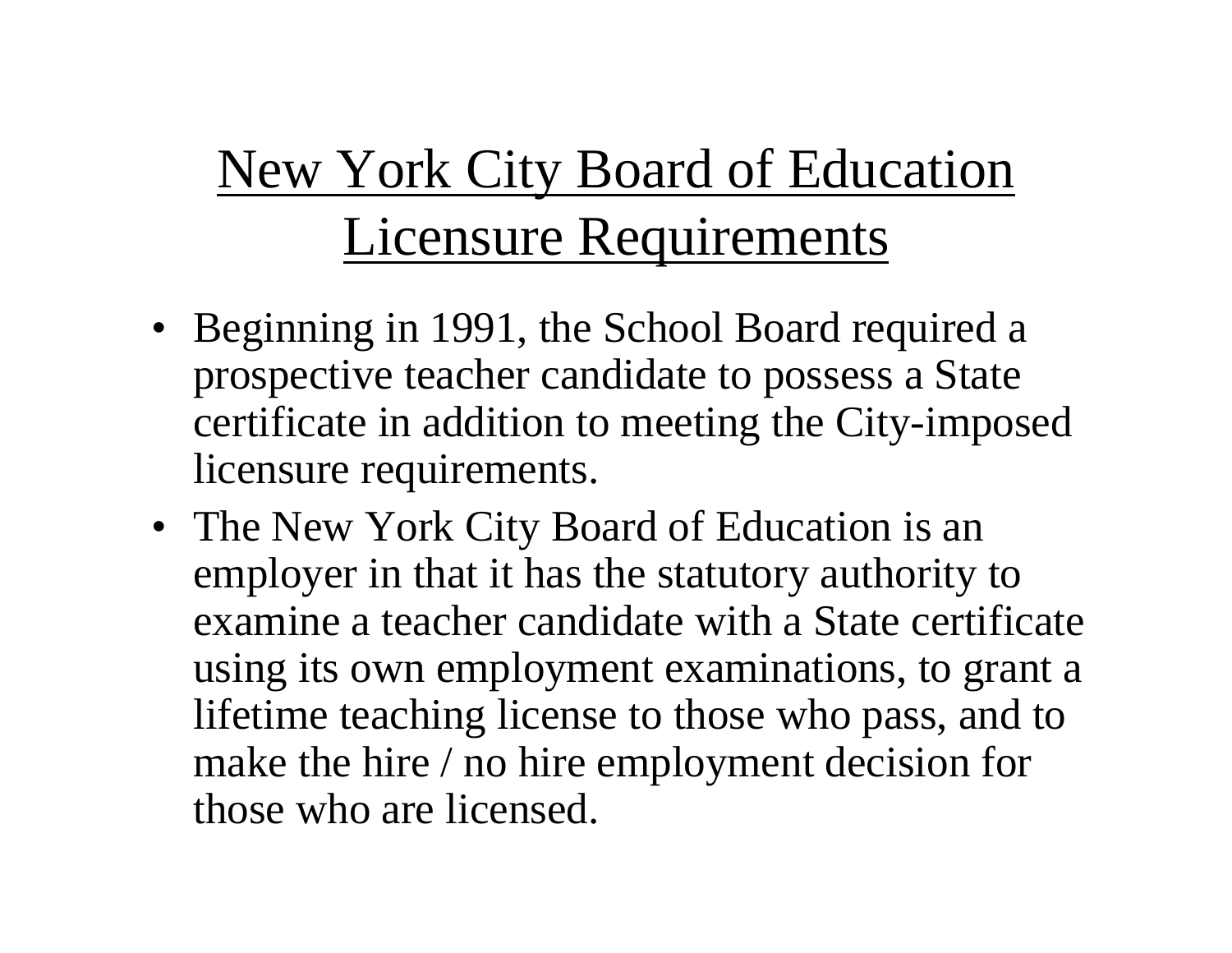### The New York State Board of Regents is not an employer

• Based on my contemporaneous experience as an employment testing consultant to the Transportation Security Administration (TSA), it is my opinion that the State of New York Board of Regents' legislated authority to require a State certificate for prospective teachers is indistinguishable from Congresses' legislated authority to TSA requiring U.S. citizenship for prospective airport security screeners.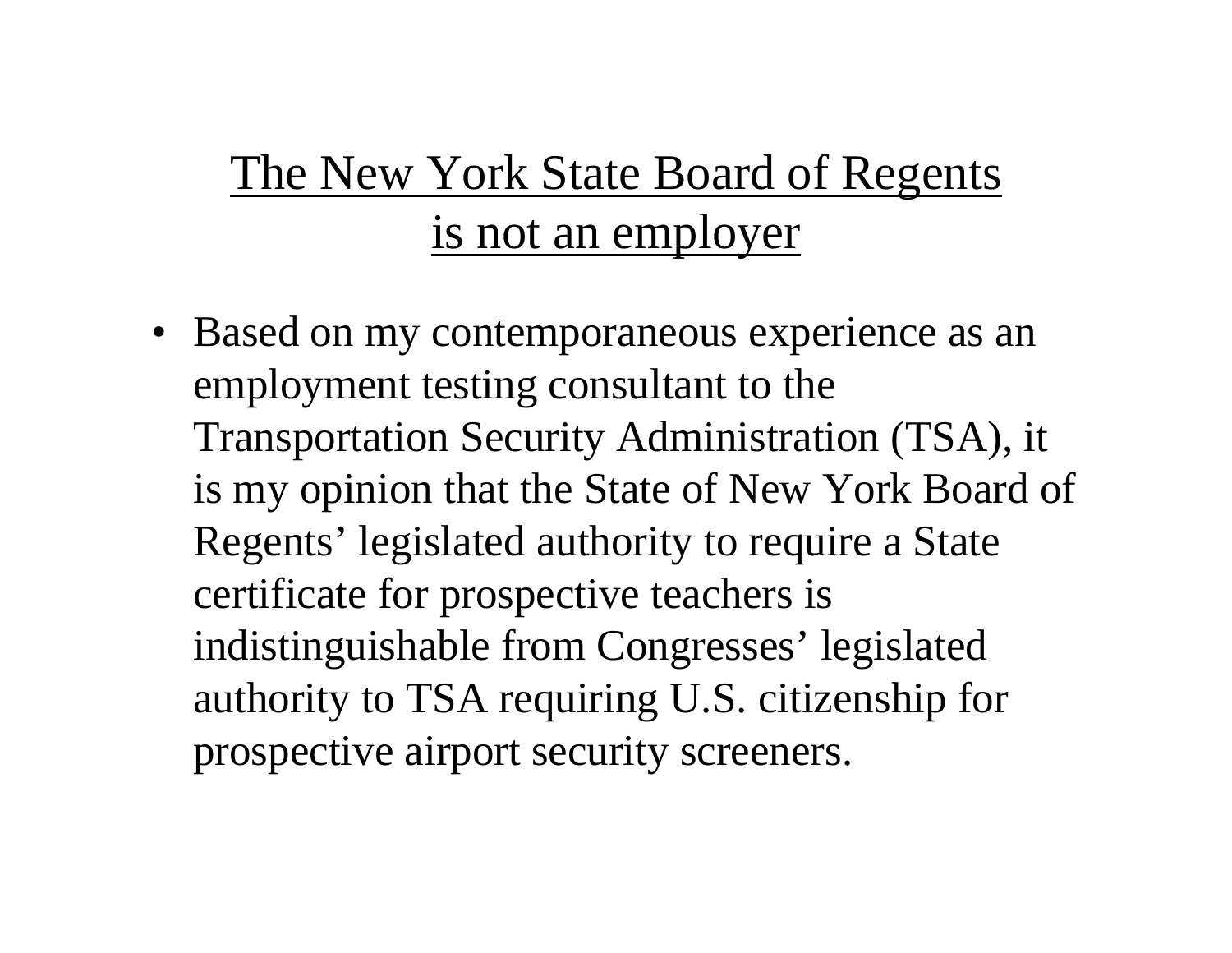### Not an employer . . .

- $\bullet$  Both the State certificate and U.S. citizenship requirement are legislatively-imposed employment prerequisites. Obtaining the New York State certificate requires demonstrating minimal competence on a test. Obtaining U.S. citizenship also requires demonstrating minimal competence on a test.
- $\bullet$  Administering legislatively-imposed employment prerequisites no more makes the Board of Regents an employer for aspiring teachers in New York State than it makes the Immigration and Naturalization Service an employer for aspiring Transportation Security Screeners nationwide. Simply stated, the New York State Board of Regents is not an employer.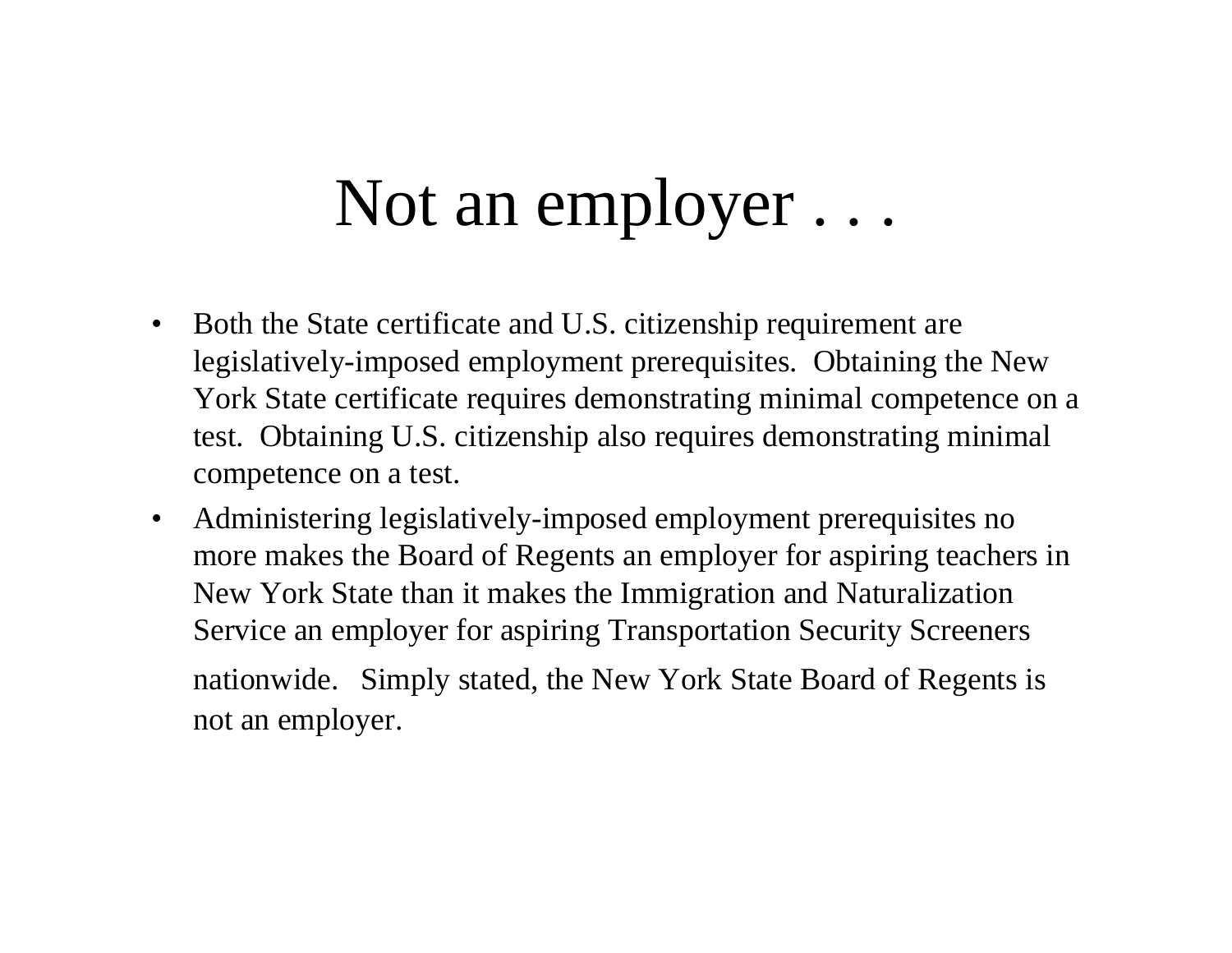### Board of Regents' Burden: Meeting "Professional Standards"

- The contract between the Board of Regents and National Evaluation Systems, Inc. requires that the LAST be developed "in conformance with appropriate professional standards" without referencing Federal obligations under Title VII of the Civil Rights Act of 1964.
- I am of the opinion that Board of Regents is not subject to the Uniform Guidelines on Employee Selection Procedures (Uniform Guidelines) which define an employer's burden when employment decisions adversely affect classes covered by Title VII of the Civil Rights Act of 1964.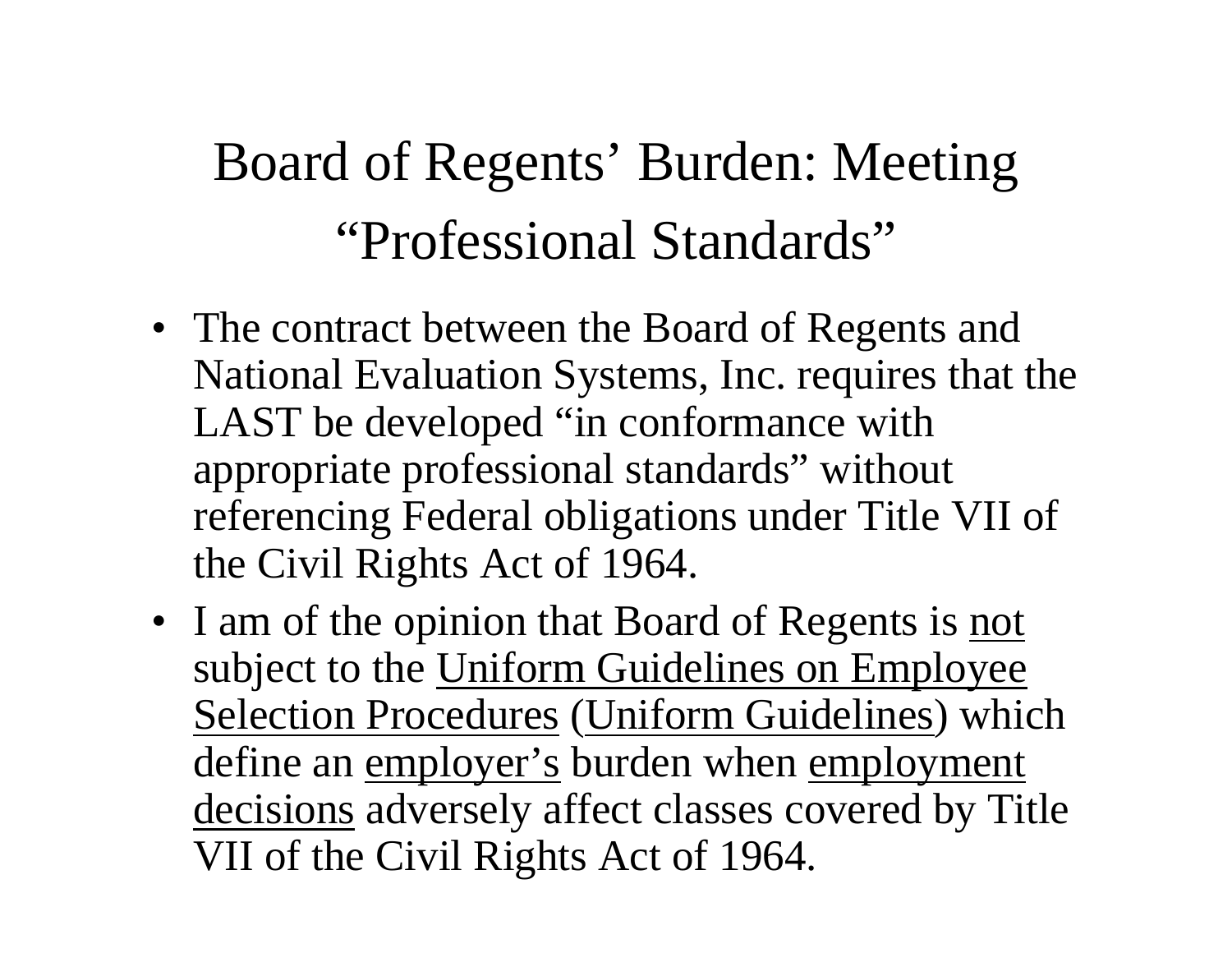• My opinion on the inapplicability of the Uniform Guidelines to the Board of Regent's use of the LAST is based on the following: 1) the Board of Regents is not an "employer or employment agency" since certification does not fall within "practices" covered by the Uniform Guidelines; and 2) the Uniform Guidelines do not make the case that state licensing and certification tests fall under their scope.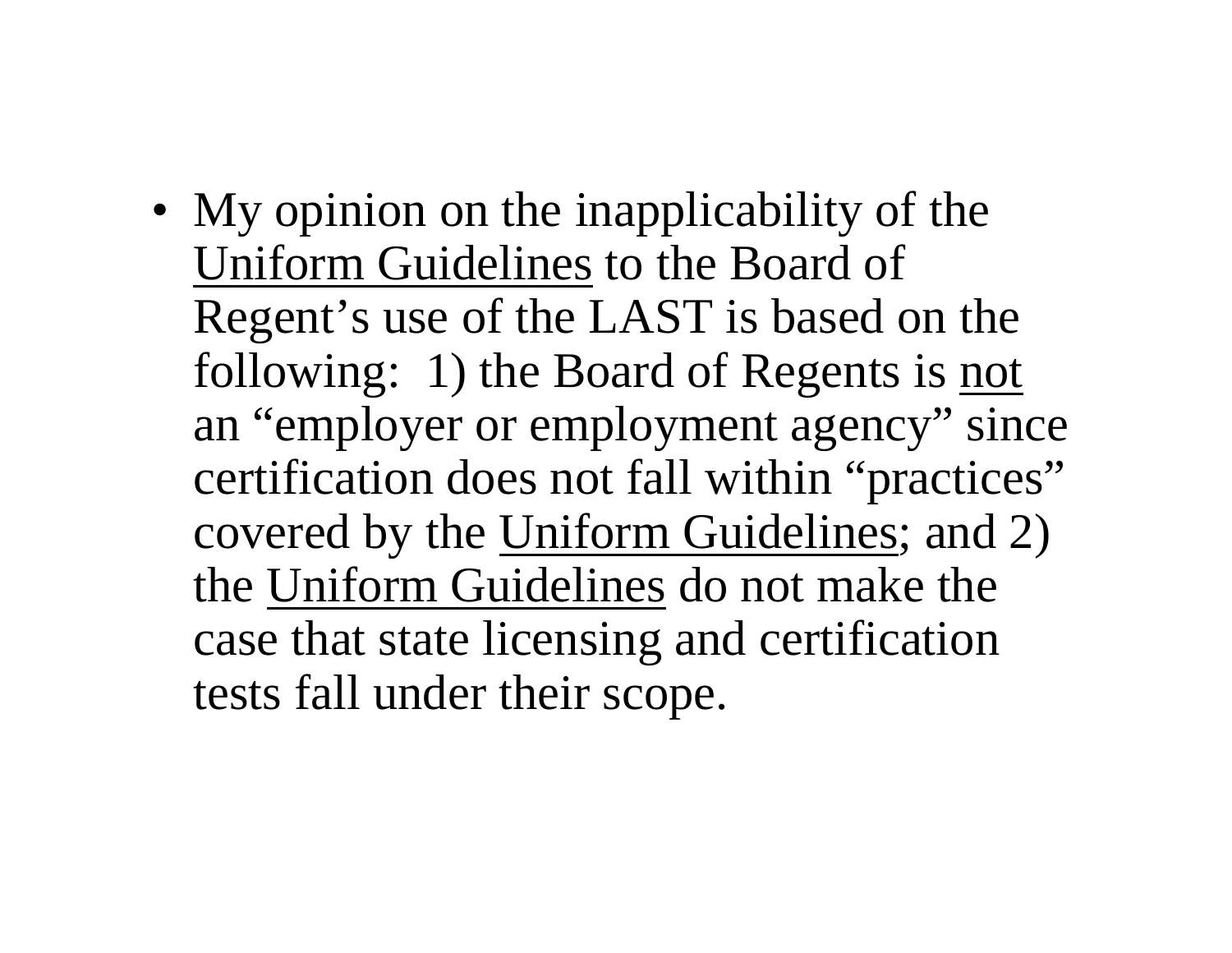### SED's Methodology Supported by National Research Council

• My conclusion of the appropriateness of the Board of Regents' job analysis is supported by the National Research Council's Testing Teacher Candidates: The Role of Licensure Tests in Improving Teacher Quality.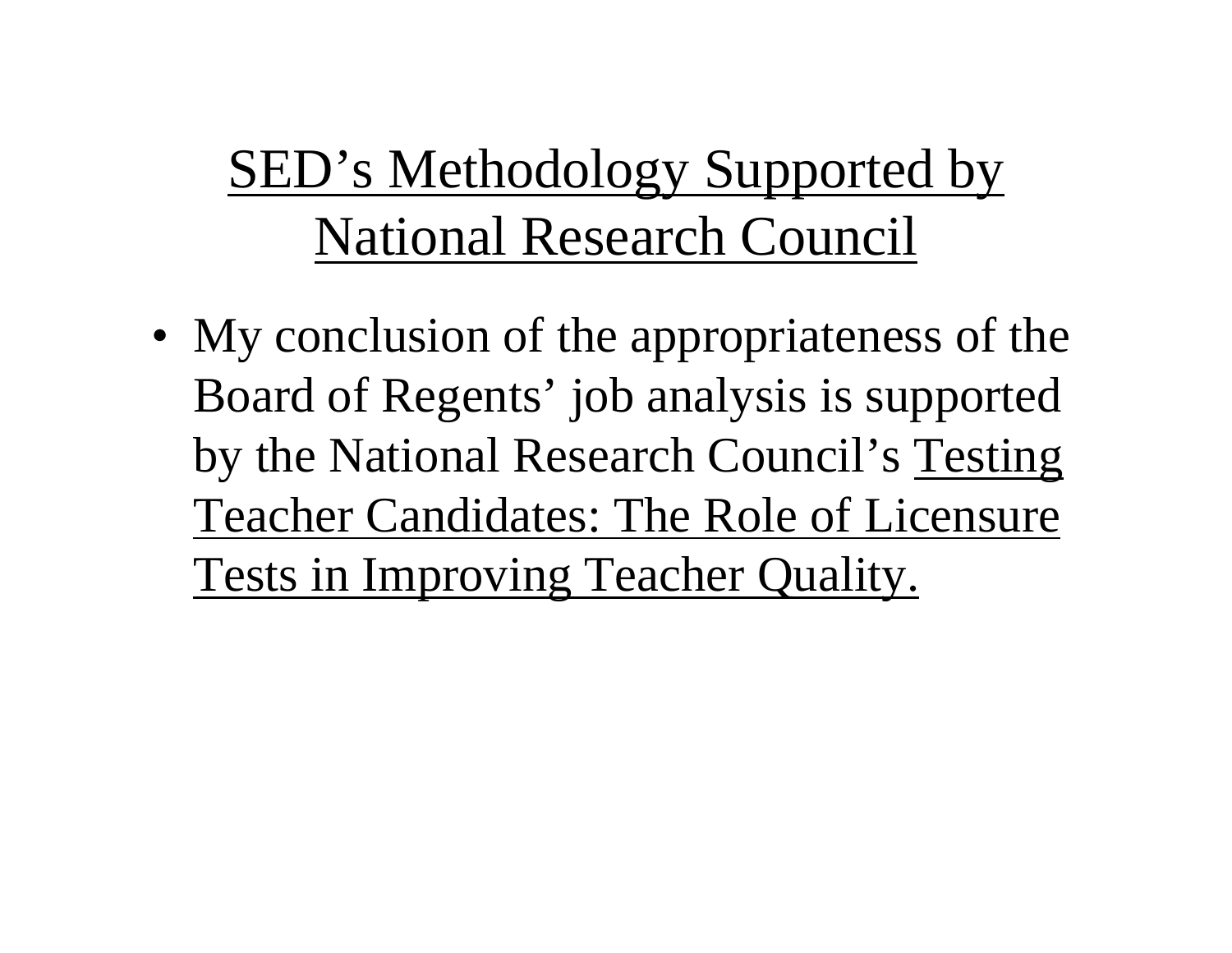• "The Standards for Educational and Psychological Testing (American Educational Research Association et al., 1999)…say that 'validity refers to the degree to which evidence and theory support the interpretation of test scores entailed by proposed uses of tests' (p.9) and that the primary purpose of licensure testing is 'to ensure that those licensed possess knowledge and skills in sufficient degree to perform important occupational activities safely and effectively' (p.156).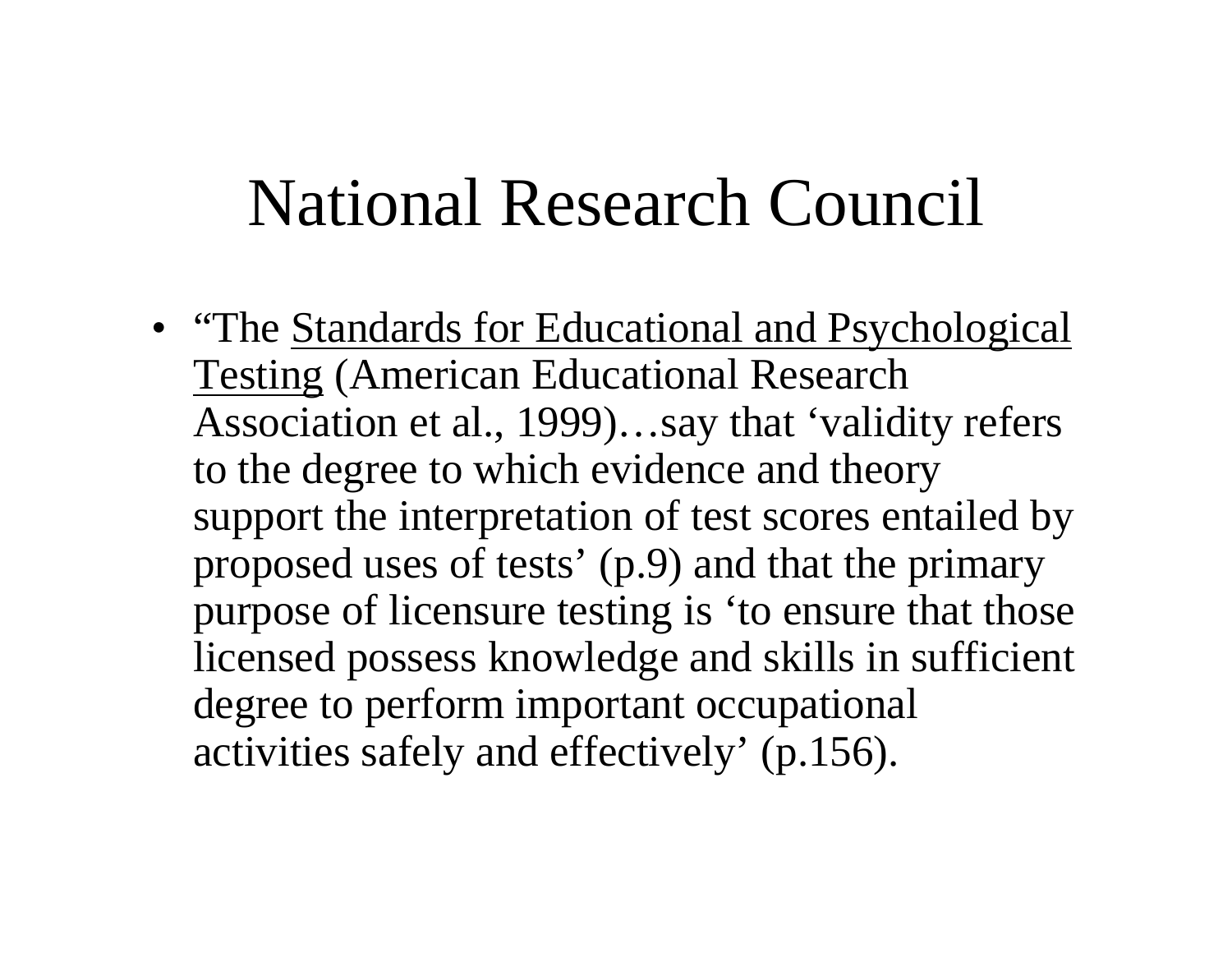• "The standards explain that the type of evidence" needed to establish a test's validity is a matter of professional judgment: 'Professional judgment guides decisions regarding the specific forms of evidence that can best support the intended interpretation and use' of test scores (p.11)." "The 1999 standards note that at the present time validity research on licensure tests focuses 'mainly on content-related evidence, often in the form of judgments that the test adequately represents the content domain of the occupation' (p.57).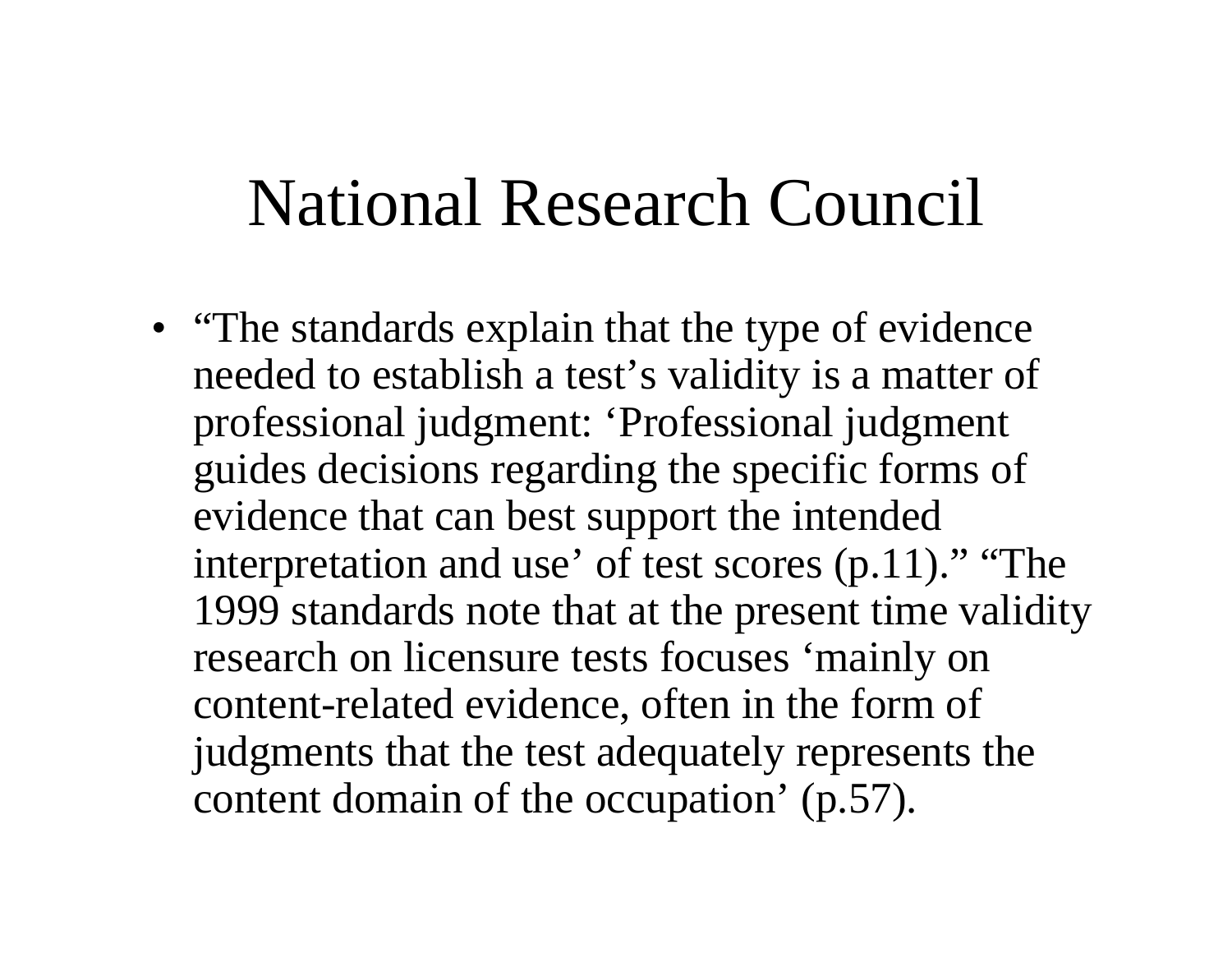• "Typically, validity evidence for employment and credentialing tests includes a clear definition of the occupation or specialty, a clear and defensible delineation of the nature and requirements of the job, and expert judgments on the fit between test content and the job's requirements. Procedurally, test sponsors conduct job analyses to define occupations and develop test specifications (blueprints) for licensure tests."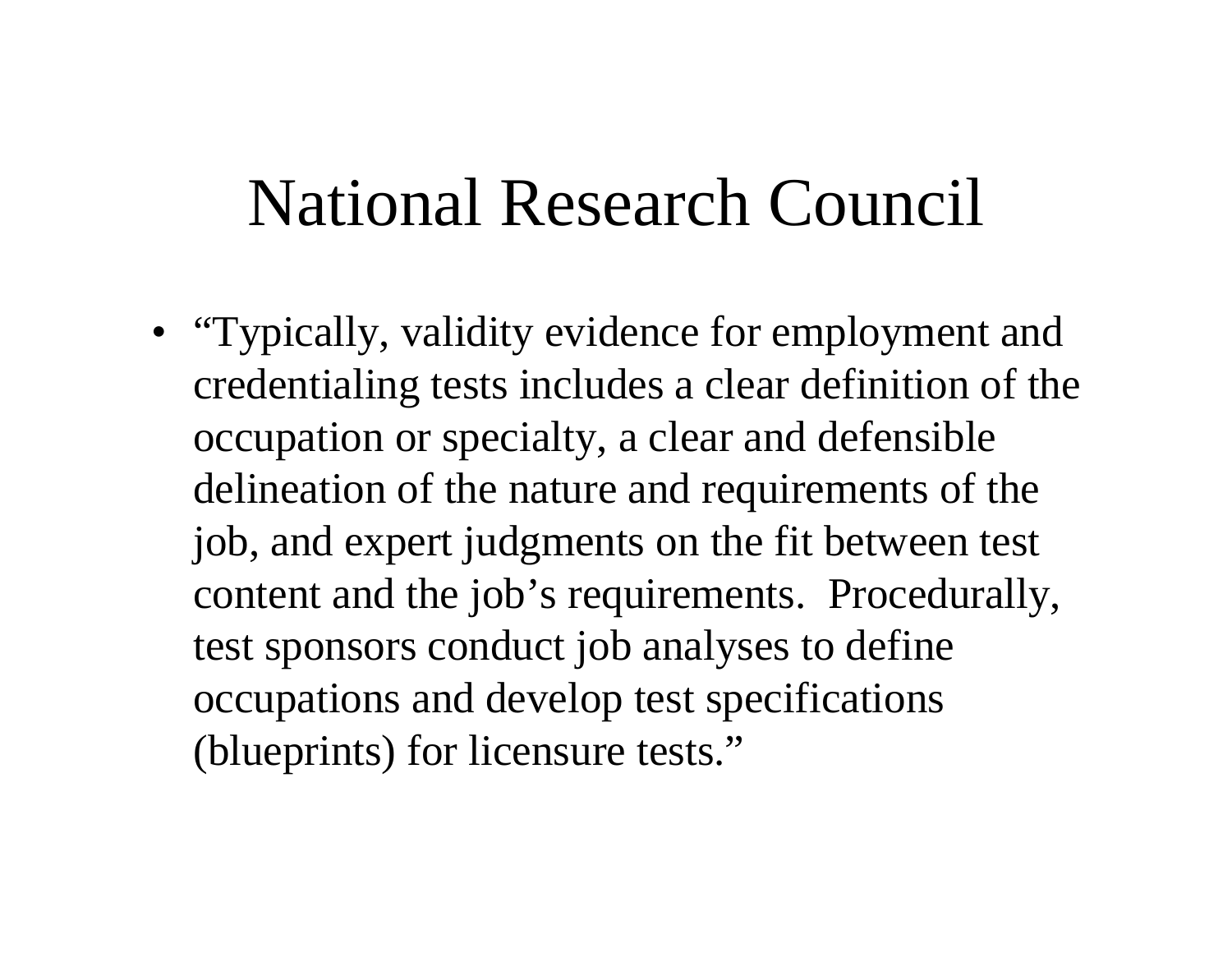• "These are studies of the knowledge, skills, abilities, and dispositions needed to perform job duties and tasks. Studies of content relevance are then conducted to determine whether the knowledge and skills examined by the tests are relevant to the job and are represented in the test specifications. These data are generally obtained by having subject matter experts rate items on how well they reflect the test specifications, testing objectives, and responsibilities of the job. …"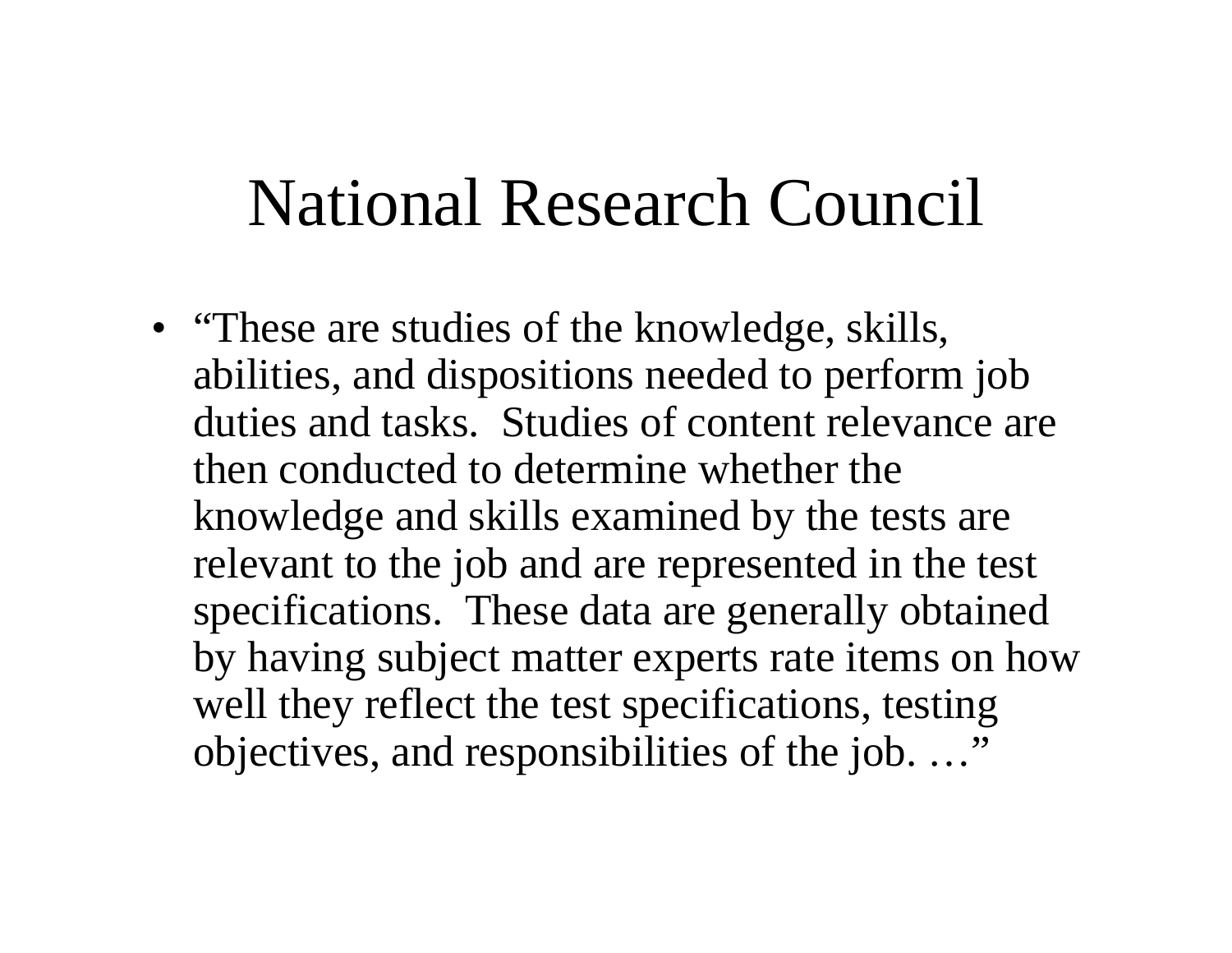• "Typically, sensitivity reviews are conducted to determine if irrelevant characteristics of test questions or test forms are likely to provide unfair advantages or disadvantages to particular groups of test takers. … These sensitivity reviews also rely on expert judgment and are designed to remove potentially offensive materials from test forms" (p71-72)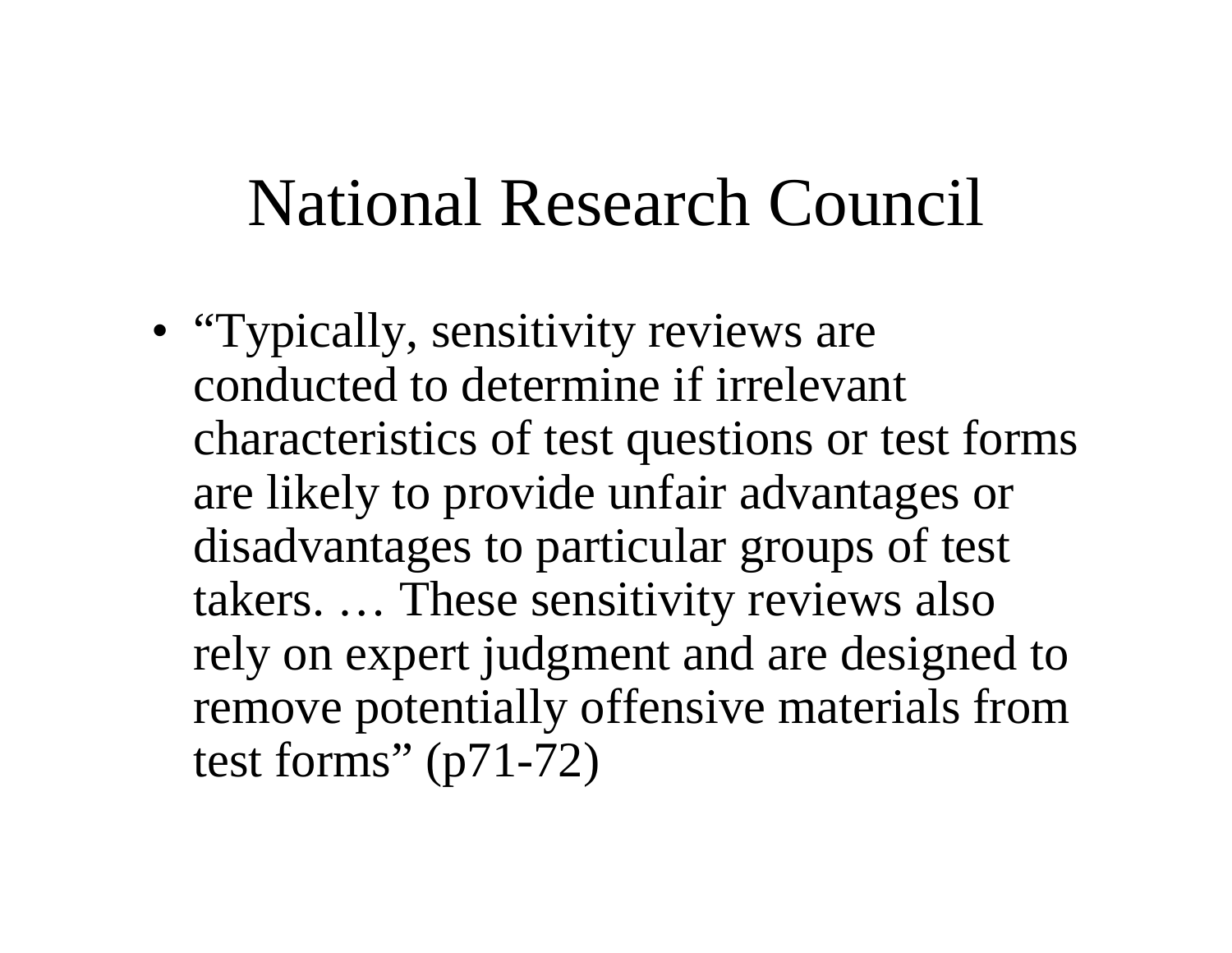### Uniform Guidelines do allow for sampling

### "necessary prerequisite" knowledge

- Under the technical standards for content validity section, the Uniform Guidelines do permit sampling knowledge such as that sampled on the NTE and the LAST which "is" a necessary prerequisite to performance of critical or important work behavior(s):
- "In the case of a selection procedure measuring a knowledge, the knowledge being measured should be operationally defined as that body of learned information which is used in and is a necessary prerequisite for observable aspects of work behavior of the job" (emphasis added).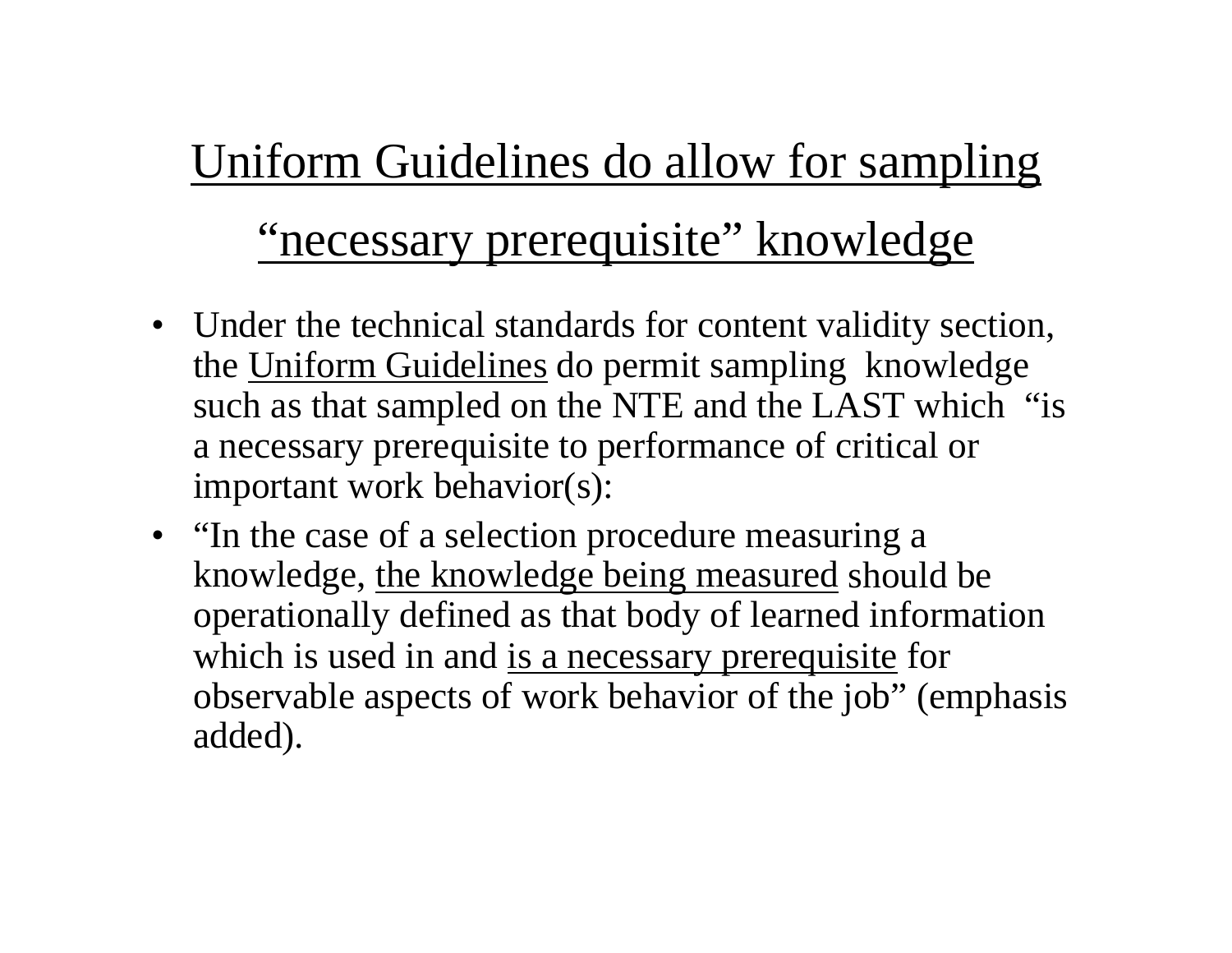### National Research Council (2001):

- Teacher credentialing examinations test knowledge and skills identified by panels of educators as critical for entry into the profession
- "As is the case with the licensing tests used in other professions, teacher licensure tests focus on the knowledge and skills identified by panels of educators as critical for entry into the profession. They cover the material considered to be minimally necessary for beginning teaching."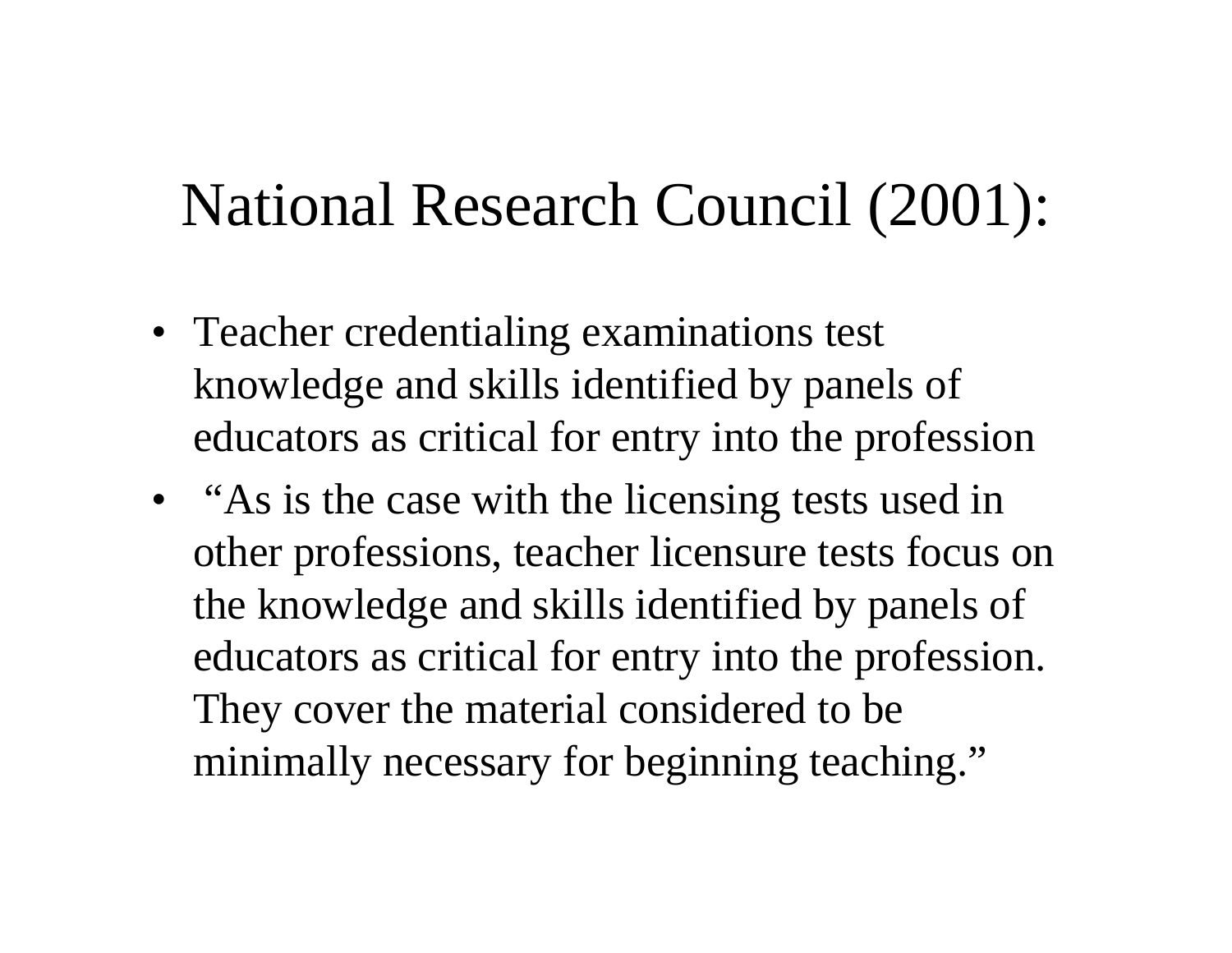• "Teacher licensure tests are not designed to distinguish moderately qualified teachers from highly qualified teachers. They are not constructed to predict the degree of teaching success a beginning teacher will demonstrate. The tests focus on the knowledge and skills necessary for competent beginning teaching, not on advanced levels or on the full set of knowledge and skills that licensing boards might kike candidates to have. Thus, initial licensing tests are designed to discriminate at the score level that separates minimally competent from incompetent beginning practitioners. They do not possess the kinds of measurement qualities needed to make distinctions at the higher performance levels."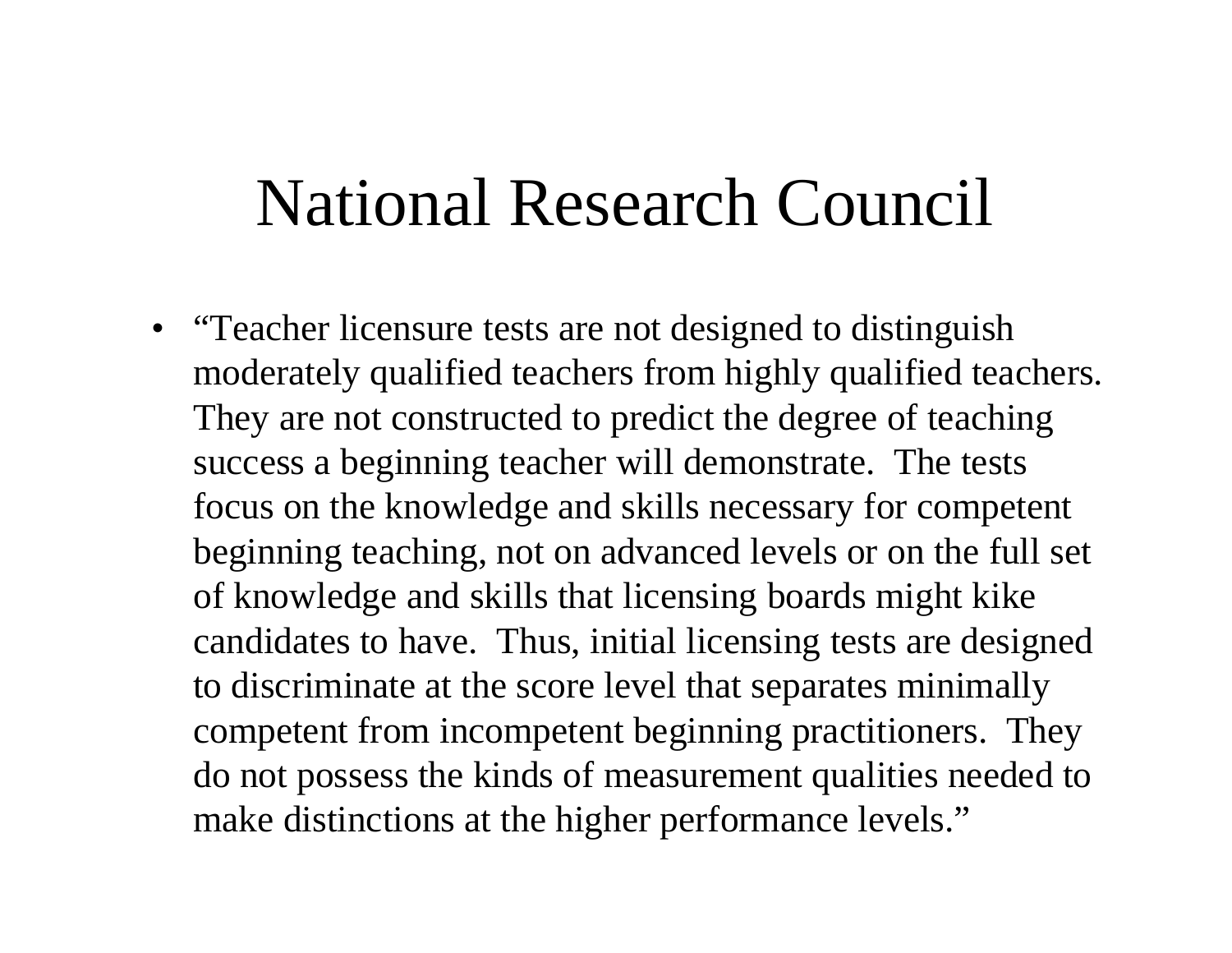### National Research Council has articulated professional consensus regarding validation of

### teacher credentialing tests:

• "(A) comprehensive plan for gathering logical and empirical evidence for validation should specify the types of evidence that will be gathered (e.g., content-related evidence, data on the test's relationships to other relevant measures of candidate knowledge and skill, and data on the extent to which the test distinguishes between minimally competent and incompetent candidates), priorities for the additional evidence needed, designs for data collection, the process for disseminating results, and a time line;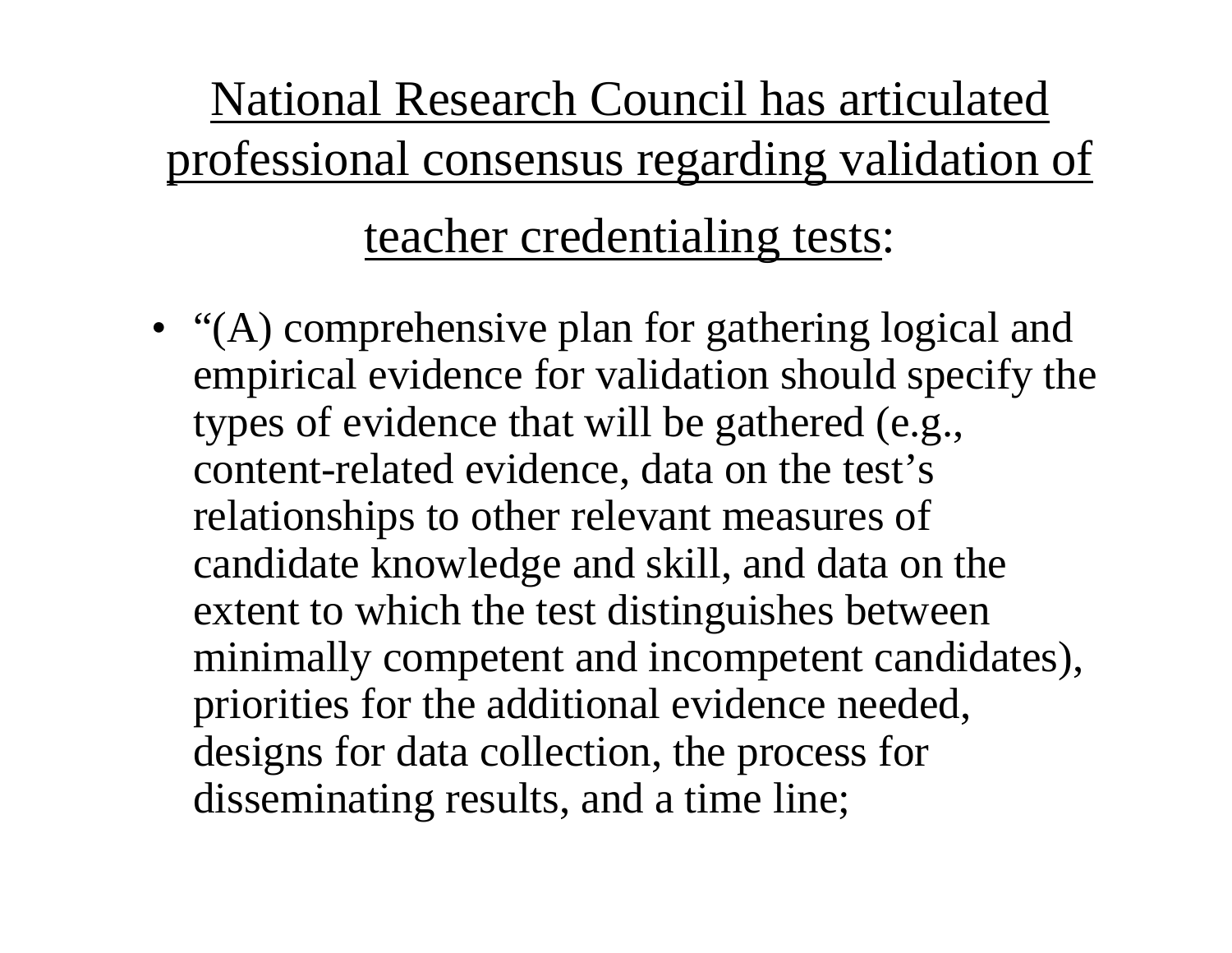• "the validation plan should include a focus on the fairness of the assessment for candidates and on disparate impacts for major candidate population groups; the plan should specify examination of the initial and eventual passing rates; major stakeholders should have input into the validation plan, and assessment experts should review the plan against current professional standards;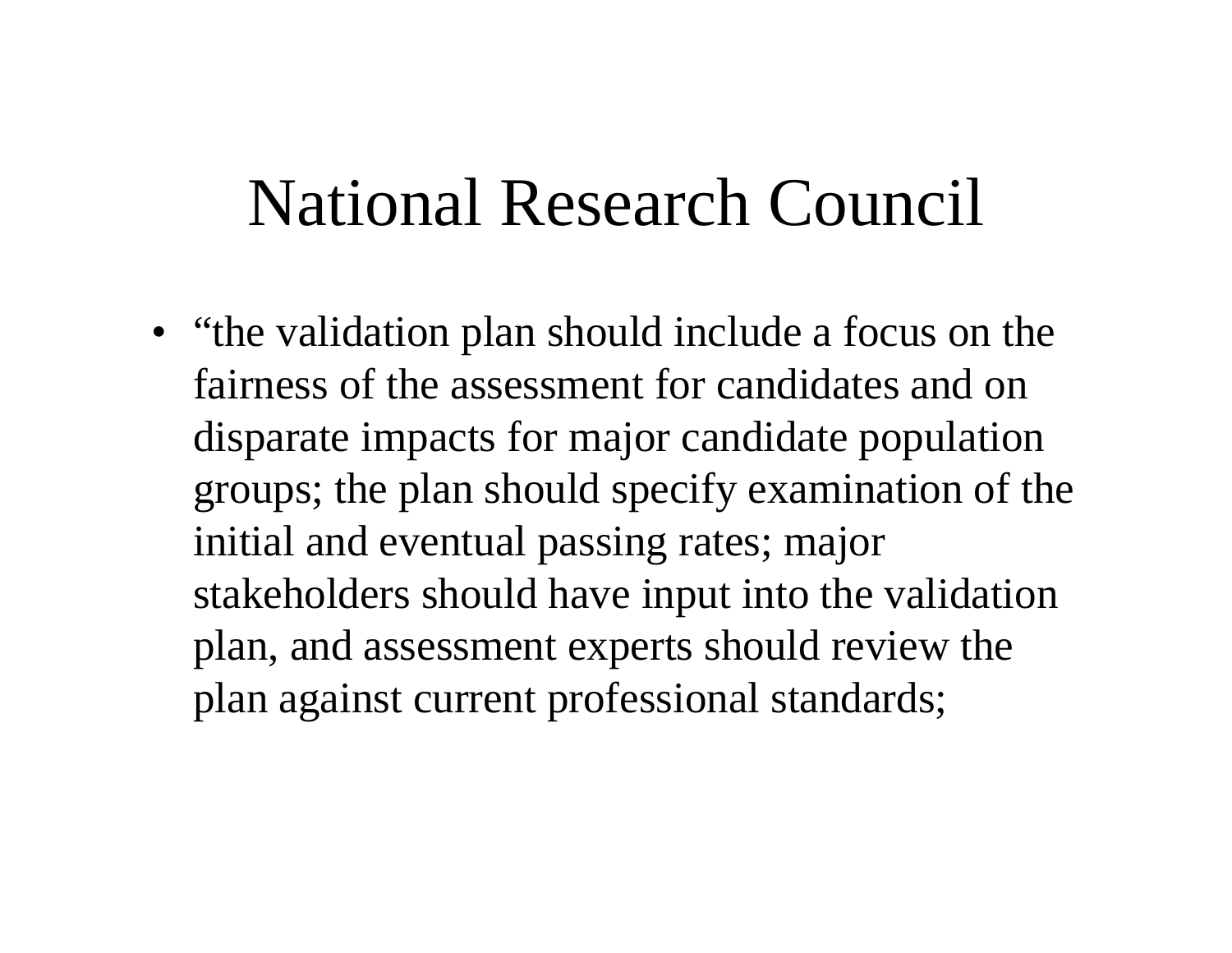• "the plan should require periodic review of accumulated validity evidence by external reviewers and appropriate follow-up; evidence should be provided regarding implementation of the validity plan including results of studies undertaken to collect validity evidence and gather fairness data; the validity evidence should be reported as studies are conducted; & assessment experts should review the results of the validity studies against current professional standards."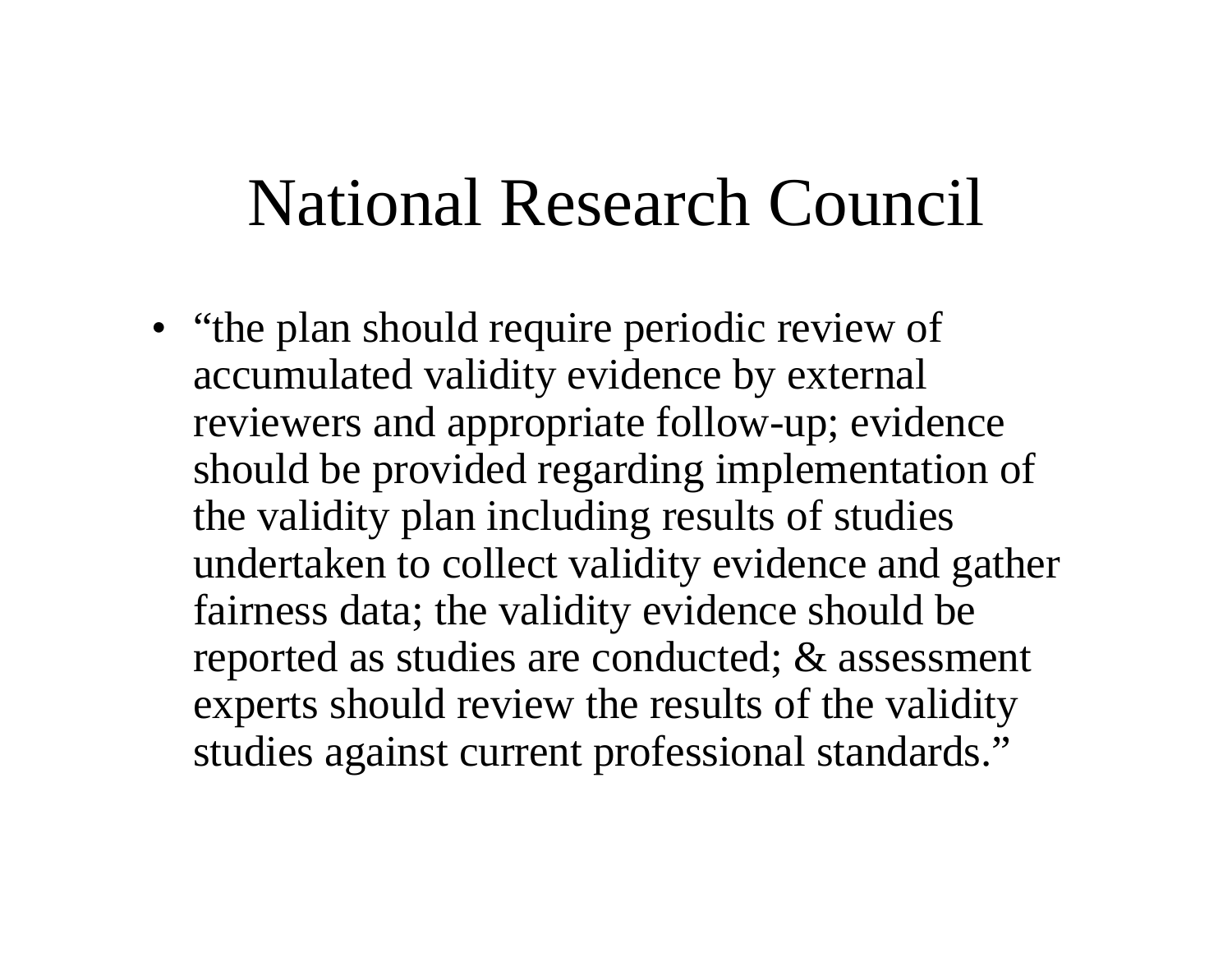- American Bar Association, Code of Professional Responsibility
- The duty of a lawyer, both to his client and to the legal system, is to represent his client zealously within the bounds of the law. (Ethical Canon 7-1)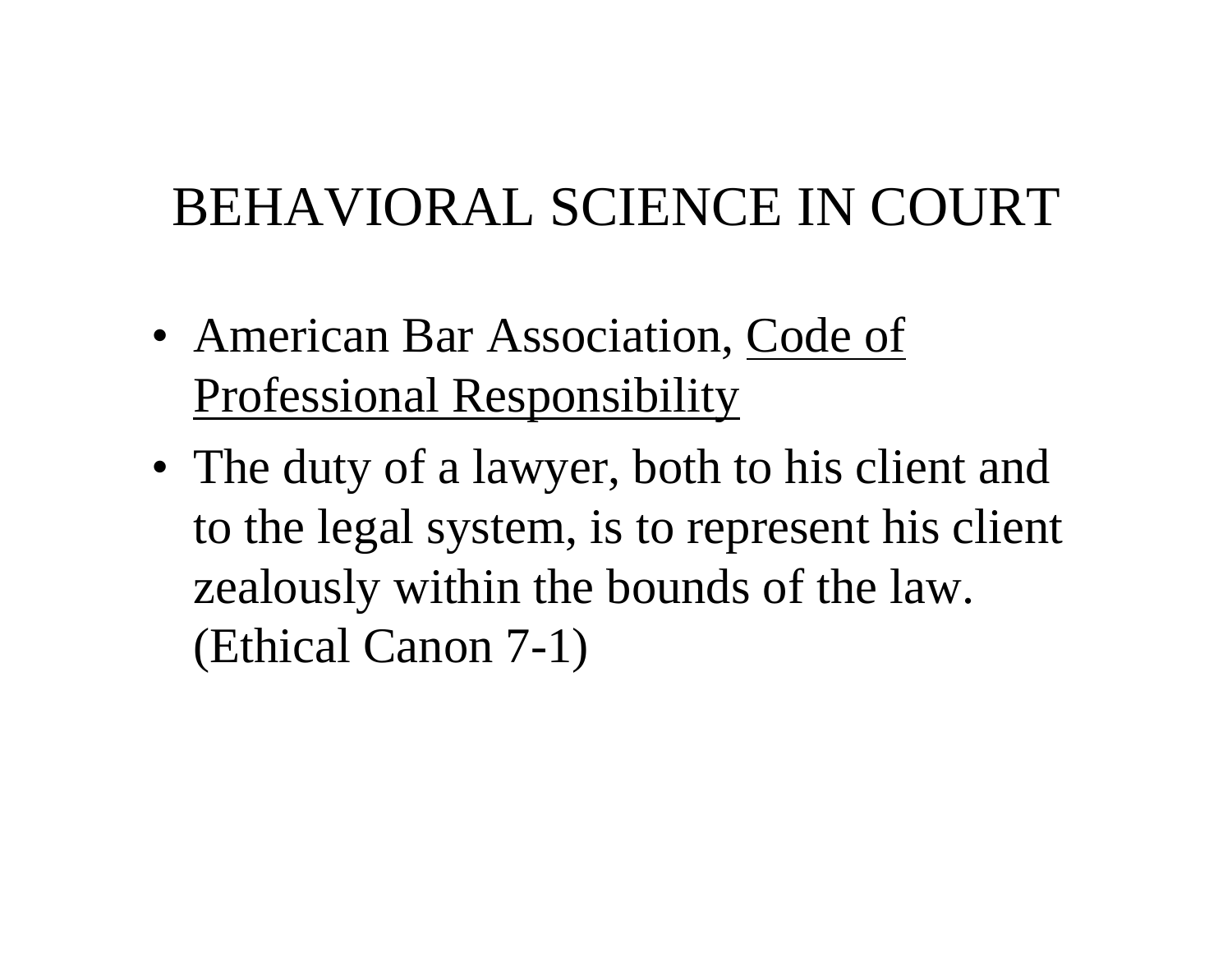• **"The bounds of the law in a given case are often difficult** to ascertain. The language of legislative enactments and judicial opinions may be uncertain as applied to varying factual situations. The limits and specific meaning of apparently relevant law may be made doubtful by changing or developing constitutional interpretations, inadequately expressed statutes or judicial opinions, and changing public and judicial attitudes. Certainty of law ranges from well-settled rules through areas of conflicting authority to areas without precedent. **"** (Ethical Canon 7-2)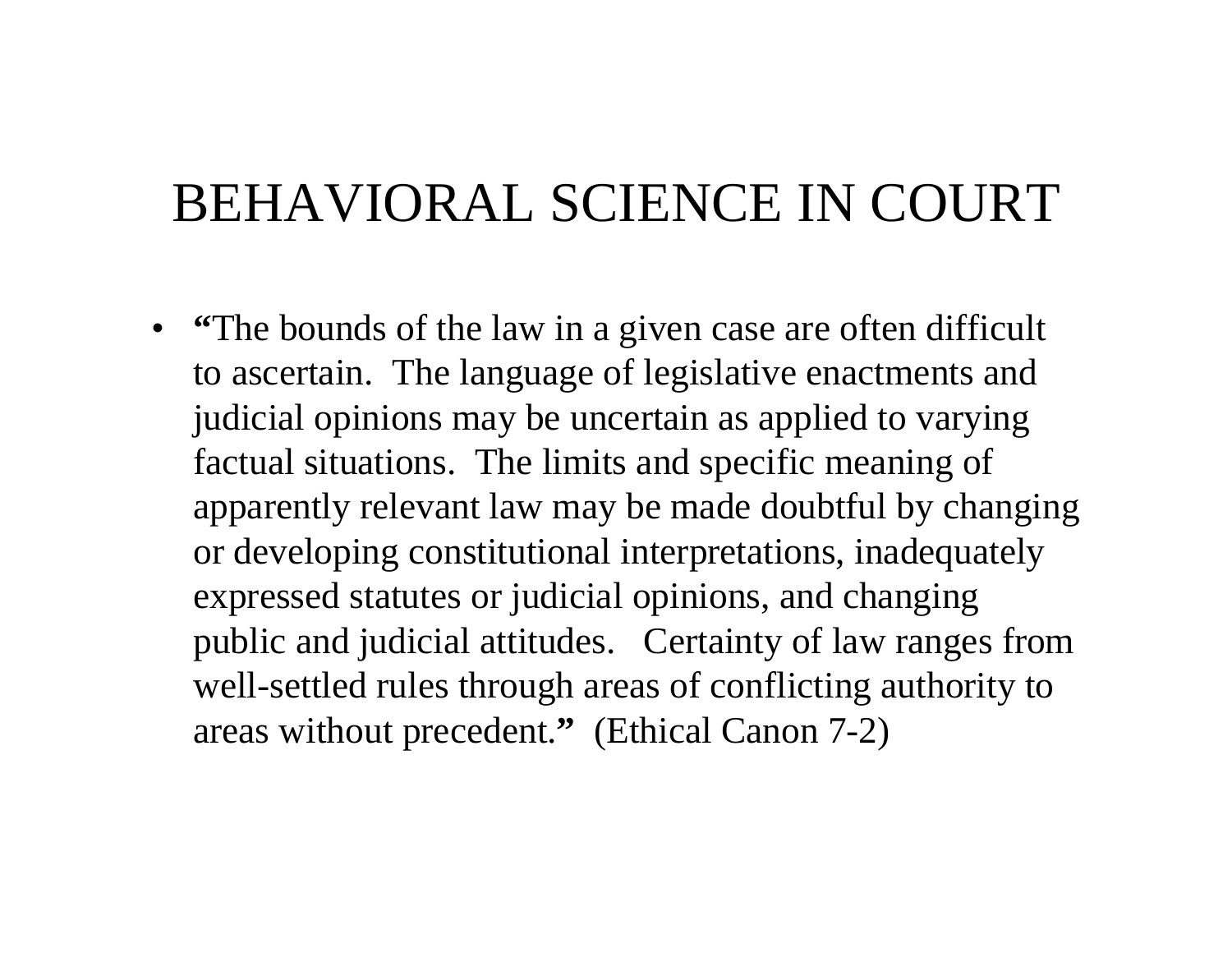• **Where bounds of law are uncertain, the action of a** lawyer may depend on whether he is serving as an advocate or an advisor. A lawyer may serve simultaneously as both advocate and advisor, but the two roles are essentially different. In asserting a position on behalf of his client, an advocate for the most part deals with past conduct and must take the facts as he finds them… While serving as an advocate, a lawyer should resolve in favor of his client doubts as to the bounds of the law. **"** (Ethical Canon 7-3)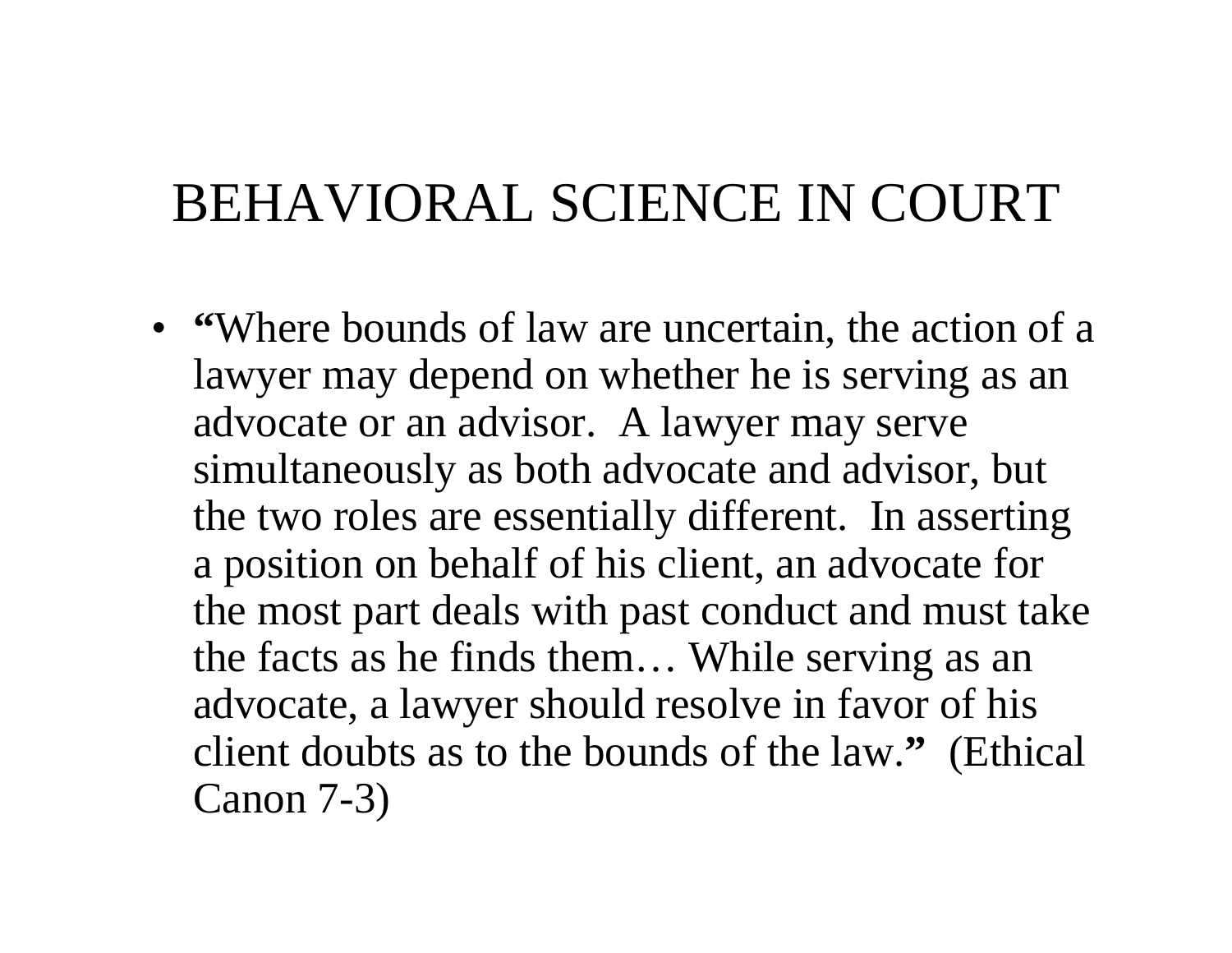• **"The advocate may urge any permissible** construction of the law favorable to his client, without regard to his professional opinion as to the likelihood that the construction will ultimately prevail. His conduct is within the bounds of the law, and therefore permissible, if the position taken is supported by the law or supportable by a good faith argument for an extensive modification, or reversal of the law. However, a lawyer is not justified in asserting a position in litigation that is frivolous. **"** (Ethical Canon 7-4)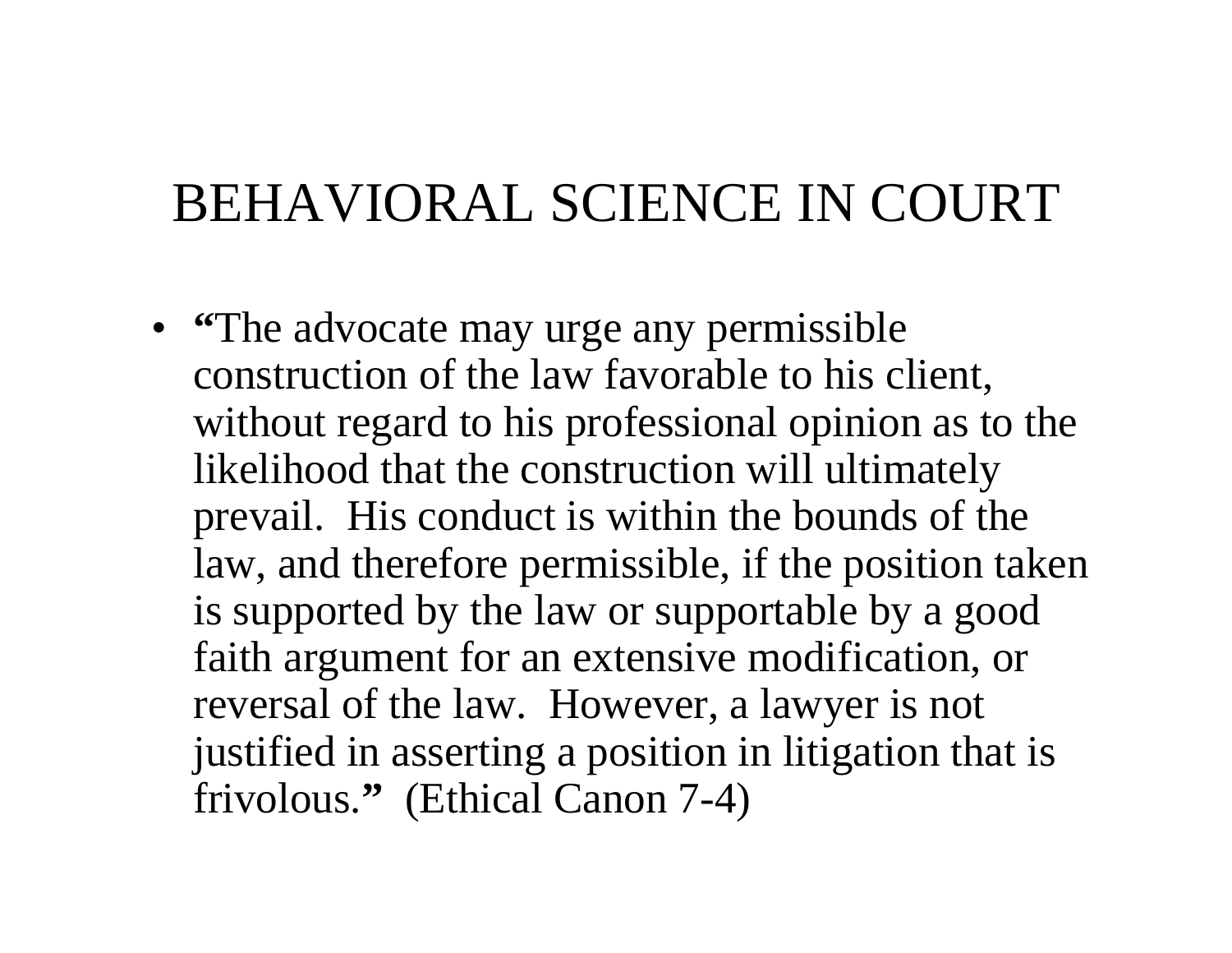• "The lawyer... is not an umpire, but an advocate. He is under no duty to refrain from making every proper argument in support of any legal point because he is not convinced of its inherent soundness… His personal belief in the soundness of his cause or of the authorities supporting it is irrelevant. **"** (American Bar Opinion 280, 1949)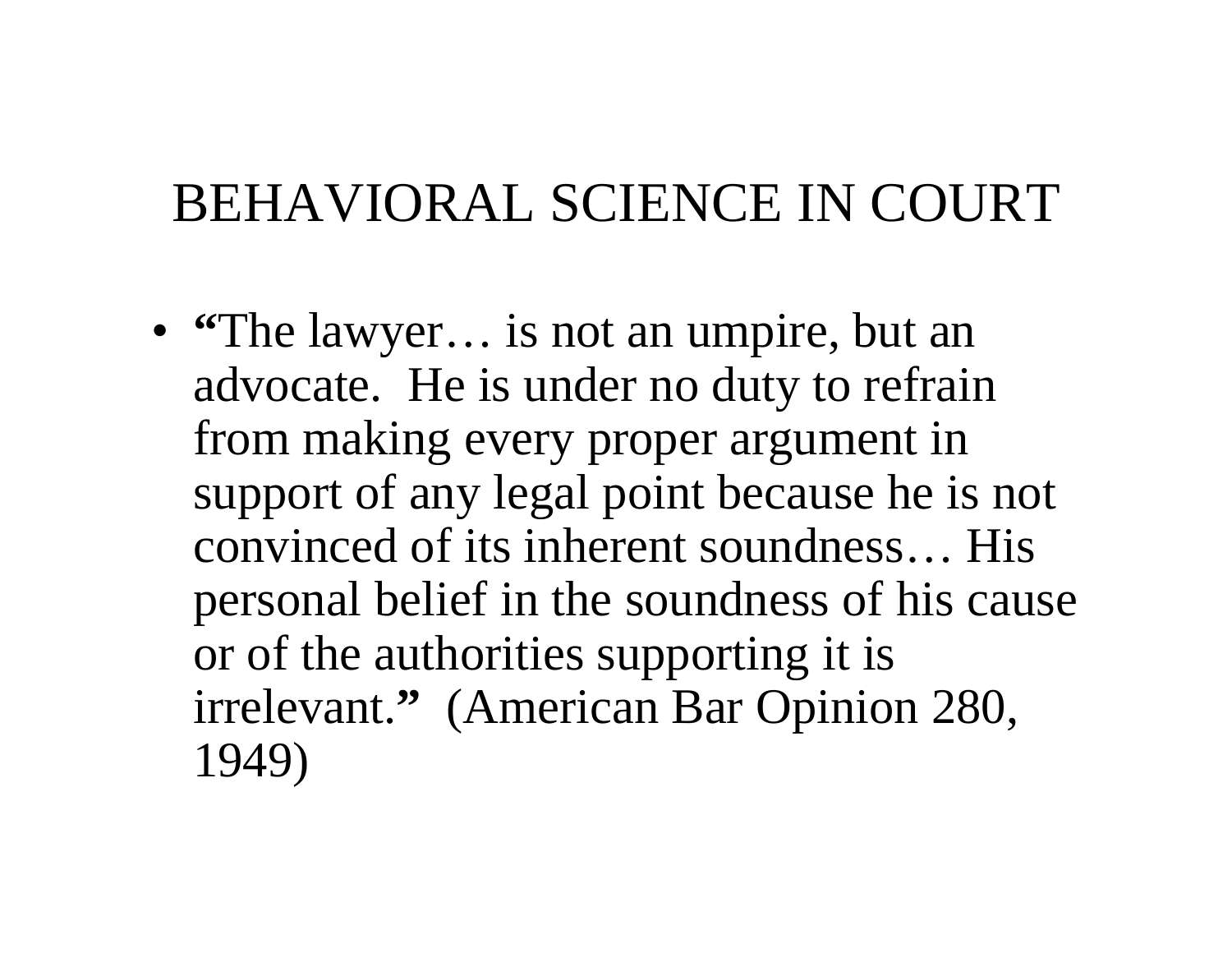Role of Psychologist as Behavioral Scientist

#### (Ethical Standards of Psychologists )

- Objective in full disclosure of data
- Uncompromising in seeking broad principles governing human behavior
- Deductive in thought processes seeking to gain knowledge and explanations derived from broad generalizations
- Motivated by the need to explain and predict
- •Impatient with Yes/No, Right/Wrong answers
- Has difficulty in making unequivocal statements on findings given professional constraints of judgment, caution and modesty